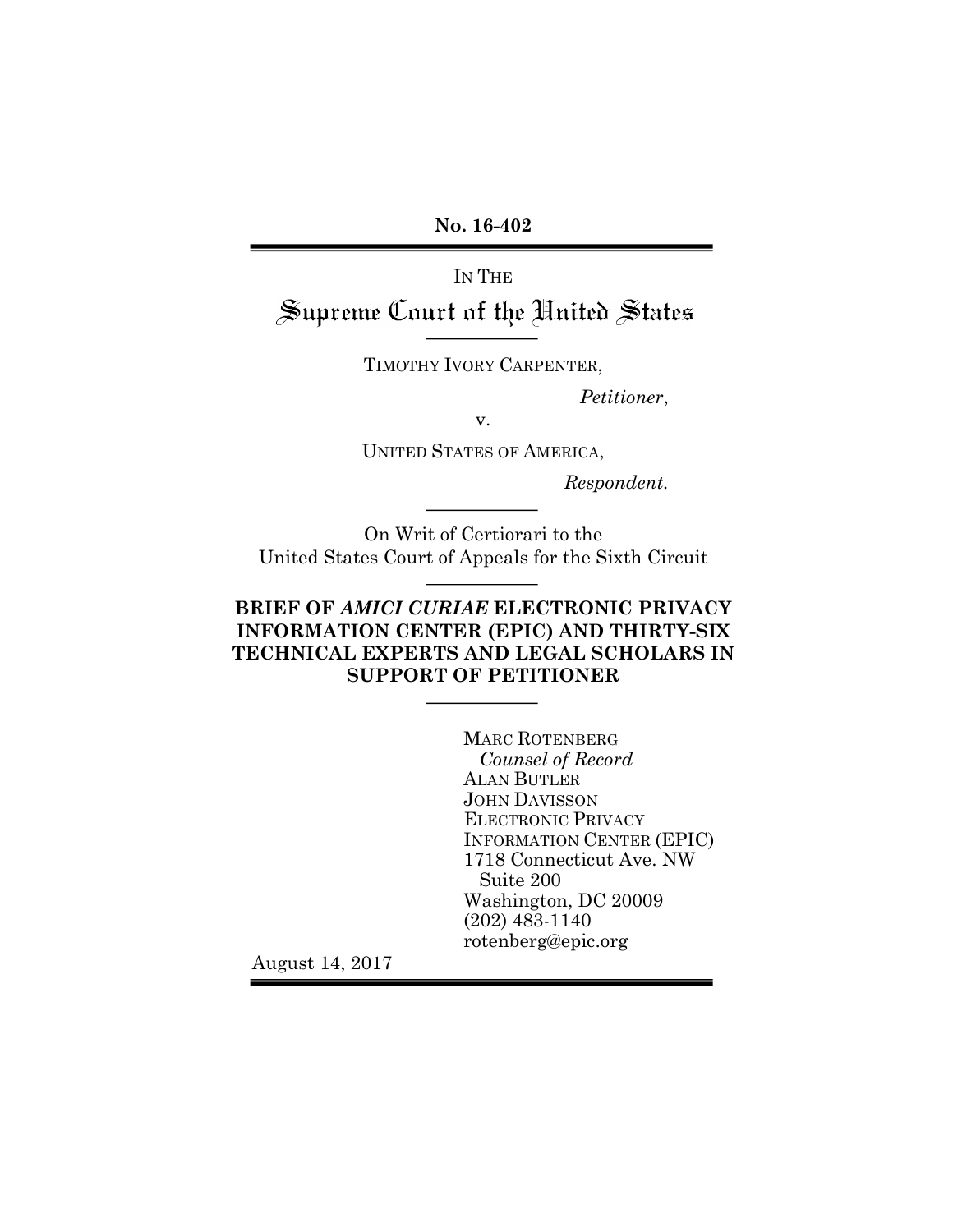## **TABLE OF CONTENTS**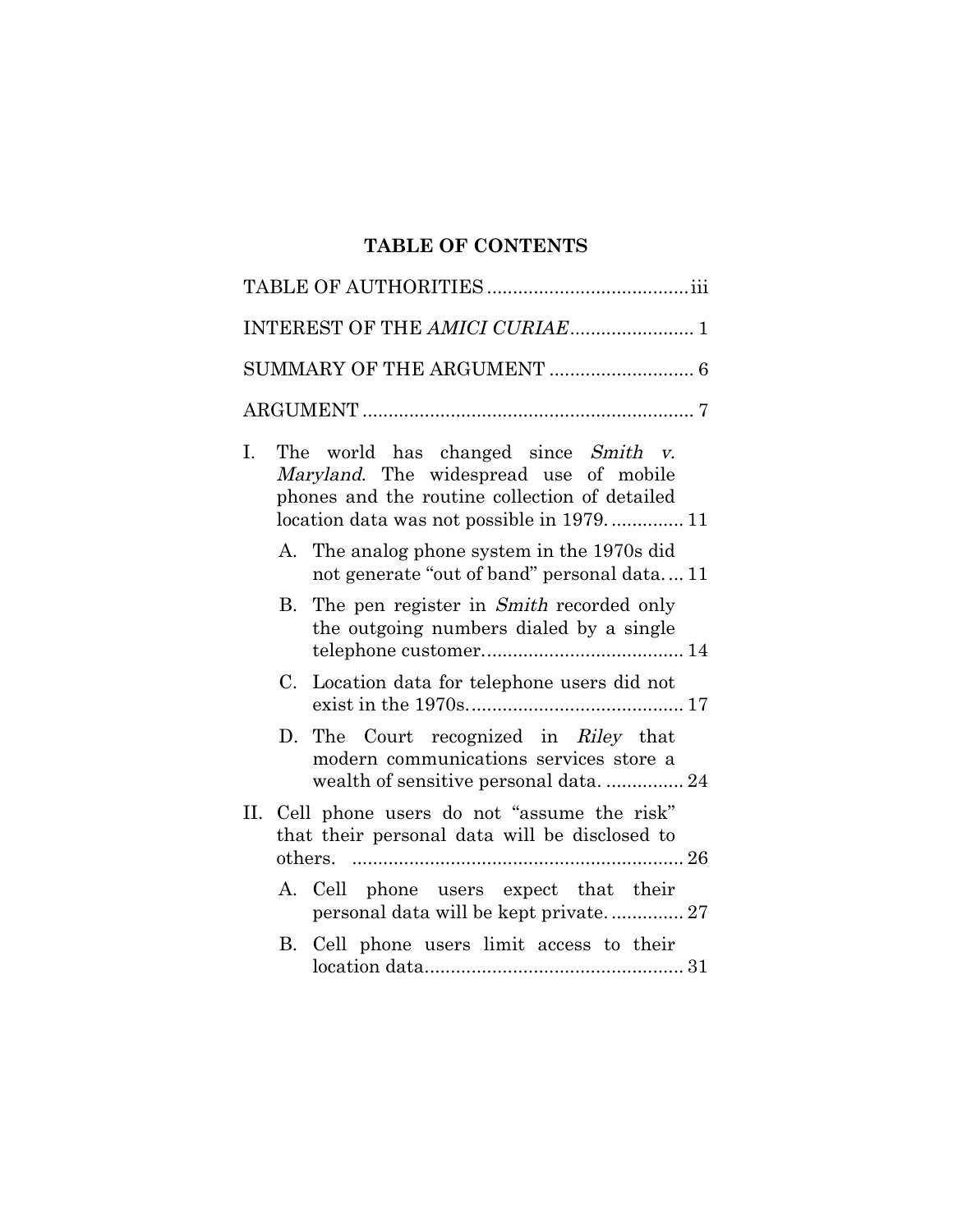| III. This Court must determine the appropriate |  |
|------------------------------------------------|--|
| scope of the Fourth Amendment. Then it is      |  |
| for Congress to develop an appropriate         |  |
|                                                |  |
|                                                |  |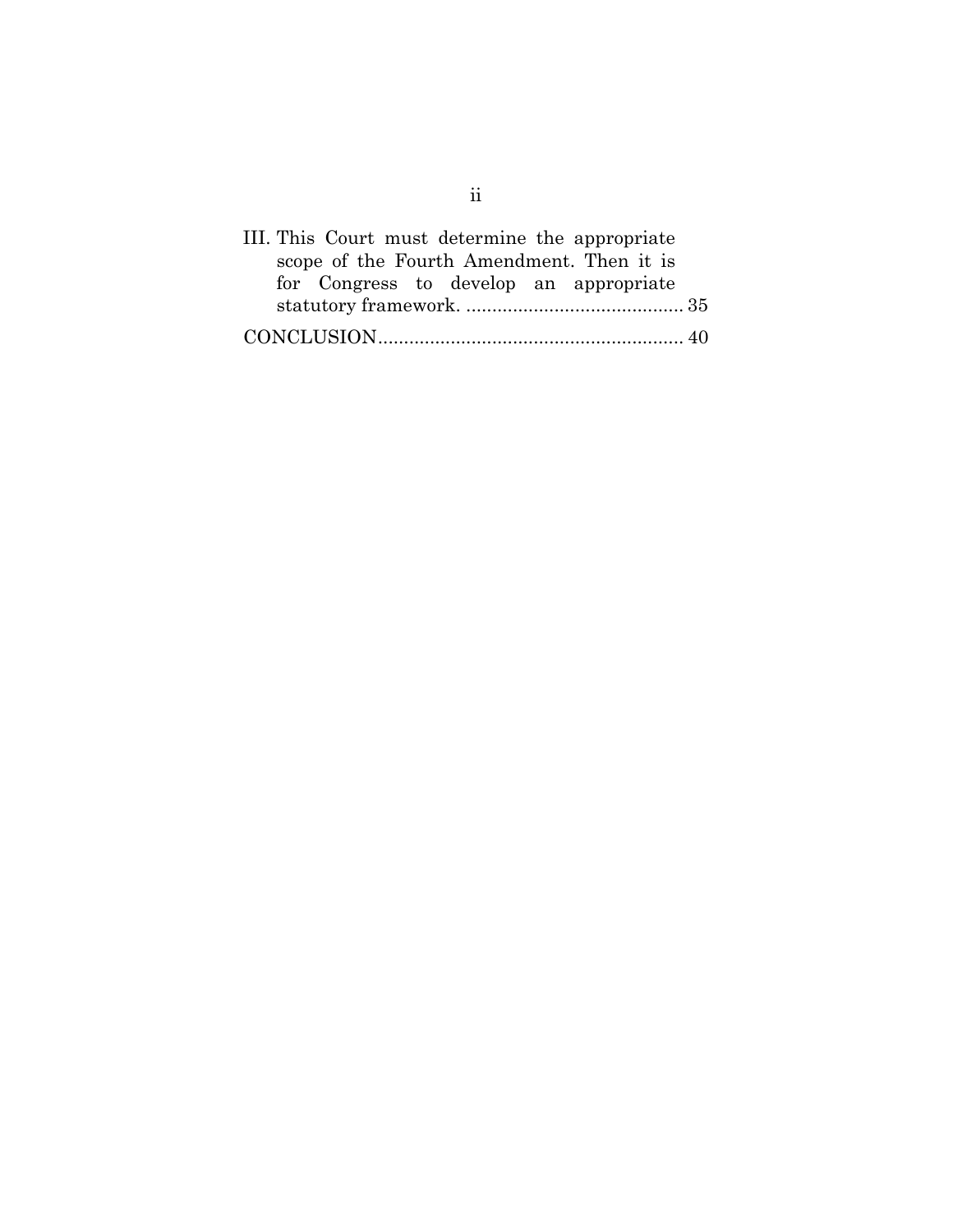## **TABLE OF AUTHORITIES**

## CASES

| Arizona v. Evans,                                                         |
|---------------------------------------------------------------------------|
| 514 U.S. 1 (1995) (O'Connor, J., concurring)  23                          |
| Berger v. New York,                                                       |
|                                                                           |
| In re iPhone Application Litigation,                                      |
|                                                                           |
| Katz v. United States,                                                    |
|                                                                           |
| Katz v. United States,<br>389 U.S. 347 (1967) (Harlan, J., concurring) 36 |
|                                                                           |
| Kyllo v. United States,                                                   |
| Marbury v. Madison,                                                       |
|                                                                           |
| Riley v. California,                                                      |
| 134 S. Ct. 2473 (2014)  6, 7, 24, 25, 26, 36, 38                          |
| Smith v. Maryland,                                                        |
| 442 U.S. 735 (1979)  2, 6, 14, 15, 22, 27                                 |
| Smith v. Maryland,                                                        |
| 442 U.S. 735 (1979) (Marshall, J., dissenting). 9, 27                     |
| Smith v. Maryland,                                                        |
| 442 U.S. 735 (1979) (Stewart, J., dissenting)  8                          |
| United States v. Barajas,                                                 |
| 710 F.3d 1102 (10th Cir. 2013)  20, 22                                    |
| United States v. Caplan,<br>255 F. Supp. 805 (E.D. Mich. 1966) 16         |
| United States v. Denson,                                                  |
|                                                                           |
|                                                                           |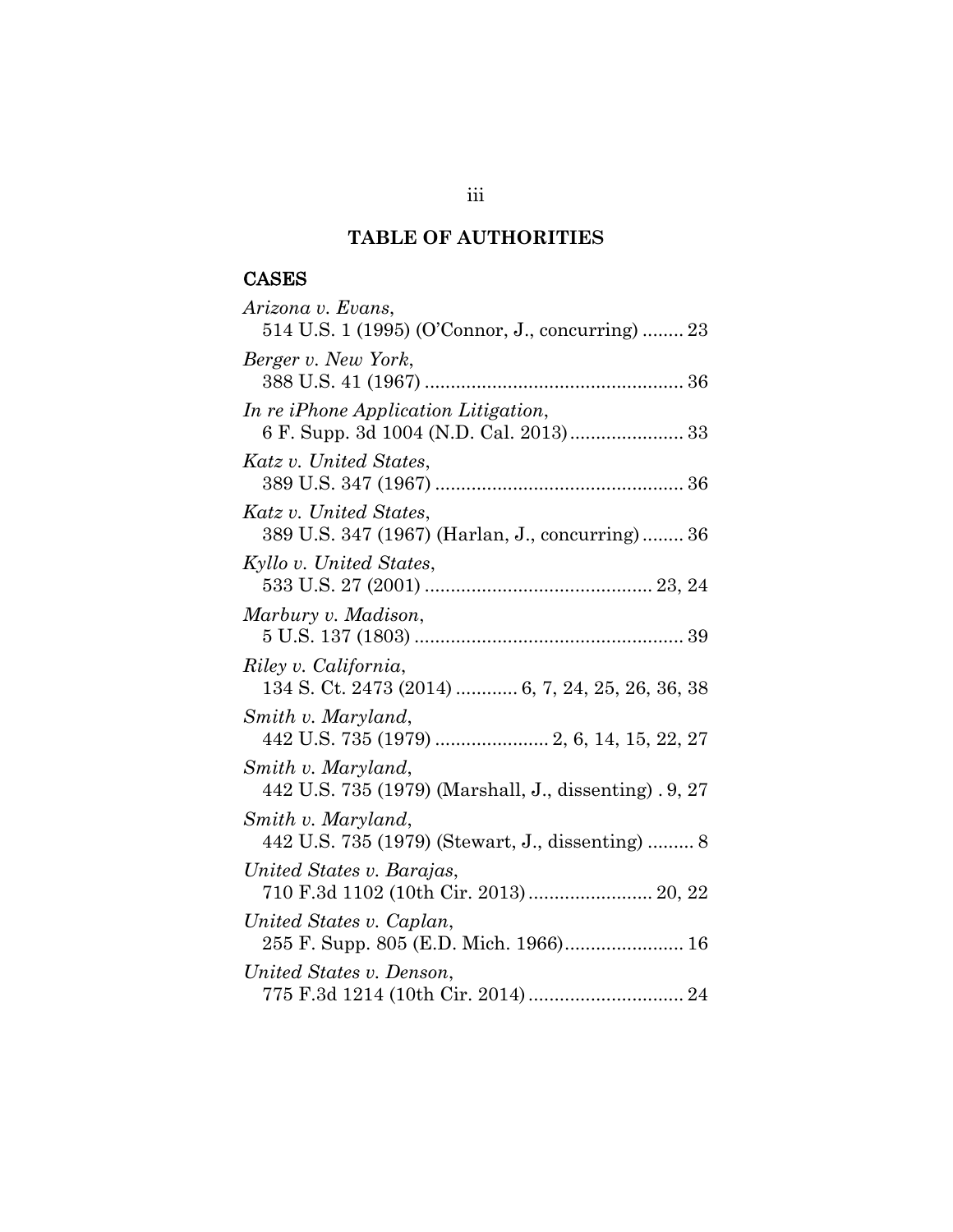| United States v. Focarile,                                                      |
|---------------------------------------------------------------------------------|
| 340 F. Supp. 1033 (D. Md. 1972)  15, 16                                         |
| United States v. Giordano,                                                      |
|                                                                                 |
| United States v. Giordano,                                                      |
| 416 U.S. 505 (1974) (Powell, J., dissenting) 15                                 |
| United States v. Jones,                                                         |
|                                                                                 |
| United States v. Jones,<br>565 U.S. 400 (2012) (Alito, J., concurring) 7, 9, 35 |
| United States v. Jones.                                                         |
| 565 U.S. 400 (2012) (Sotomayor, J.,                                             |
|                                                                                 |
| United States v. Miller,                                                        |
|                                                                                 |
| United States v. N.Y. Tel. Co.,                                                 |
|                                                                                 |
| United States v. U.S. Dist. Court for Eastern                                   |
| Dist. of Mich.,                                                                 |
|                                                                                 |
| United States v. Wallace, $\_\$ F.3d $\_\_$                                     |
|                                                                                 |
| <b>STATUTES</b>                                                                 |
| $47$ II S C & 999<br>99                                                         |

| Communications Assistance for Law              |
|------------------------------------------------|
| Enforcement Act ("CALEA"), Pub. L. No. 103-    |
| 414, 108 Stat. 4279 (codified as amended at 47 |
|                                                |
|                                                |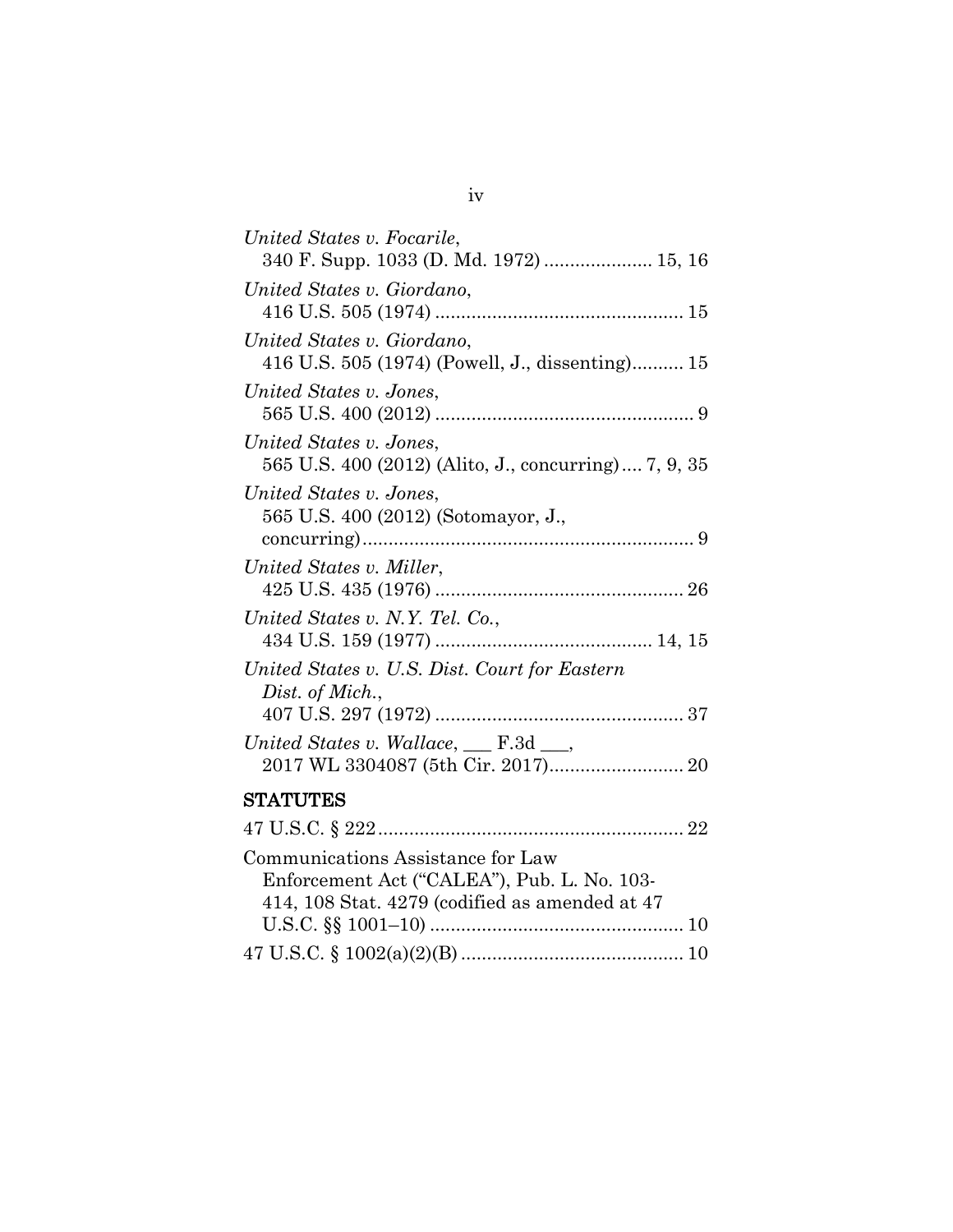| Foreign Intelligence Surveillance Act of 1978     |  |
|---------------------------------------------------|--|
| ("FISA"), Pub. L. No. 95-511, 92 Stat. 1783       |  |
| (codified as amended at 50 U.S.C. §§ 1801 et      |  |
|                                                   |  |
|                                                   |  |
| Omnibus Crime Control and Safe Streets Act of     |  |
| 1968, Pub. L. No. 90-351, Tit. III, 82 Stat. 197, |  |
| 211–25 (codified as amended at $18$ U.S.C. $\S$   |  |
|                                                   |  |

v

## REGULATIONS

|--|--|--|

## OTHER AUTHORITIES

| A Guide to the Wireless Engineering Body of       |    |
|---------------------------------------------------|----|
| Knowledge (Andrzej Jajszcyk ed., 2d ed. 2011)  18 |    |
| Alan Butler, Get A Warrant: The Supreme           |    |
| Court's New Course for Digital Privacy Rights     |    |
| After Riley v. California, 10 Duke J. Const. L.   |    |
|                                                   |    |
| Alisdair Allan & Peter Warden, Got an iPhone      |    |
| or 3G iPad? Apple is Recording Your Moves,        |    |
|                                                   |    |
| Anita L. Allen & Marc Rotenberg, Privacy Law      |    |
|                                                   |    |
| Apple, About Location Services and Privacy,       |    |
|                                                   |    |
|                                                   |    |
| C.F. Ault, J.H. Brewster, T.S. Greenwood, R.E.    |    |
| Haglund, W.A. Read, & M.W. Rolund, 1A             |    |
| Processor: Memory Systems, 56 Bell Sys. Tech.     |    |
|                                                   | 14 |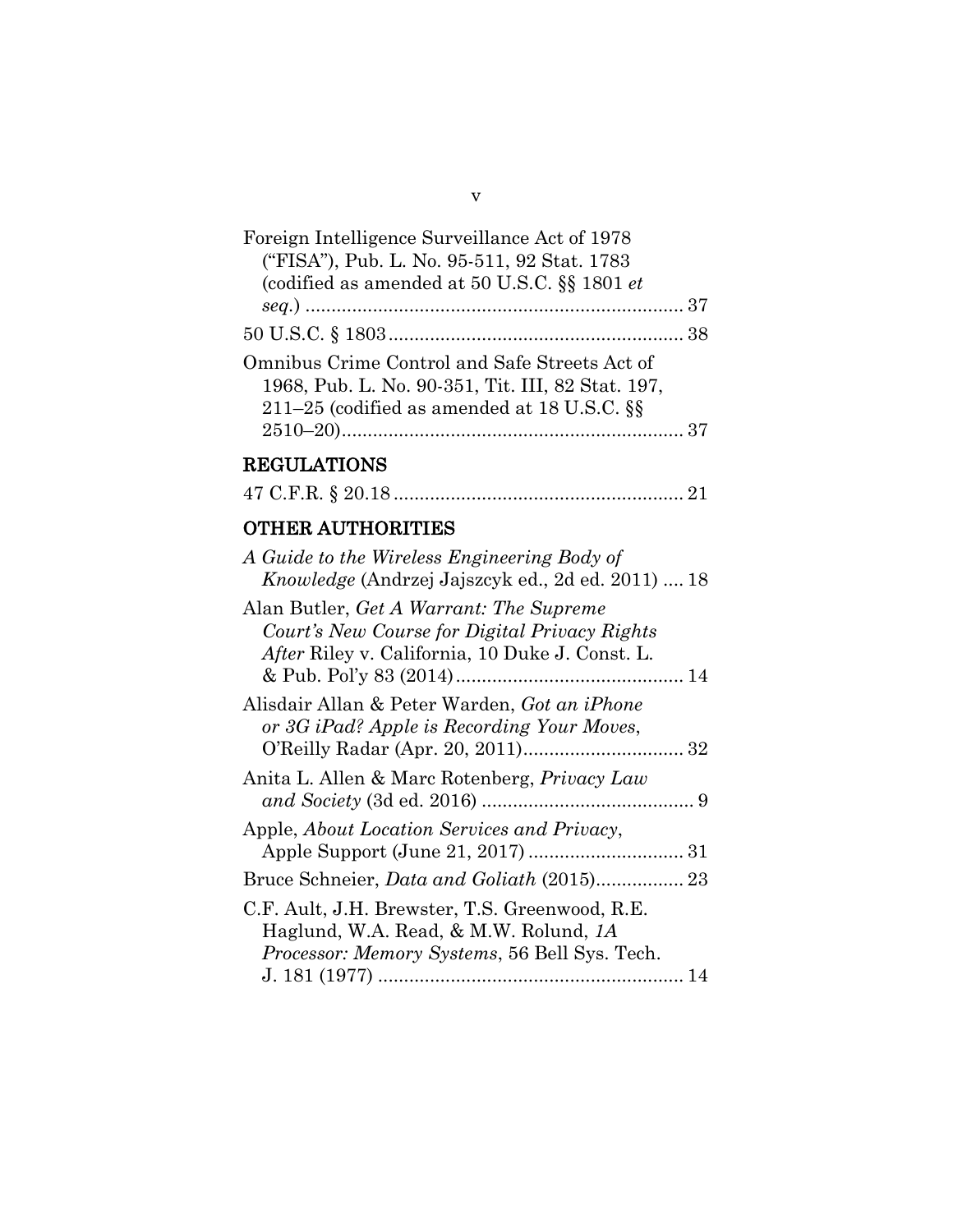| Caitlin D. Cottrill & Piyushimita "Vonu"<br>Thakuriah, Location Privacy Preferences: A                                                                                           |
|----------------------------------------------------------------------------------------------------------------------------------------------------------------------------------|
| <b>Survey-based Analysis of Consumer</b>                                                                                                                                         |
| Awareness, Trade-off and Decision-making, 56                                                                                                                                     |
| Dave McHoul, <i>Locating a 911 Caller</i> , Skyhook                                                                                                                              |
| David Gray & Danielle Citron, The Right to<br><i>Quantitative Privacy</i> , 98 Minn. L. Rev. 62                                                                                  |
| Eben Moglen, The Tangled Web We Have Woven,                                                                                                                                      |
| EPIC, iPhones, iPads Collect and Store User                                                                                                                                      |
| Erin Murphy, The Politics of Privacy in the<br>Criminal Justice System: Information<br>Disclosure, the Fourth Amendment, and<br><b>Statutory Law Enforcement Exemptions, 111</b> |
| G.V. King, Centralized Automatic Message<br>Accounting System, 33 Bell Sys. Tech. J. 1331                                                                                        |
|                                                                                                                                                                                  |
| Hal Abelson, Hen Ledeen, & Harry Lewis,<br>Blown to Bits: Your Life, Liberty, and<br>Happiness After the Digital Explosion (2008) 25                                             |
| Hannah Arendt, The Origins of Totalitarianism<br>$(1973)$                                                                                                                        |
| Jack M. Balkin, The Constitution in the<br>National Surveillance State, 93 Minn. L. Rev.                                                                                         |
|                                                                                                                                                                                  |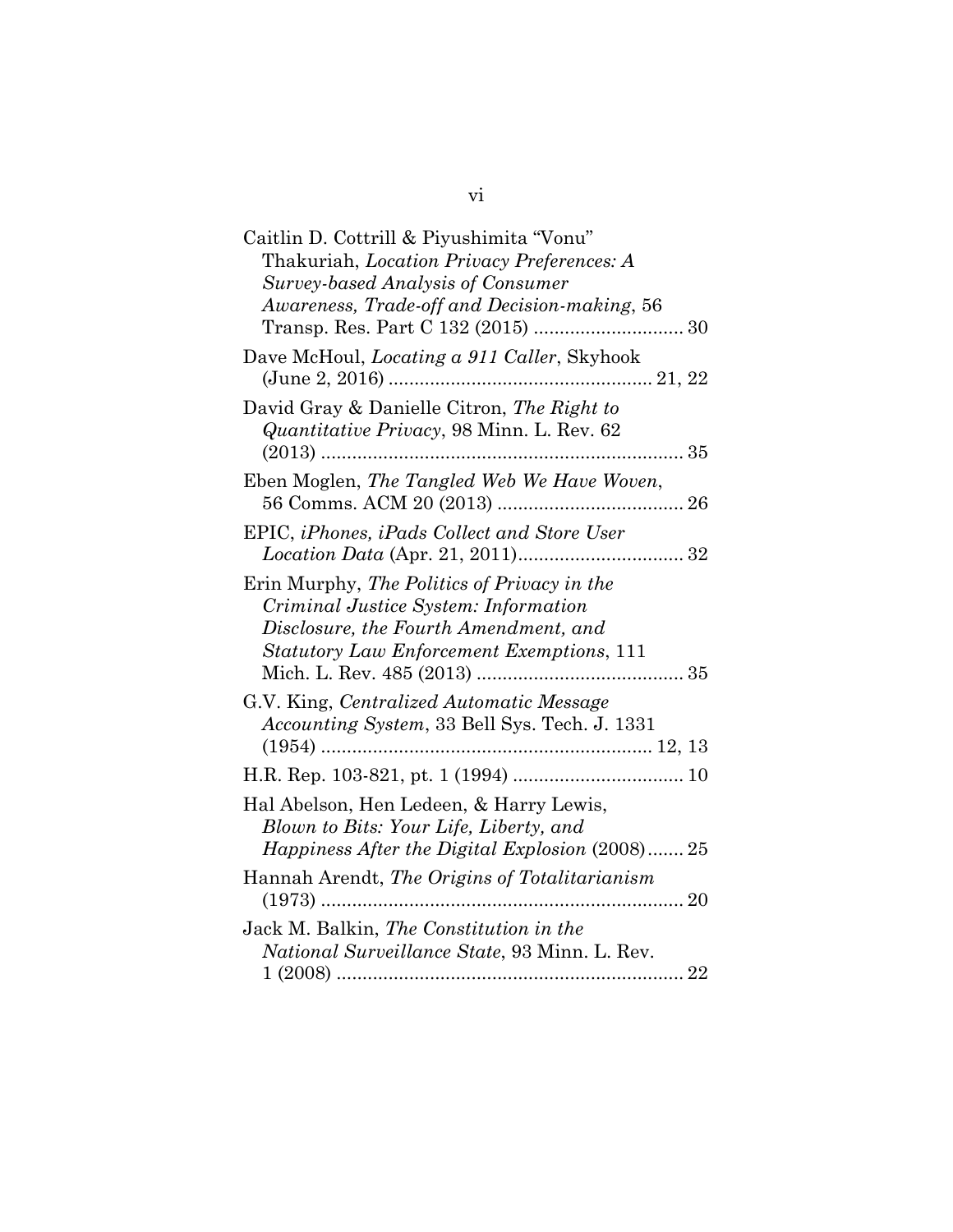| Jeffrey Rosen, Protect Our Right to Anonymity,                                                                                     |
|------------------------------------------------------------------------------------------------------------------------------------|
| Kenneth Olmstead & Aaron Smith, What the<br>Public Knows About Cybersecurity,<br>PewResearch Center (Mar. 22, 2017) 29             |
| Kenneth Olmstead, A Third of Americans Live<br>in a Household with Three or More<br>Smartphones, PewResearch Center (May 25,<br>28 |
| Laura Donohue, The Fourth Amendment in a<br>Digital World, 71 N.Y.U. Ann. Surv. Am. L.                                             |
| Lee Rainie, The State of Privacy in Post-<br>Snowden America, PewResearch Center (Sept.                                            |
| Letter from Sen. Al Franken to Steve Jobs, CEO                                                                                     |
| Marc Rotenberg & David Brody, Protecting<br>Privacy: The Role of the Courts and Congress,<br>Hum. Rts., March 2013 35, 36, 37      |
| Matt Blaze, How Law Enforcement Tracks<br>Cellular Phones (Dec. 13, 2013) 18                                                       |
| Michele Sequeira & Michael Westphal, Cell<br>Phone Science: What Happens When You Call                                             |
| Miguel Helft, Jobs Said Apple Made Mistake<br>with iPhone Data, N.Y. Times, Apr. 27, 2011,                                         |
| Mobile Fact Sheet, PewResearch Center (Jan.                                                                                        |

## vii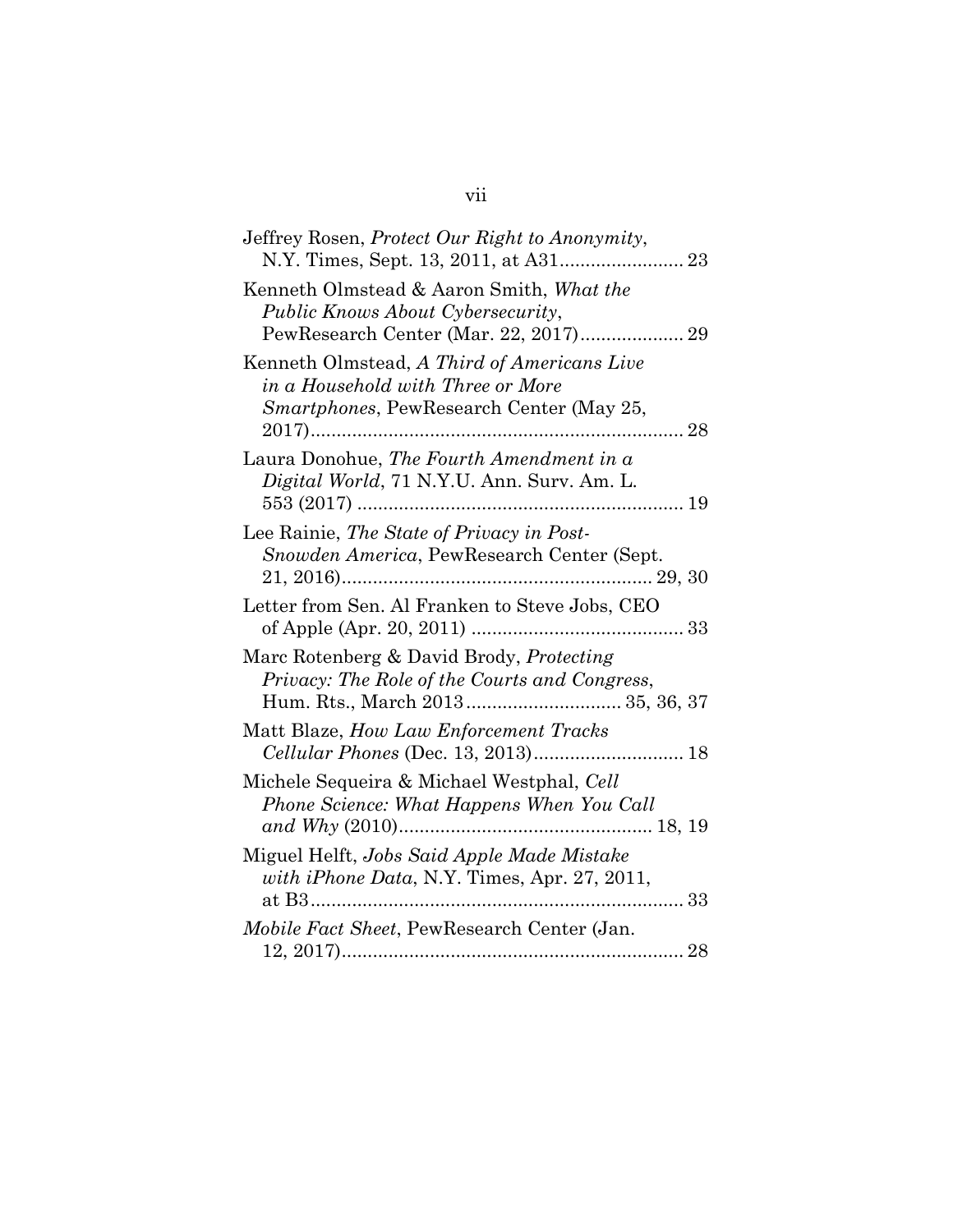|  | ł |  |
|--|---|--|
|  |   |  |
|  |   |  |

| Network Wiretapping Capabilities: Hearing<br>Before the Subcomm. on Telecomm. & Fin. of<br>the H. Comm. on Energy & Commerce, 103d<br>Cong. (1994) (testimony of Hon. Louis J.<br>Freeh, Director, Fed. Bureau of Investigation)  10                                     |  |
|--------------------------------------------------------------------------------------------------------------------------------------------------------------------------------------------------------------------------------------------------------------------------|--|
| Phil Lapsley, <i>Exploding The Phone – Extras</i><br>$(2013)$                                                                                                                                                                                                            |  |
| Press Release, Apple Q&A on Location Data                                                                                                                                                                                                                                |  |
| Press Release, Markey to Apple: Is It iPhone or                                                                                                                                                                                                                          |  |
| Robert Ellis Smith, <i>Location Location Location</i><br>. 22                                                                                                                                                                                                            |  |
| Robert G. Harris, State Regulatory Policies and<br>the Telecommunications/Information<br>Infrastructure in The Changing Nature of<br>Telecommunications/Information<br><i>Infrastructure</i> (Computer Sci. & Telecomm.<br>Bd. and Nat'l Research Council eds., 1995) 14 |  |
| Robert J. Chapuis & Amos E. Joel, 100 Years of<br>Telephone Switching, Part 2 (2003) 13                                                                                                                                                                                  |  |
| S. Rep. No. 90-1097 (1968), as reprinted in 1968                                                                                                                                                                                                                         |  |
| S. Rep. No. 95-604, pt. 1 (1978), as reprinted in                                                                                                                                                                                                                        |  |
| Samuel Alito et al., Final Report, in Conference<br>on the Boundaries of Privacy in American                                                                                                                                                                             |  |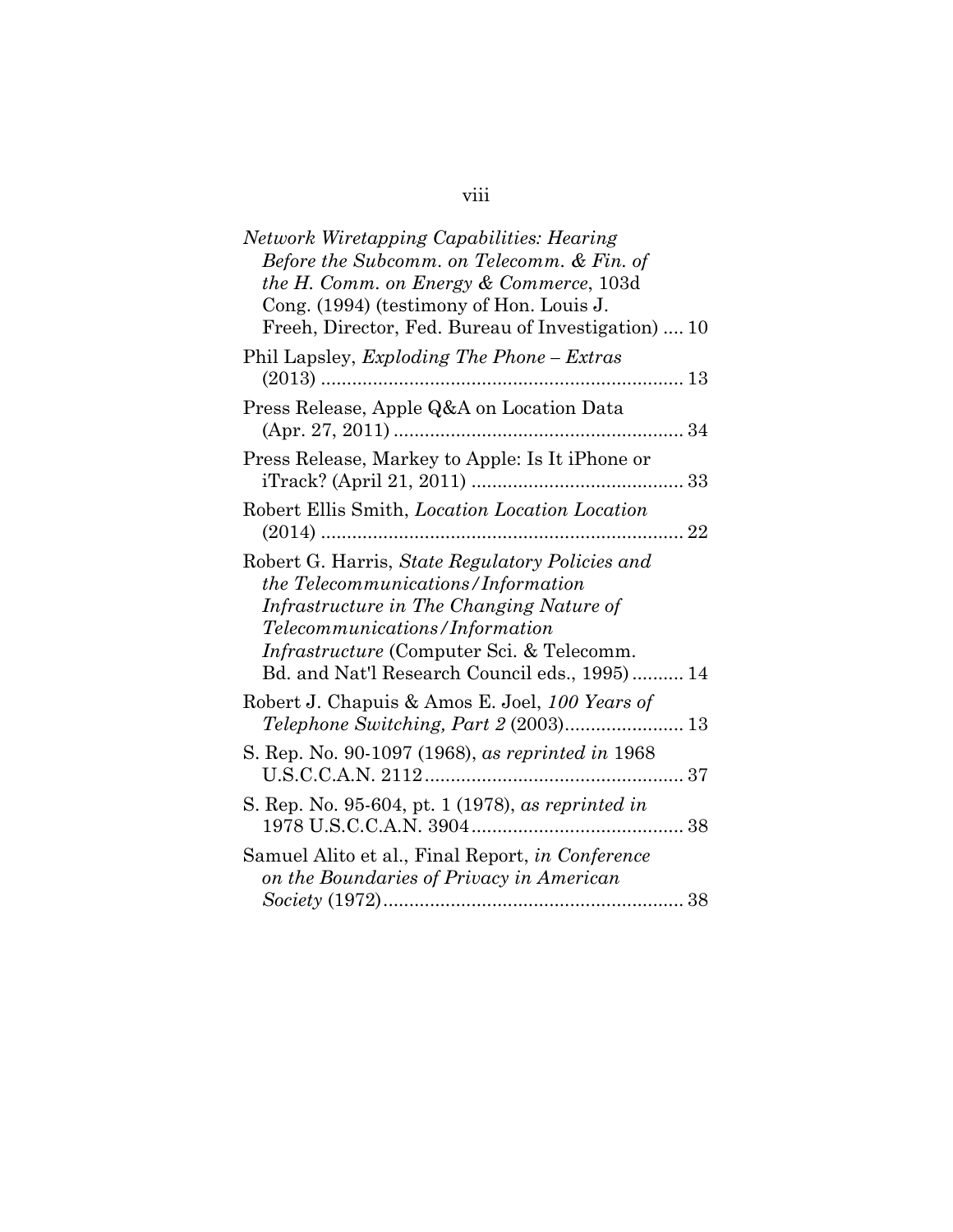| Statement for the Record from EPIC, Hearing                                        |
|------------------------------------------------------------------------------------|
| on ECPA Reform and the Revolution in                                               |
| Location Based Technologies and Services                                           |
| before the Subcomm. on the Constitution,                                           |
| Civil Rights, & Civil Liberties, of the House                                      |
|                                                                                    |
| Stephanie K. Pell & Christopher Soghoian, Can<br>You See Me Now? Toward Reasonable |
| Standards for Law Enforcement Access to                                            |
| Location Data that Congress Could Enact, 26                                        |
|                                                                                    |
| Stephen J. Blumberg & Julian V. Luke, Nat.                                         |
| Cent. for Health Statistics, Wireless                                              |
| <b>Substitution: Early Release of Estimates from</b>                               |
| the National Health Interview Survey, July-                                        |
|                                                                                    |
| Washington Journal: Cell Phone Tracking and                                        |
| <i>Privacy Issues</i> (C-SPAN Apr. 26, 2011) 34                                    |
| Wireless E911 Location Accuracy Requirements,                                      |
| Fourth Report and Order, 30 FCC Rcd 1259                                           |
|                                                                                    |
| Wireless E911 Location Accuracy Requirements,                                      |
| Third Further Notice of Proposed Rulemaking,                                       |
|                                                                                    |
| Your Phone Dial Computes Your Bill, Popular                                        |
|                                                                                    |
|                                                                                    |

ix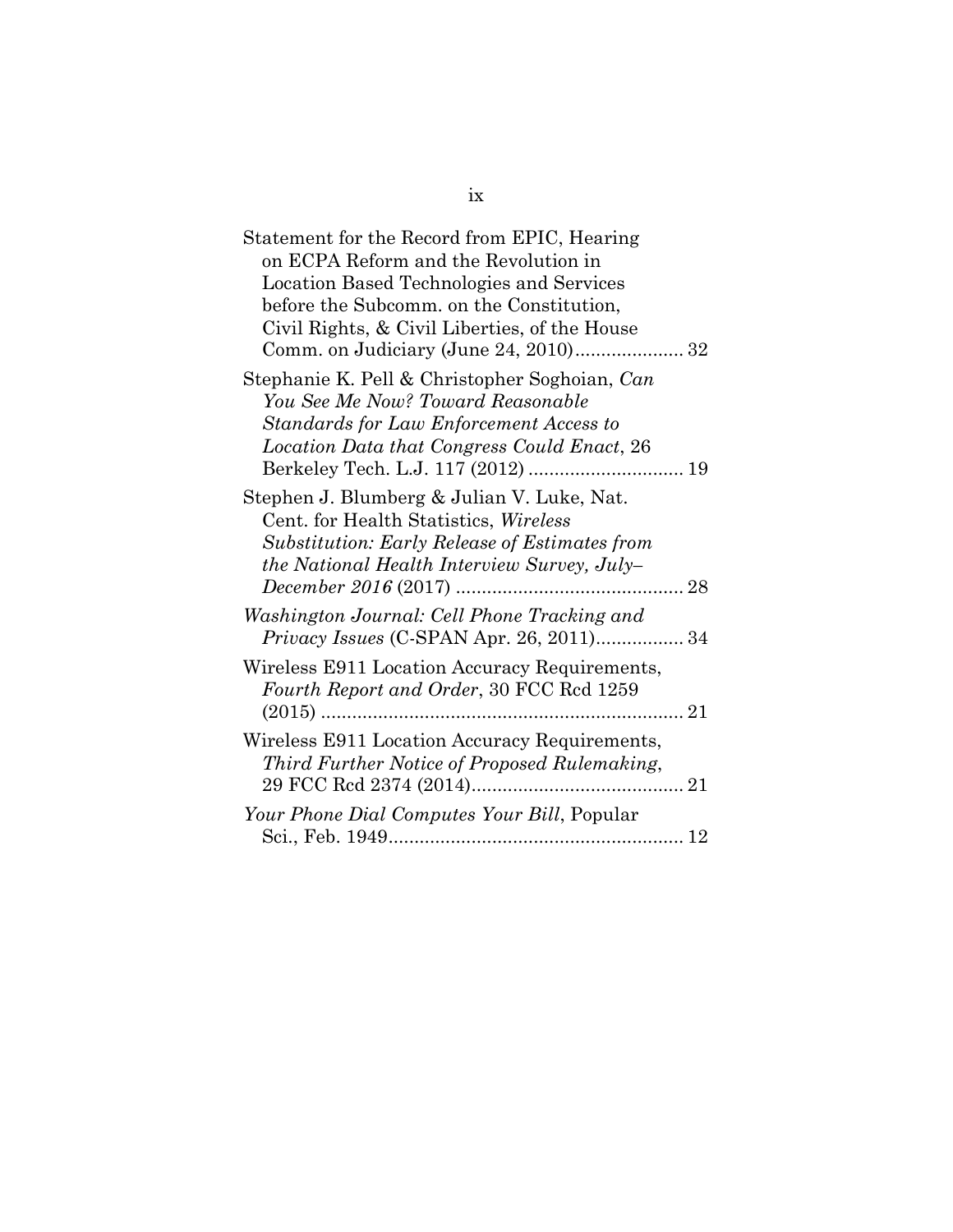#### **INTEREST OF THE** *AMICI CURIAE*

The Electronic Privacy Information Center  $(EPIC)<sup>1</sup>$  is a public interest research center in Washington, D.C. EPIC was established in 1994 to focus public attention on emerging civil liberties issues and to protect privacy, the First Amendment, and other constitutional values.

EPIC routinely participates as *amicus curiae* before this Court and other courts concerning privacy issues, new technologies, and constitutional interests. *See, e.g*., *Packingham v. North Carolina*, 137 S. Ct. 1730 (2017) (arguing that the First Amendment protects the right to access speech from the privacy of a personal electronic device); *Utah v. Streiff*, 136 S. Ct. 2056 (2016) (arguing that evidence obtained via suspicionless identification should be suppressed); *Riley v. California*, 134 S. Ct. 2473 (2014) (arguing that it is unreasonable to warrantlessly search a cell phone incident to an arrest); *Florida v. Harris*, 133 S. Ct. 1050 (2013) (arguing that the government bears the burden of establishing the reliability of new investigative techniques used in establishing probable cause for a search); *United States v. Jones*, 565 U.S. 400 (2012) (arguing that a warrant is required for the use of GPS tracking techniques); *State v. Earls*, 214 N.J.

<sup>1</sup> Both parties have filed letters of consent to the filing of all amicus briefs with the Clerk of the Court pursuant to Rule 37.3. In accordance with Rule 37.6, the undersigned states that no monetary contributions were made for the preparation or submission of this brief, and this brief was not authored, in whole or in part, by counsel for a party.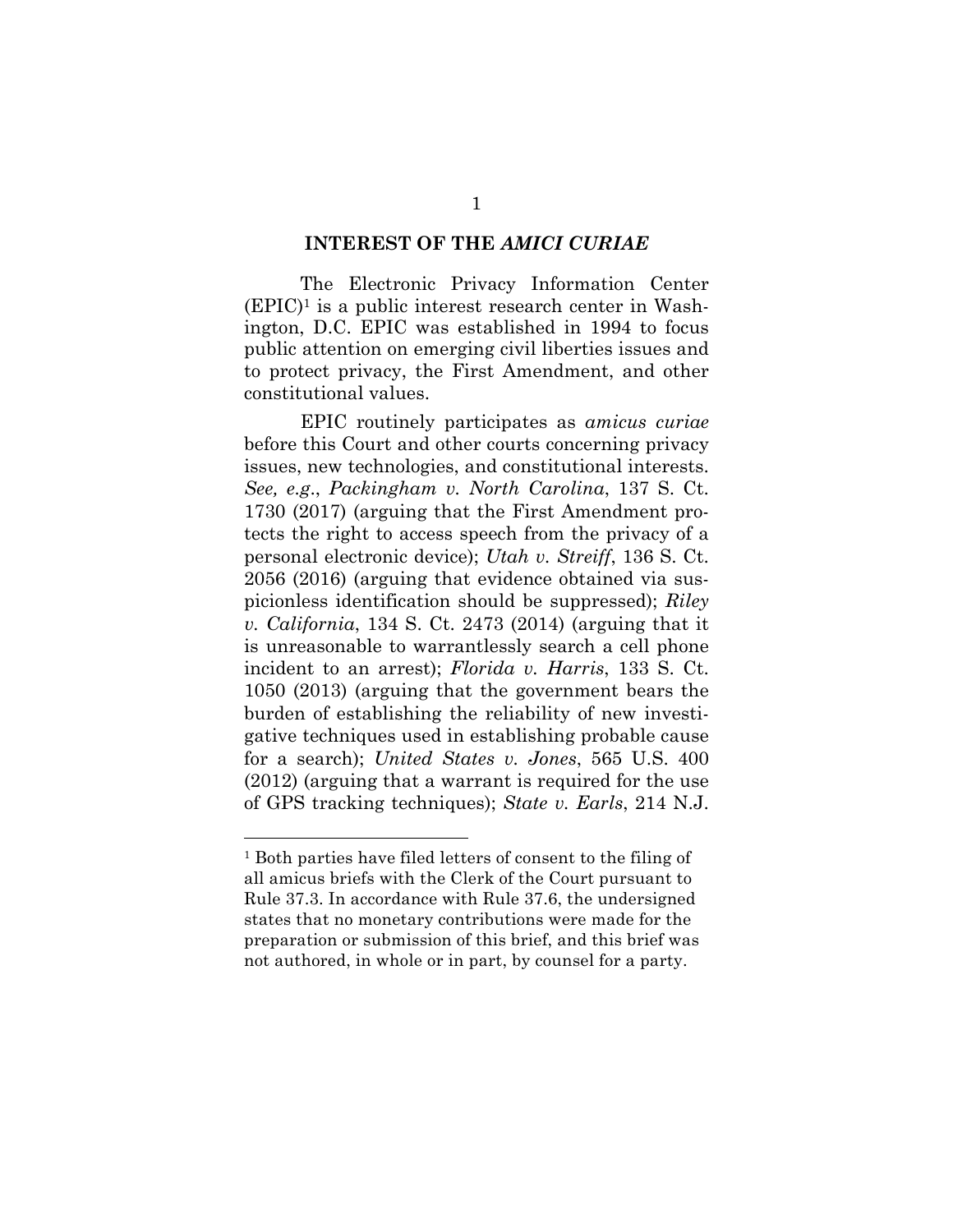564 (2013) (arguing that warrantless cell phone location tracking violates the Fourth Amendment); *Commonwealth v. Connolly*, 454 Mass. 808 (2009) (arguing that warrantless GPS tracking of a vehicle violates the Fourth Amendment).

EPIC seeks to preserve the Fourth Amendment and to prevent emerging technologies and new police practices from eroding constitutional privacy rights. This case presents a fundamental question about the scope of Fourth Amendment protections as applied to the collection of personal data—data that did not exist at the time the Court decided *Smith v. Maryland*, 442 U.S. 735 (1979). EPIC submits the following *amicus* brief, signed by distinguished technical experts and legal scholars, in support of the Fourth Amendment in the digital age.

#### **Technical Experts and Legal Scholars**

Ann M. Bartow

Director, Franklin Pierce Center for Intellectual Property and Professor of Law, University of New Hampshire School of Law

Colin J. Bennett

Professor, University of Victoria

Francesca Bignami

Professor of Law, The George Washington University Law School

David Chaum Chaum, LLC

Danielle Keats Citron

Morton & Sophia Macht Professor of Law, University of Maryland School of Law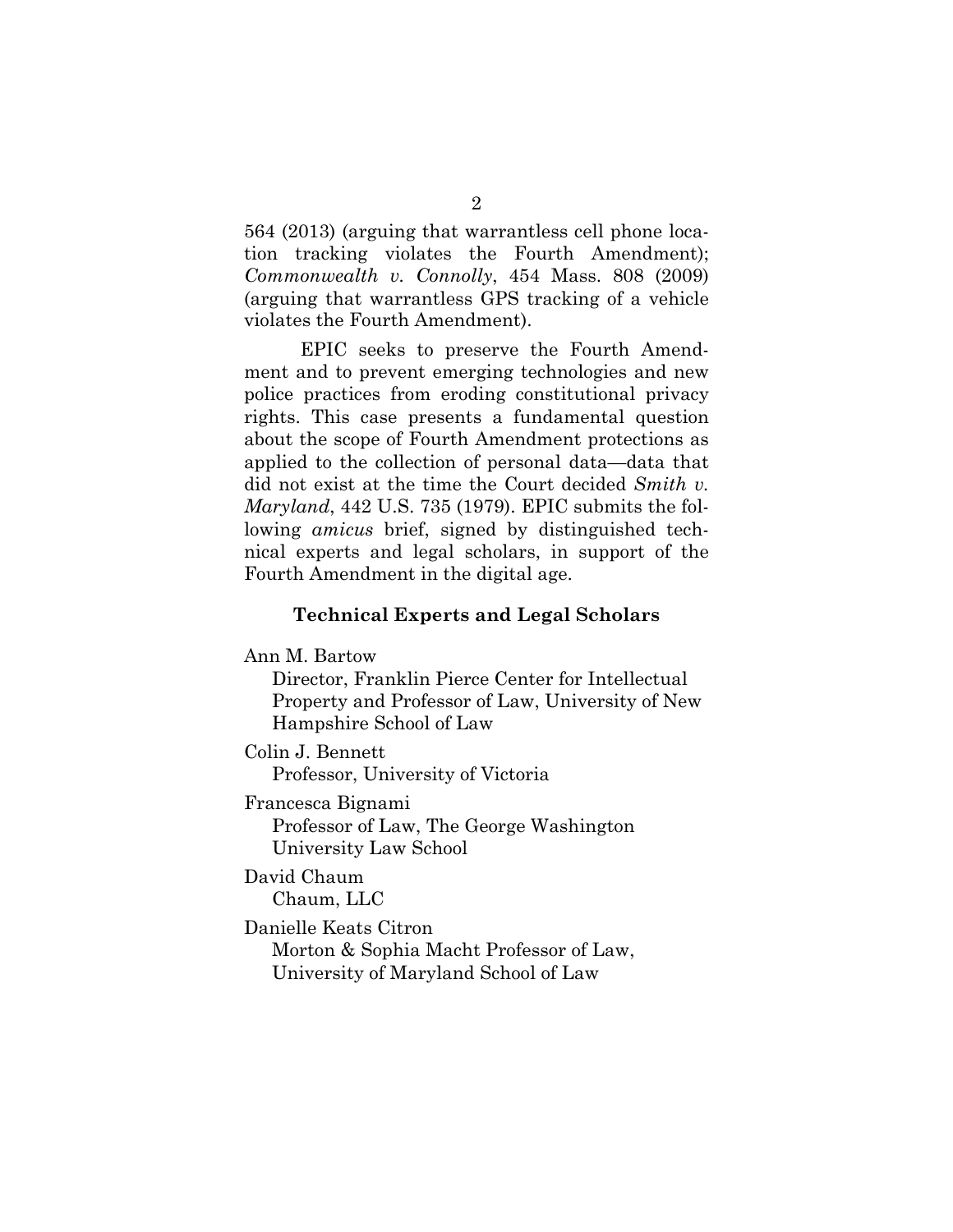Julie Cohen Mark Claster Mamolen Professor of Law and Technology, Georgetown Law

Jennifer Daskal Associate Professor, American University Washington College of Law

Dr. Whitfield Diffie

Laura K. Donohue

Professor of Law, Director of The Center for National Security and the Law, Georgetown University Law Center

Cynthia Dwork

Distinguished Scientist, Microsoft Research

David J. Farber

Distinguished Career Professor of Computer Science and Public Policy, Carnegie Mellon University

Addison Fischer

Founder and Chairman, Fischer International Corp.

Hon. David Flaherty

Former Information and Privacy Commissioner for British Columbia

Deborah Hurley

Harvard University and Brown University

Ian Kerr

Canada Research Chair in Ethics, Law & Technology, University of Ottawa Faculty of Law

Chris Larsen

Executive Chairman, Ripple, Inc.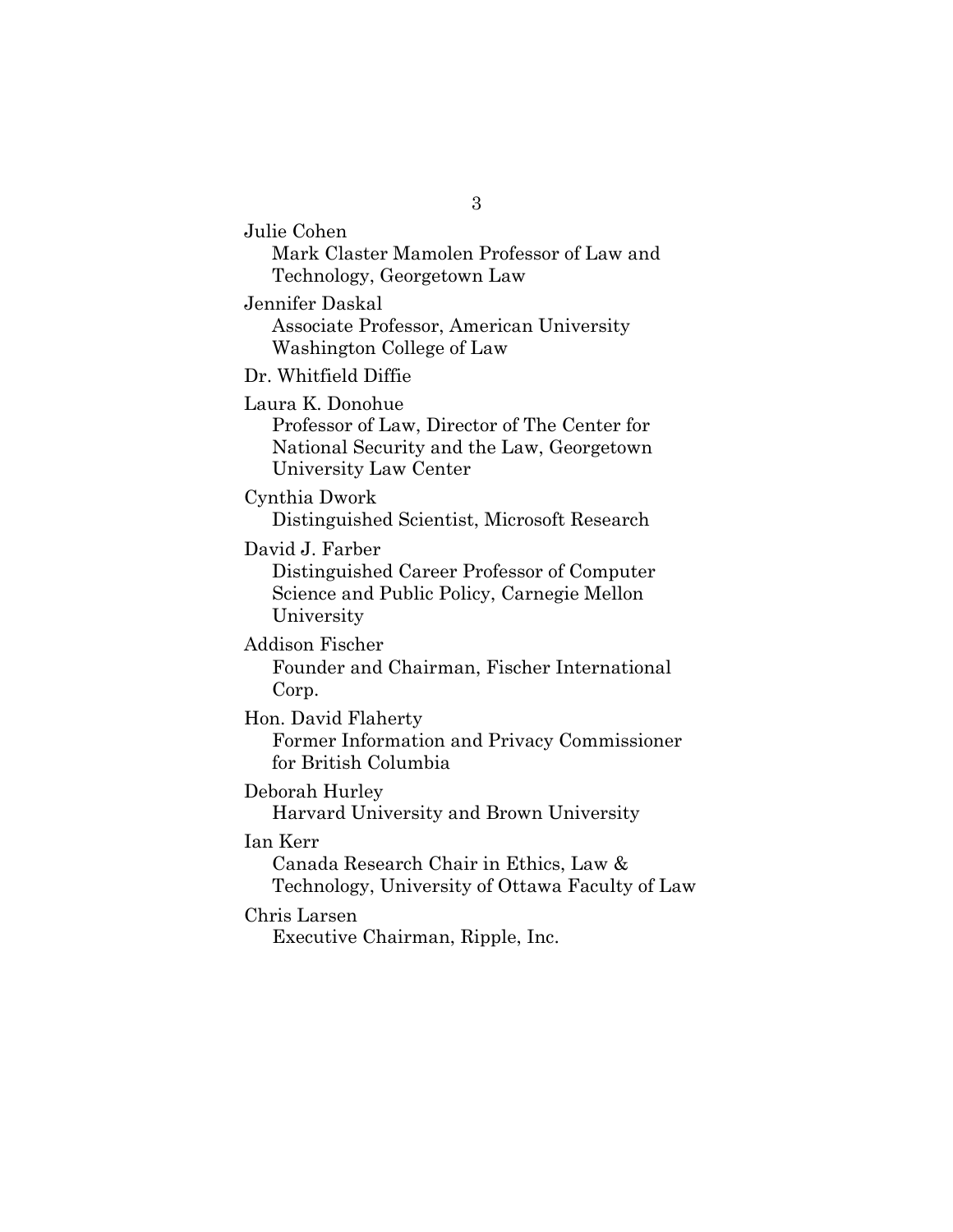Harry R. Lewis Gordon McKay Professor of Computer Science, Harvard University Anna Lysyanskaya, Professor of Computer Science, Brown University Gary T. Marx Professor Emeritus of Sociology, MIT Mary Minow Library Law Consultant Erin Murphy Professor of Law, NYU School of Law Dr. Pablo Garcia Molina Adjunct Professor, Georgetown University Dr. Peter G. Neumann Senior Principal Scientist, SRI International Computer Science Lab Helen Nissenbaum Professor, Cornell Tech Information Science, Professor, New York University (on leave), Media, Culture, and Communication & Computer Science Dr. Deborah Peel, M.D. Founder and Chair, Patient Privacy Rights Ronald L. Rivest Institute Professor of Electrical Engineering and Computer Science, MIT Pamela Samuelson Richard M. Sherman Distinguished Professor of Law and Information, University of California, Berkeley School of Law; Co-Director, Berkeley Center for Law & Technology

4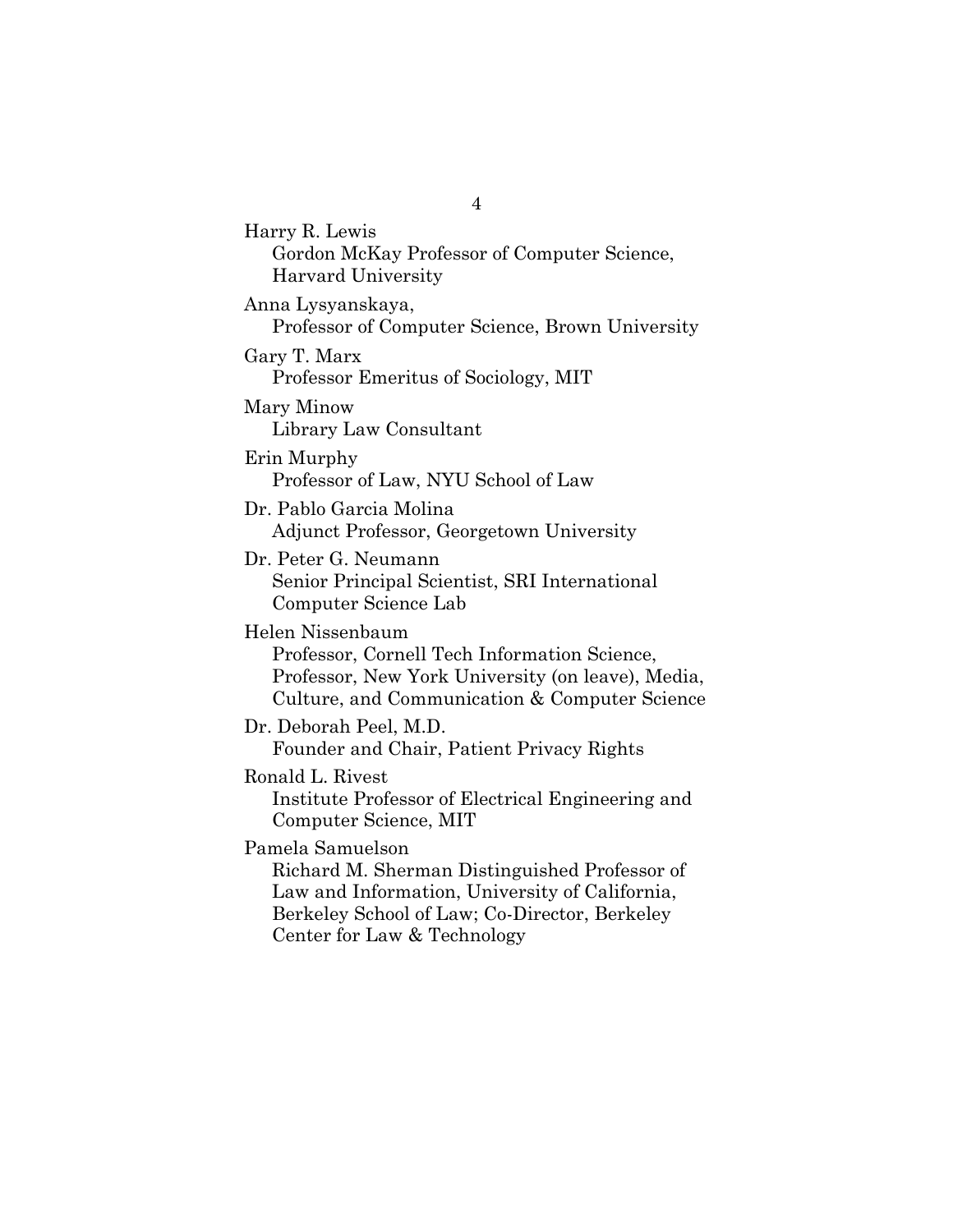Bruce Schneier Program Fellow, Harvard Kennedy School Robert Ellis Smith Publisher, Privacy Journal Dr. Barbara Simons, IBM Research (retired) Nadine Strossen John Marshall Harlan II Professor of Law, New York Law School; Former President, American Civil Liberties Union Sherry Turkle, Abby Rockefeller Mauzé Professor of the Social Studies of Science and Technology, MIT Edward G. Viltz, President and Chairman, Internet Collaboration Coalition Jim Waldo Gordon McKay Professor of the Practice of Computer Science, Chief Technology Officer, John A. Paulson School of Engineering and Applied Science, Professor of Technology Policy, Harvard Kennedy School Christopher Wolf Board Chair, Future of Privacy Forum Shoshana Zuboff, Charles Edward Wilson Professor of Business Administration, Emerita, Harvard Business School (Affiliations are for identification only)

5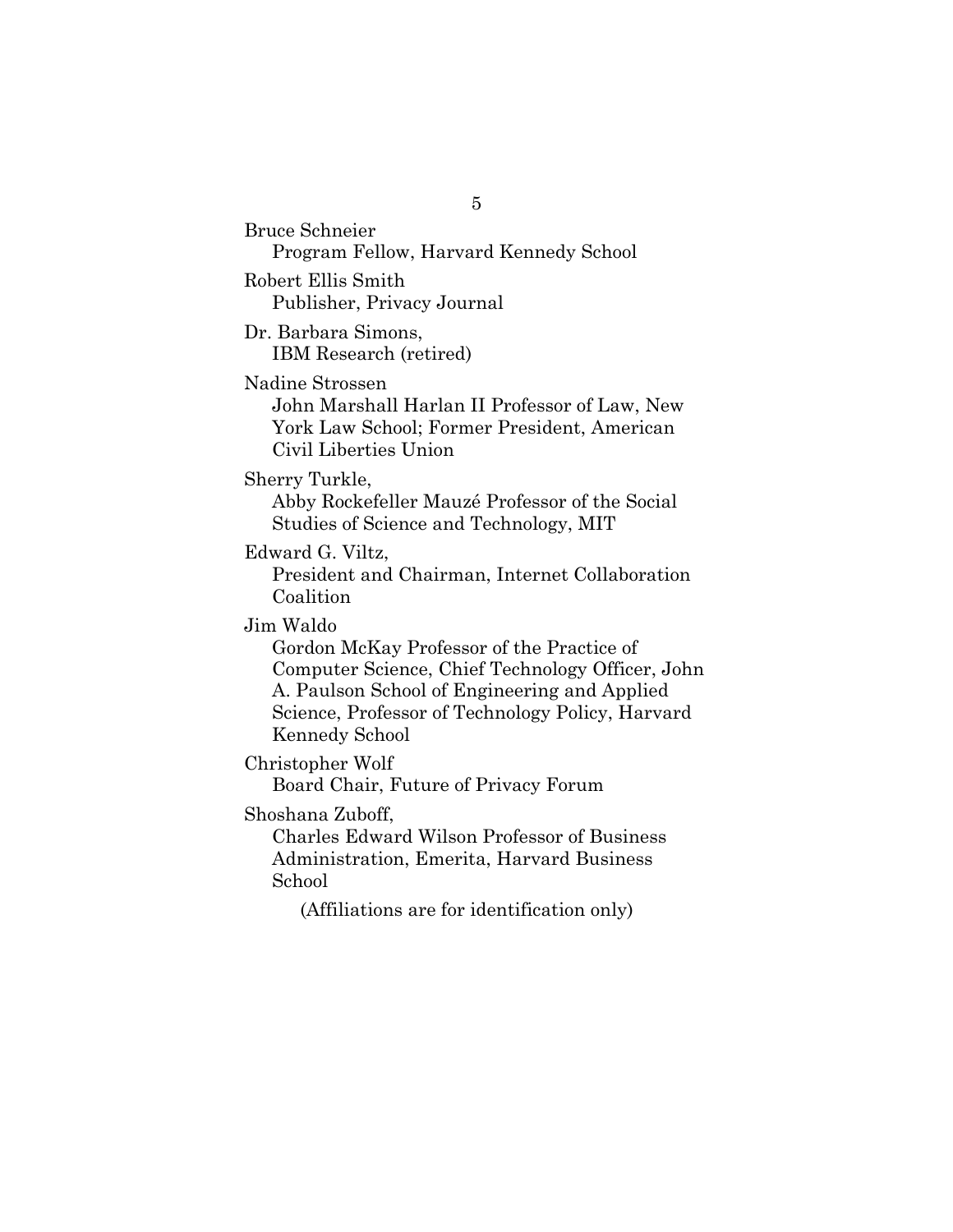#### **SUMMARY OF THE ARGUMENT**

*Smith v. Maryland*, 442 U.S. 735 (1979), arose in a world that no longer exists. In the 1970s, telephones were tethered to homes, offices, and street corners. Cell phones were not available, and logs of telephone customers' locations over the course of a day were neither recorded nor available for later inspection. Cell phones are now as necessary to the life of Americans as they are ubiquitous. They are "such a pervasive and insistent part of daily life that the proverbial visitor from Mars might conclude they were an important feature of the human anatomy." *Riley v. California*, 134 S. Ct. 2473, 2484 (2014). Yet, despite these fundamental changes, lower courts still apply Fourth Amendment concepts that were established when rotary phones sat on desk tops, the receivers connected with coiled wire.

This Court has never held that the government may search and seize records of where a person travels without triggering Fourth Amendment scrutiny. Indeed, the Court recently determined in *Riley* that the government could not seize such sensitive cell phone data without a warrant. There is also no evidence that cell phone users expect to be subject to such routine tracking of their private lives—quite the contrary. We as a society are not prepared to accept pervasive, warrantless location tracking as objectively reasonable.

The Court's decision in *Smith* does not determine the scope of Fourth Amendment protection today. In the modern era, cell phone location records provide a "comprehensive record of a person's public movements that reflects a wealth of detail about her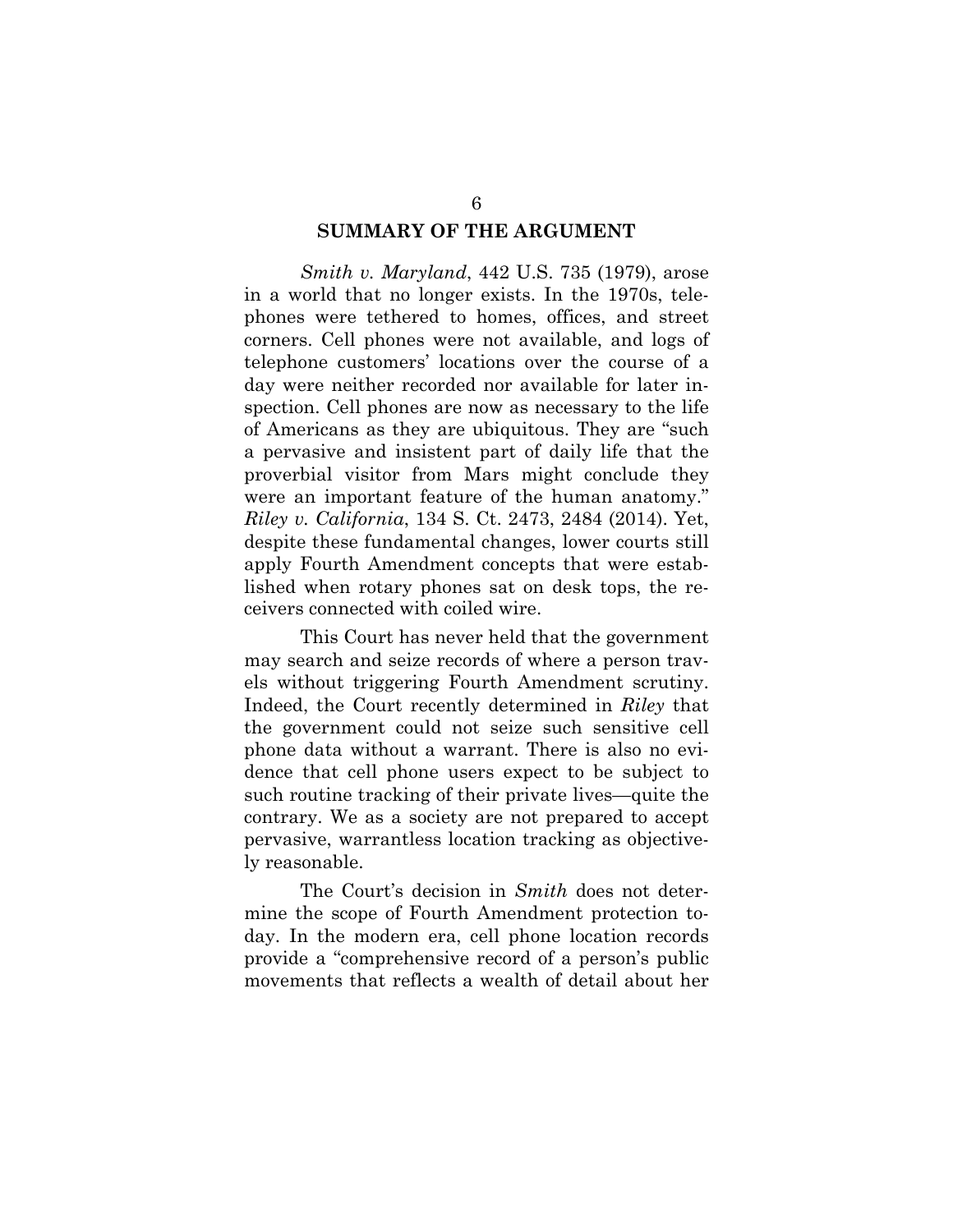familial, political, professional, religious, and sexual associations." *Riley*, 134 S. Ct. at 2490 (quoting *United States v. Jones*, 565 U.S. 400, 415 (2012) (Sotomayor, J., concurring)). And while Congress should address the "complex subject" of location tracking by enacting a "comprehensive statute," the Court bears the fundamental responsibility of determining the appropriate scope of the Fourth Amendment. *See Jones*, 565 U.S. at 427 (Alito, J., concurring); *see also*  Edith J. Lapidus, *Eavesdropping on Trial* 1–26 (1974) (discussing the development of modern wiretap law, particularly the importance of the Court's decisions in *Berger* and *Katz* in the 1967 term that led to adoption of a comprehensive privacy law in 1968).

#### **ARGUMENT**

This case involves the warrantless collection of cell phone location records. In 1979, that data did not exist. Today, that data is maintained on all cell phone users in the United States. If the warrantless collection of location data is permissible in this case, then it would be permissible for every cell phone customer in the country.

In *Jones* (2012), this Court held unanimously that the warrantless tracking of a person's movement by means of a GPS attached to a vehicle was impermissible. Then the Court held in *Riley* (2014) that the traditional "search incident to arrest" exception did not apply to cell phones, given the wealth of personal data stored on the devices.

Despite the Court's recent rulings and the fundamental shift in communications technology that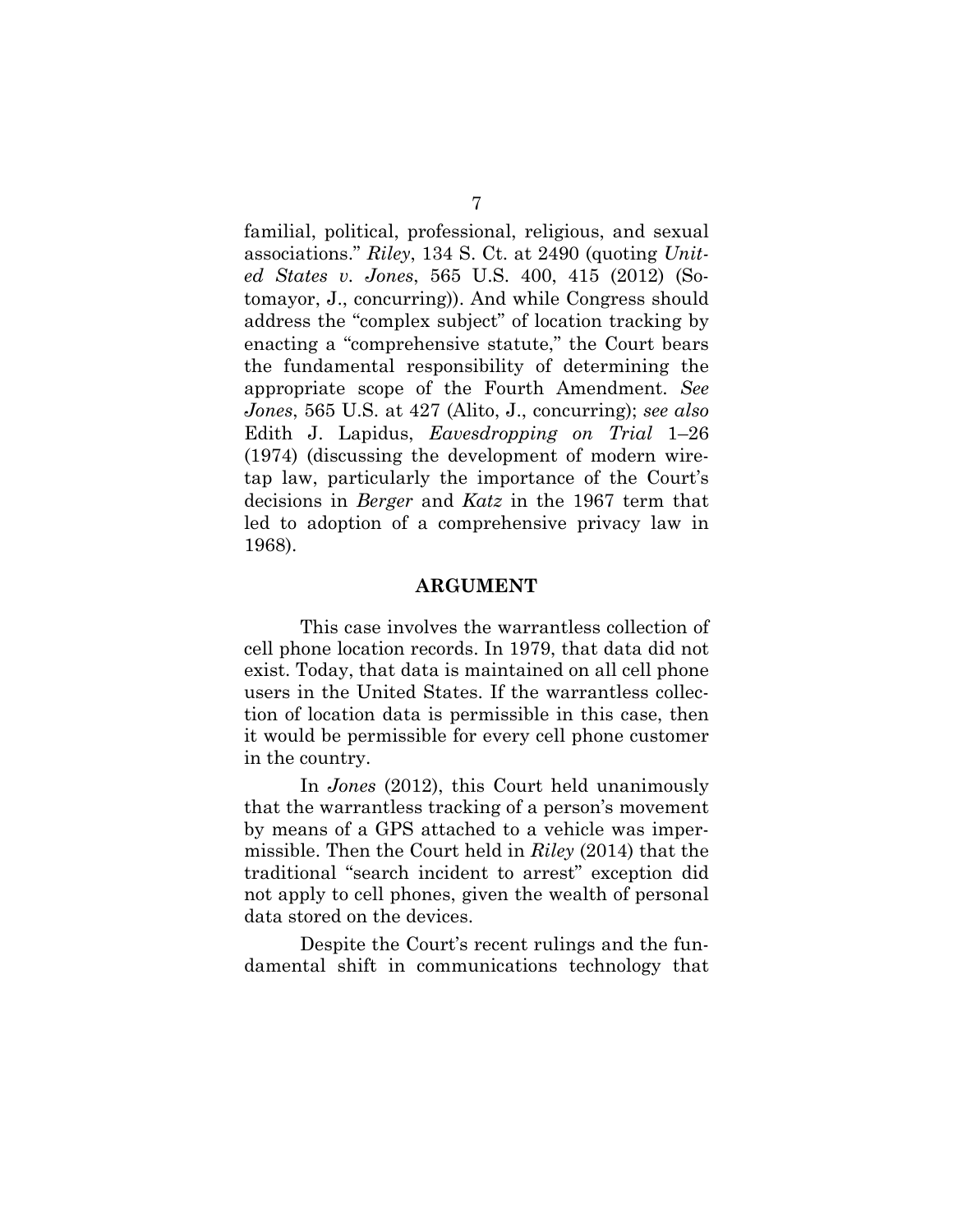has occurred since the 1970s, lower courts continue to follow *Smith* (1979) and hold that the Fourth Amendment does not apply to cell phone location data. These decisions are out of step with the current era. First, *Smith* is no longer applicable in the age of cell phones; modern call data bears little resemblance to the paper logs available in 1979. Second, cell phone users do not "assume the risk" that their personal data will be made available to any person at any time. Third, it is the Court and not Congress that should determine the appropriate scope of Fourth Amendment protections.

Even at the time that *Smith* was decided, the Court was closely divided over the appropriate degree of protection for pen register information. Justice Stewart was sharply critical of the Court's conclusion, noting that:

I think that the numbers dialed from a private telephone--like the conversations that occur during a call--are within the constitutional protection recognized in *Katz*. It seems clear to me that information obtained by pen register surveillance of a private telephone is information in which the telephone subscriber has a legitimate expectation of privacy.

*Smith*, 442 U.S. at 747 (Stewart, J., dissenting). Justice Marshall also dissented, challenging the Court's "assumption of risk" analysis:

[E]ven assuming, as I do not, that individuals 'typically know' that a phone company monitors calls for internal reasons, it does not follow that they expect this information to be made available to the public in general or the government in particular. Privacy is not a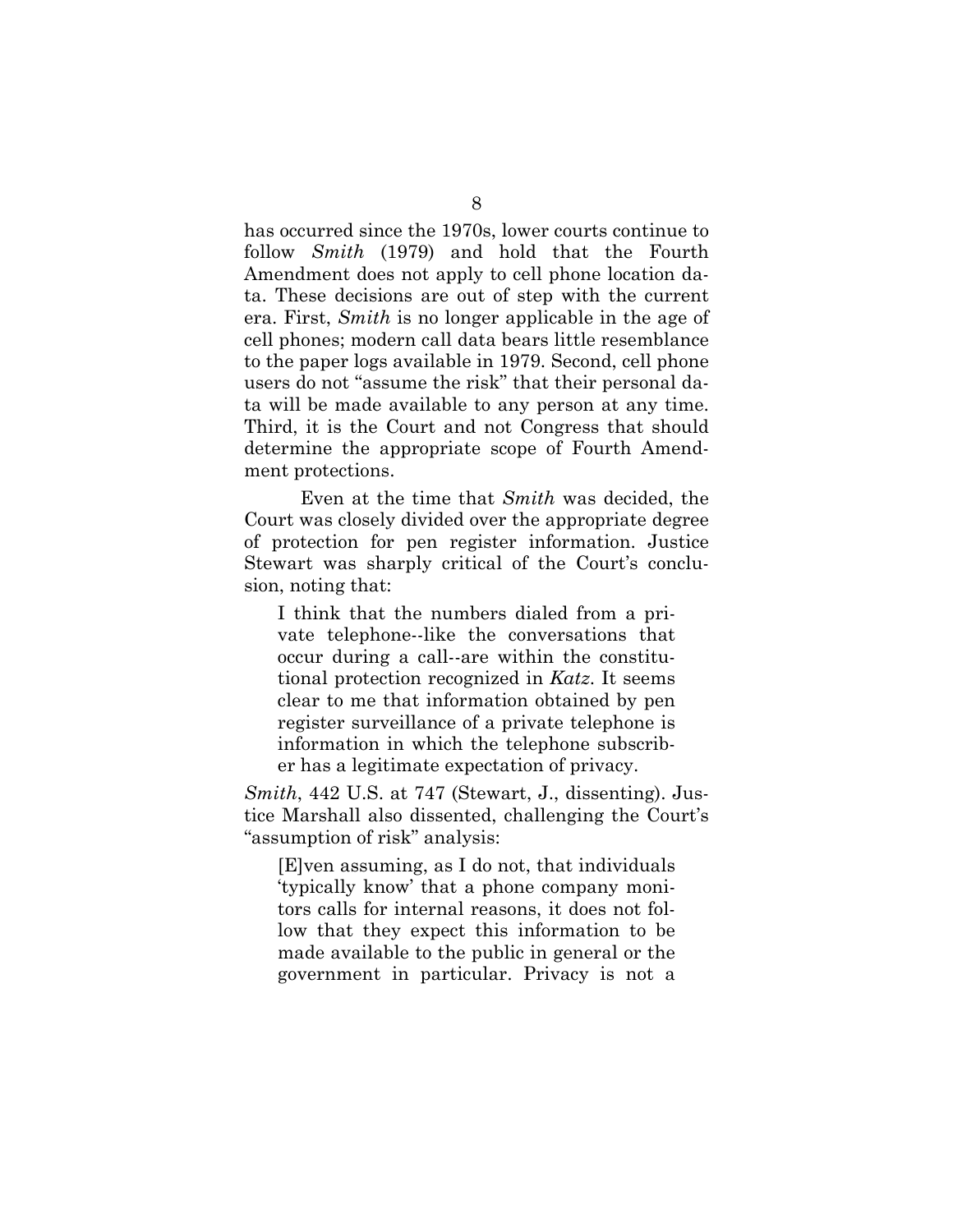discrete commodity, possessed absolutely or not at all. Those who disclose certain facts to a bank or phone company for a limited business purpose need not assume that this information will be released to other persons for other purposes . . . .

#### *Smith*, 442 U.S. at 749 (Marshall, J., dissenting).

Since *Smith* was decided in 1979, both the Court and Congress have recognized the need to limit warrantless location tracking. The Court unanimously rejected the government's argument in *Jones* that the attachment and use of a GPS device to track an individual's movements over several months was not a search under the Fourth Amendment. *Jones*, 565 U.S. 400. Five members of the Court agreed with Justice Alito's conclusion that "the lengthy monitoring that occurred . . . constituted a search under the Fourth Amendment." *Jones*, 565 U.S. at 431 (Alito, J., concurring); *see also Jones*, 565 U.S. at 415 (Sotomayor, J., concurring) ("I agree with Justice Alito that, at the very least, 'longer term GPS monitoring in investigations of most offenses impinges on expectations of privacy.'"); Anita L. Allen & Marc Rotenberg, *Privacy Law and Society* 443 (3d ed. 2016) (explaining the view that "there were five votes [in *Jones*] for a *Katz*-based determination that GPS tracking violates the Fourth Amendment"). The Court's majority opinion in *Jones* also recognized that modern location tracking techniques make possible "dragnet-type law enforcement practices" that the Court explicitly refused to authorize in the 1980s beeper cases. *Jones*, 565 U.S. at 409 n.6 (quoting *United States v. Knotts*, 460 U.S. 276, 284 (1983)).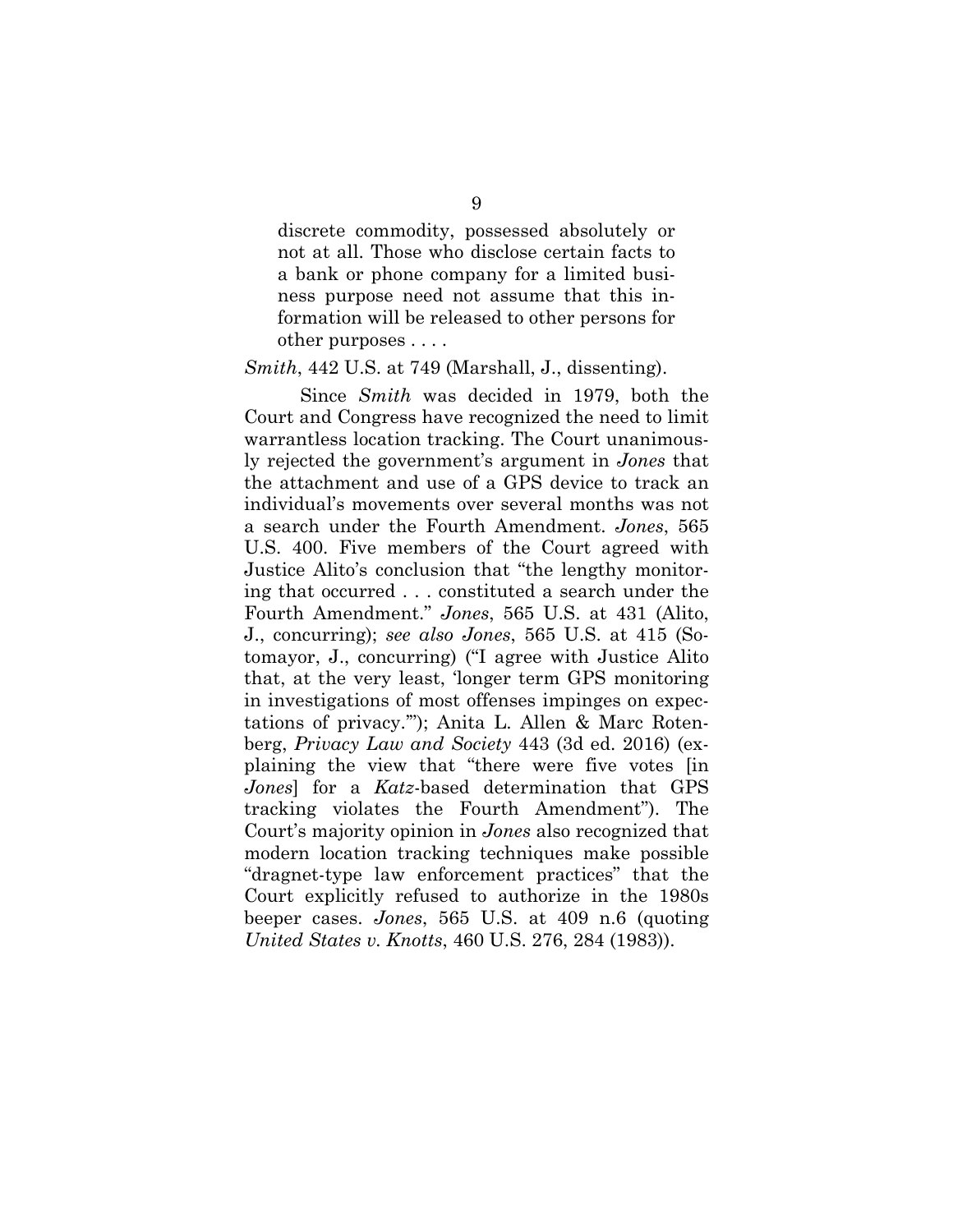Congress has also recognized that special protections for location data are necessary to protect expectations of privacy. In 1994 Congress passed the Communications Assistance for Law Enforcement Act ("CALEA"), Pub. L. No. 103-414, 108 Stat. 4279 (codified as amended at 47 U.S.C. §§ 1001–10), at the behest of then-FBI Director Louis Freeh. But even as Congress was significantly expanding law enforcement surveillance powers in CALEA, it explicitly prohibited the government from obtaining "any information that may disclose the physical location of the subscriber" when acting "solely pursuant to the authority for pen registers and trap and trace devices." 47 U.S.C.  $\S$  1002(a)(2)(B). Congress recognized that, at the time, "some cellular systems" generated "transactional data that could be obtained by a pen register [which] may include location information." H.R. Rep. No. 103-821, pt. 1, at 17 (1994). This limitation was proposed by the FBI as an assurance that the agency was not seeking a "pervasive, automated 'tracking' capability." *Network Wiretapping Capabilities: Hearing Before the Subcomm. on Telecomm. & Fin. of the H. Comm. on Energy & Commerce*, 103d Cong. 54 (1994) (testimony of Hon. Louis J. Freeh, Dir., Fed. Bureau of Investigation). Yet now the Government argues that the same location data it encouraged Congress to protect in 1994 should not be protected under the Fourth Amendment.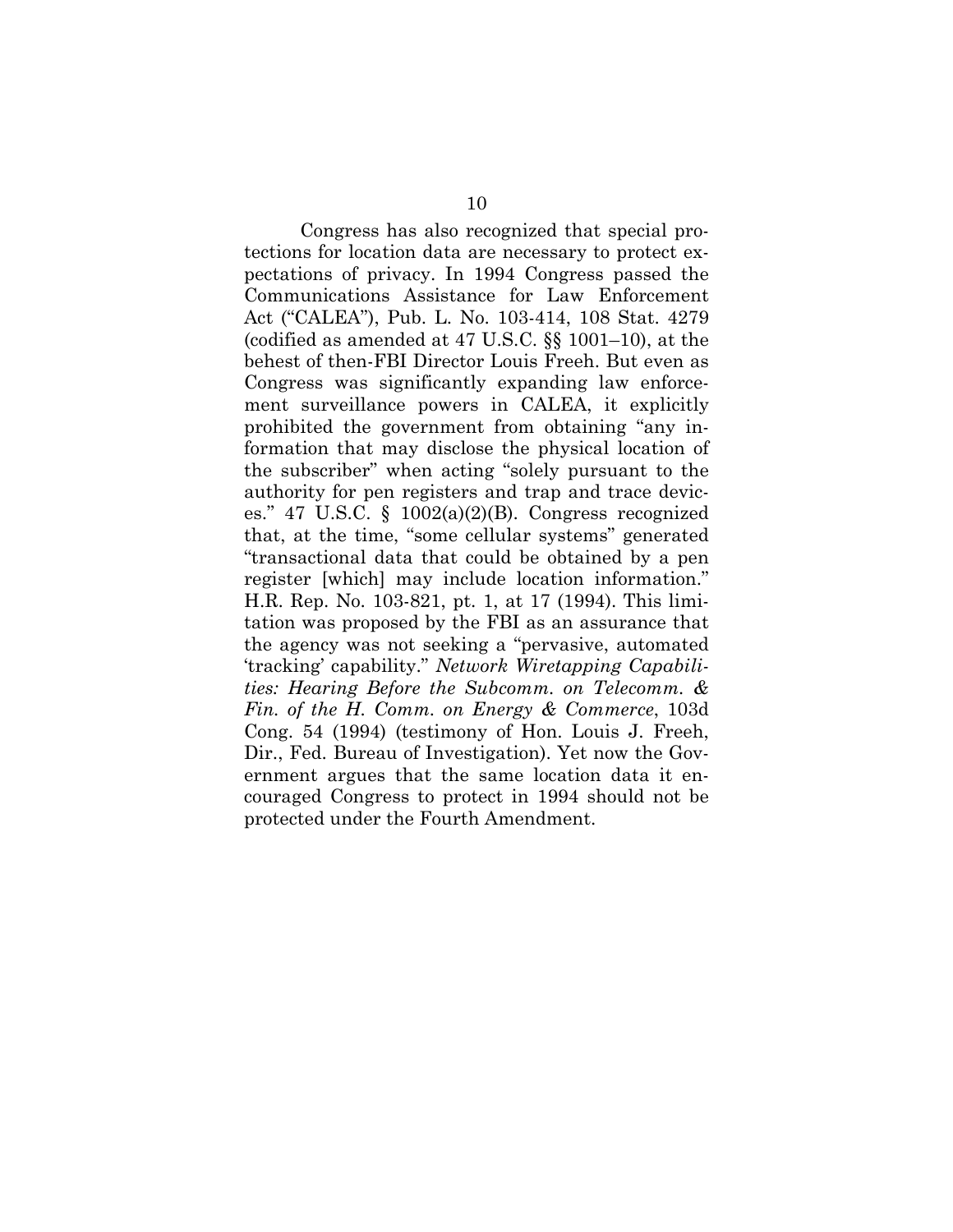**I. The world has changed since** *Smith v. Maryland***. The widespread use of mobile phones and the routine collection of detailed location data was not possible in 1979.**

The analog telephone network of the 1970s was entirely unlike today's digital network. In 1979, when *Smith* was decided, telephone service was provided as a public utility, local calls were not individually billed, and there was little transactional data generated by a private communication. It was only after the transition to "Signal System 7" ("SS7"), which followed *Smith*, that the challenge of collecting, storing, analyzing, safeguarding, and securing digital phone records emerged. In 1979, no one could have used call detail records to trace an individual's movements over time. A telephone number was tied to an address, not to an individual. Many phones were shared by multiple users in a home or office. In short, the records at issue in *Smith* revealed the numbers dialed, not a person's location. Today the communications network provides a vast range of voice, data, and messaging services and simultaneously records every transaction that occurs, tied directly to particular subscribers.

## **A. The analog phone system in the 1970s did not generate "out of band" personal data.**

In the period leading up to the Court's decision in *Smith*, detailed phone records simply did not exist for local calls. Prior to the introduction of the earliest electronic switching systems in the 1960s and 1970s, the majority of telephone calls in the United States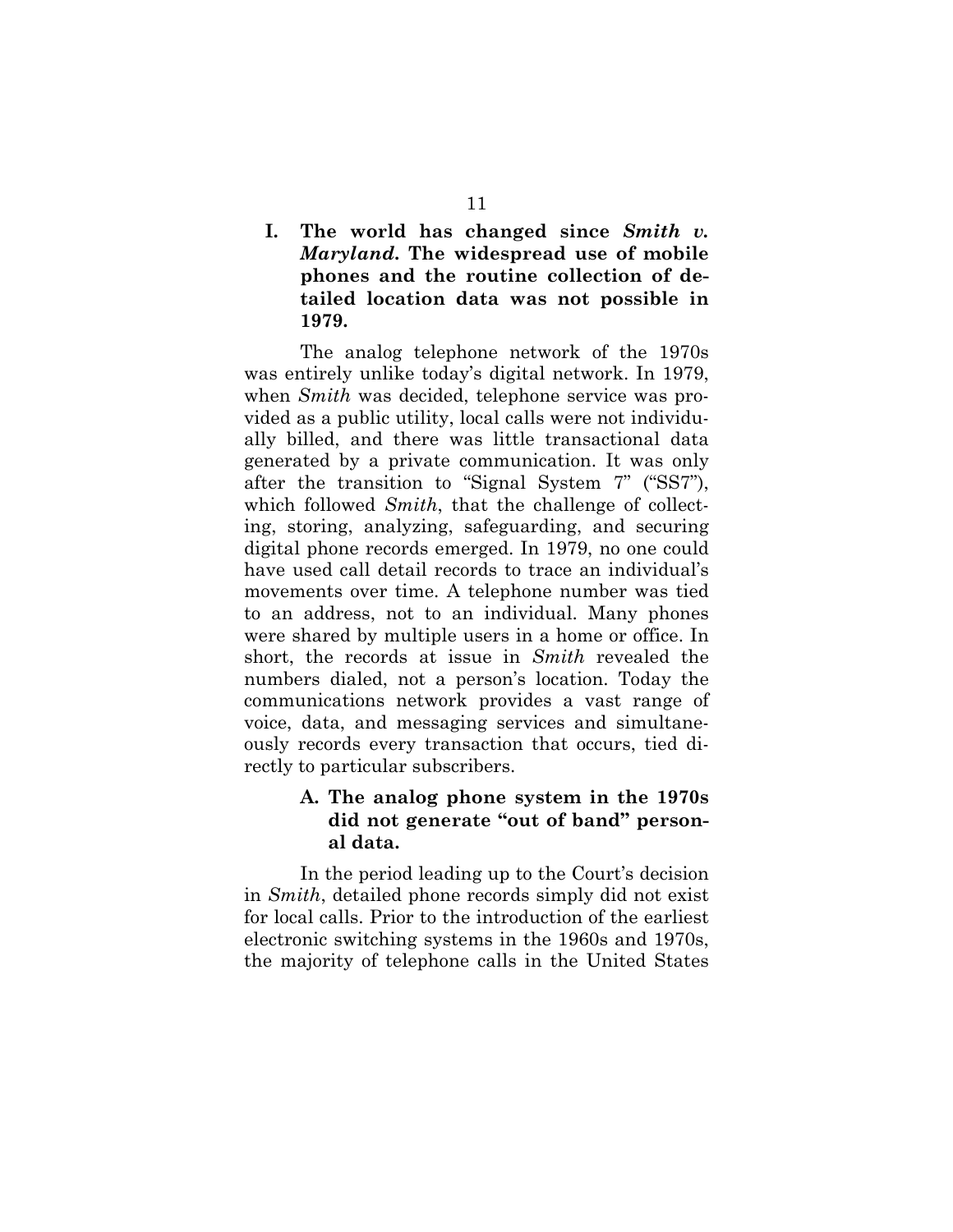were processed by analog switches that had limited accounting and billing capabilities. These analog switches relied on "Automatic Message Accounting" systems, which were introduced in the Bell System in 1948 and recorded customer data on perforated paper tapes (earlier systems relied on handwritten notes from telephone operators). G.V. King, *Centralized Automatic Message Accounting System*, 33 Bell Sys. Tech. J. 1331, 1332 (1954). These analog accounting systems were designed to handle three different types of calls: flat-rate local calls, message rate calls, and long distance toll calls. *Your Phone Dial Computes Your Bill*, Popular Sci., Feb. 1949, at 135–36. Most local calls were billed on a flat-rate monthly basis, and automated accounting equipment was not used to record any details about these calls. King, *supra*, at 1333. For calls billed on a message rate basis, the accounting system would record a two-line entry containing "the calling office code and telephone number, the billing index and the trunk identity," along with the duration of the call. *Id*. at 1339. The more extensive four-line entries also contained "the called office code and telephone number" but were only used for detail-billed toll calls and special bulk billed calls that required additional records. *Id*. In situations where a toll call could not be completed by a switch capable of automated message accounting, customers had to be connected via an operator who would manually record the details of each call. *Id*. at 1334–35.

As the automatic message accounting system was deployed throughout the United States beginning in the 1950s, it was necessary to centralize the accounting function due to the high cost of the infrastructure relative to the volume of toll calls at many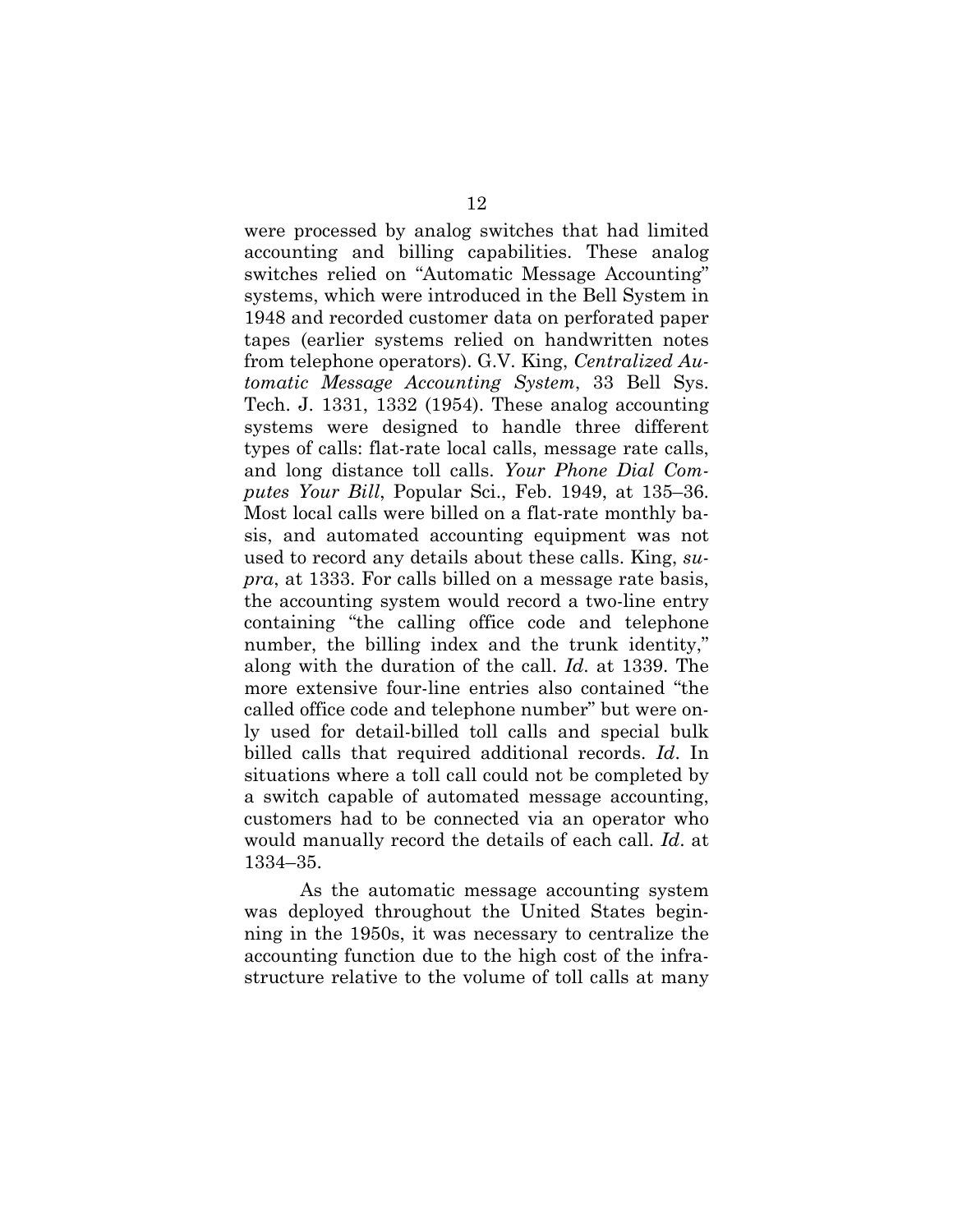of the smaller local telephone offices. King, *supra*, at 1333; *see also* Phil Lapsley, *Exploding The Phone – Extras* (2013).2 The automated message accounting system also evolved with the development of "automatic number identification" technology, which was deployed to ensure billing accuracy throughout the Bell System by 1961. *See* Robert J. Chapuis & Amos E. Joel, *100 Years of Telephone Switching, Part 2*, at 35 (2003). During the 1950s and 1960s, the Bell System continued to install and use centralized automatic message accounting systems, *see* Lapsley, *supra*, while Bell Laboratories conducted research into new electronic switching systems. Robert J. Chapuis & Amos E. Joel, *100 Years of Telephone Switching, Part 2*, at 48–56 (2003). The integration of digital computing technology into the telecommunications industry was ongoing throughout the 1970s, and the evolution of telecommunications services was rapid. *See id*. at 114–15. The first electronic switching system, No. 1 ESS, developed by Western Electric and Bell Laboratories, was put into operation in Succasunna, New Jersey in 1965. Each of the 24 Regional Bell Operating Companies had installed at least one ESS by 1967. *Id*. at 158. These electronic switching systems began using magnetic tape drives to store call detail information in the 1970s, but memory was limited and the storage of call details was necessarily temporary. *See id*. at 345.

In the 1970s there were no detailed records for most calls. Local call records were ephemeral because most customers paid a flat monthly rate and did not receive itemized bills. Robert G. Harris, *State Regula-*

<sup>2</sup> http://explodingthephone.com/extras/ama.php.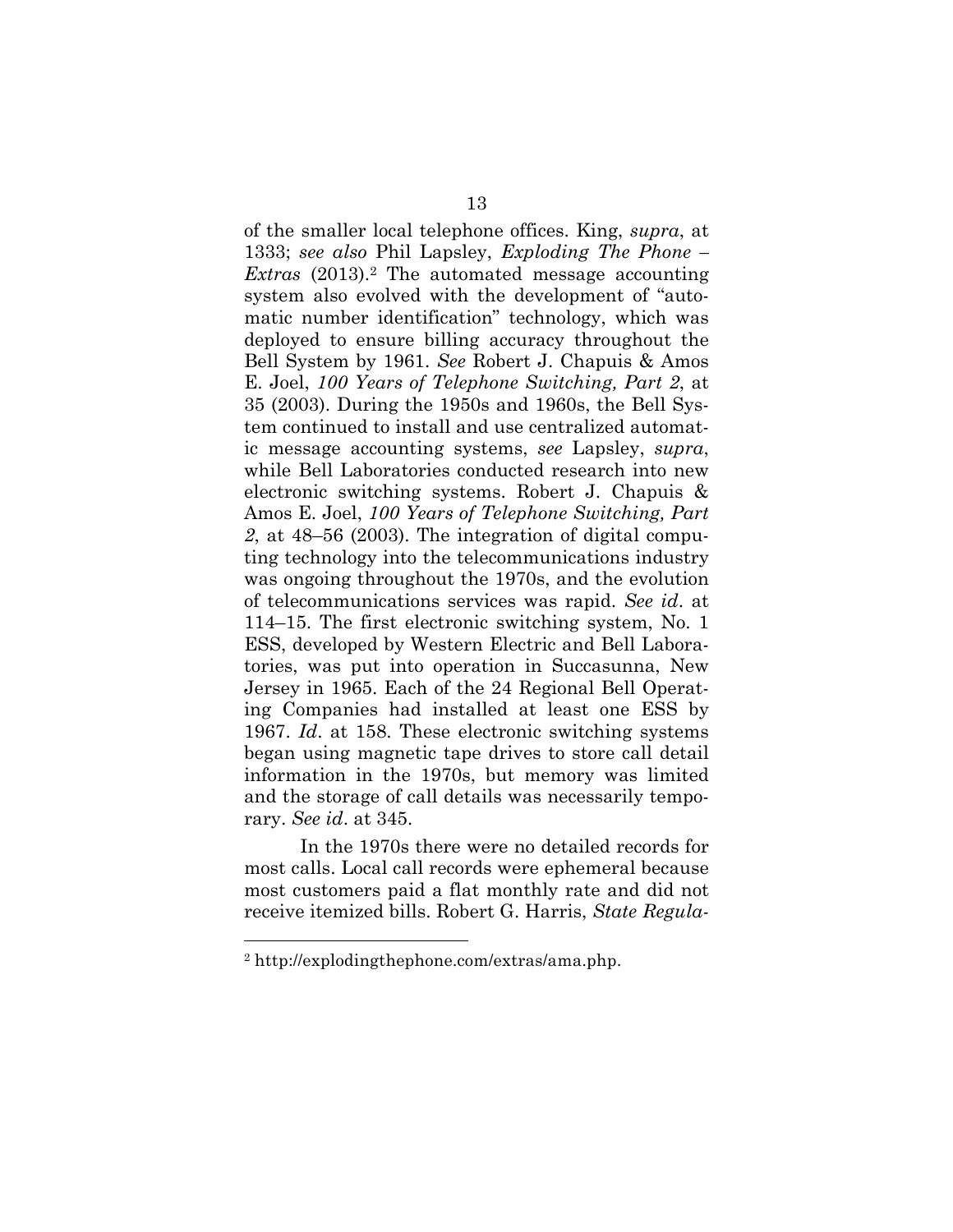*tory Policies and the Telecommunications/ Information Infrastructure in The Changing Nature of Telecommunications/Information Infrastructure* (Computer Sci. & Telecomm. Bd. and Nat'l Research Council eds., 1995).

Even after the development of advanced electronic switching technologies, telephone companies had little incentive to store transactional data. By the mid-1970s, magnetic tape backup storage was integrated into the most advanced electronic switches. C.F. Ault, J.H. Brewster, T.S. Greenwood, R.E. Haglund, W.A. Read, & M.W. Rolund, *1A Processor: Memory Systems*, 56 Bell Sys. Tech. J. 181, 201 (1977). But there was little space to store phone records as bandwidth had to be preserved for other functions. That all changed after cell phone use became widespread and the government began requiring all wireless carriers to build increasingly accurate location tracking systems.

### **B. The pen register in** *Smith* **recorded only the outgoing numbers dialed by a single telephone customer.**

Even the Court in *Smith* recognized that the pen registers had "limited capabilities." 442 U.S. at 741; *see also* Alan Butler, *Get A Warrant: The Supreme Court's New Course for Digital Privacy Rights After* Riley v. California, 10 Duke J. Const. L. & Pub. Pol'y 83, 101–05 (2014). The records in *Smith* did not reveal whether a call had been completed or whether any conversation took place. The Court in *Smith* relied on the definition of a pen register established in two earlier cases, which also emphasized the limited tracking ability of the device: *United States v. New York Telephone Company*, 434 U.S. 159 (1977), and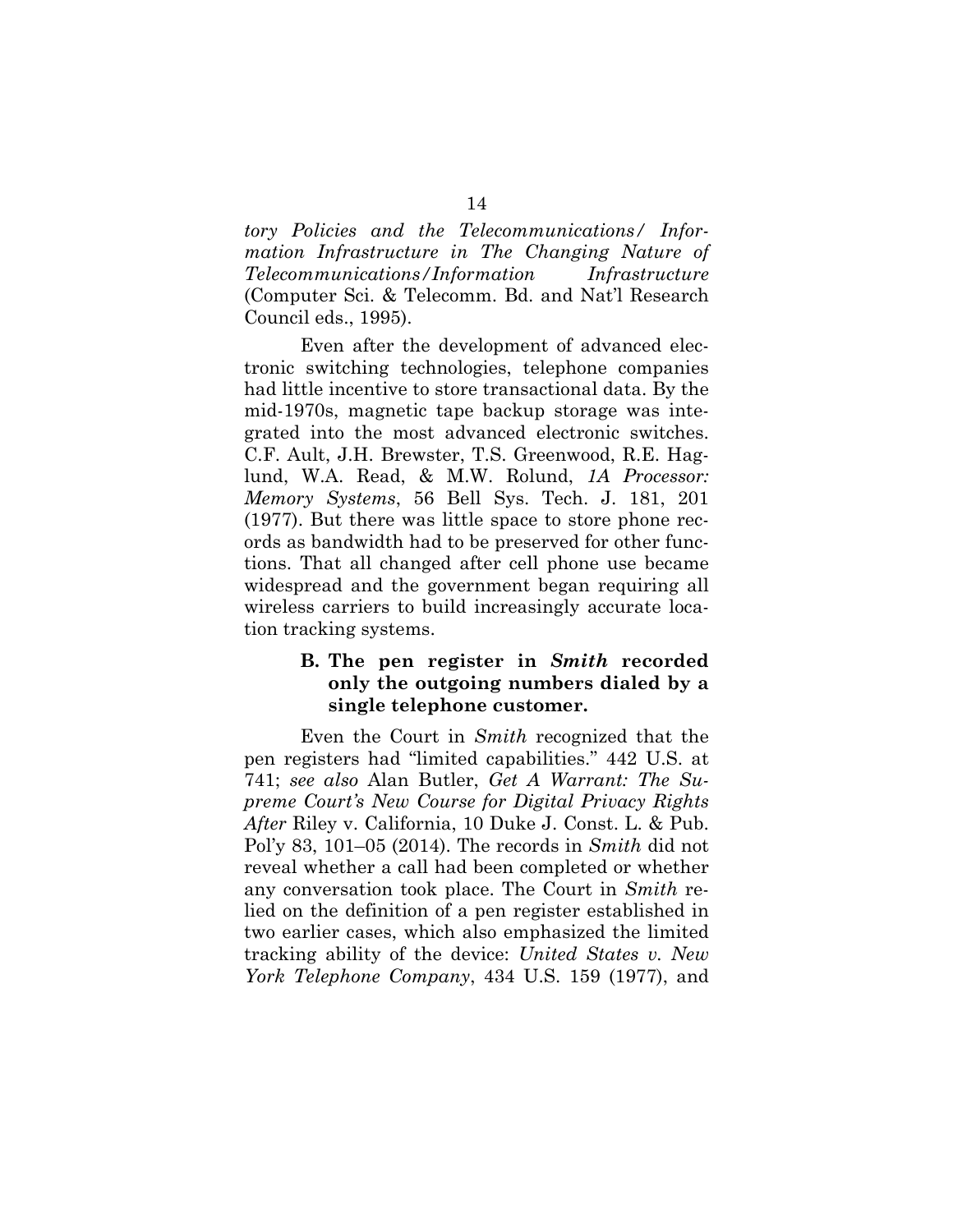#### *United States v. Giordano*, 416 U.S. 505 (1974). *See Smith*, 442 U.S. at 736 n.1.

In these prior cases, the Court relied on the limited capability of a pen register in determining the application of the Wiretap Act. In *New York Telephone*, the Court rejected a phone company's challenge to an FBI pen register order. 434 U.S. at 165– 66. The Court found that use of a pen register did not result in an "interception" of communications, and would "disclose only the telephone numbers that have been dialed." *Id*. at 167. In *New York Telephone*, the Court emphasized that "[n]either the purport of any communication between the caller and the recipient of the call, their identities, nor whether the call was even completed is disclosed by pen registers." *Id*.

Earlier, in *United States v. Giordano*, 416 U.S. 505 (1974), Justice Powell, writing for four members of the Court in dissent, also emphasized the limited capabilities of a pen register. The dissent argued that evidence collected by a pen register should not be suppressed because the device was "not governed by Title III." *Id*. at 553–54 (Powell, J., dissenting). Justice Powell stressed that the device "did not identify the telephone numbers from which incoming calls originated, nor does it reveal whether any call, either incoming or outgoing, was completed." *Id*. at 549 n.1.

Justice Powell's description of a pen register, which was relied upon by the Court in *Smith*, was based on the description of lower court in *Giordano*. *Id*. The lower court had found that a pen register was nothing more than a "decoder" used to translate electric tones generated during a phone's dialing operation. *United States v. Focarile*, 340 F. Supp. 1033, 1039–40 (D. Md. 1972). The rotary phone at issue in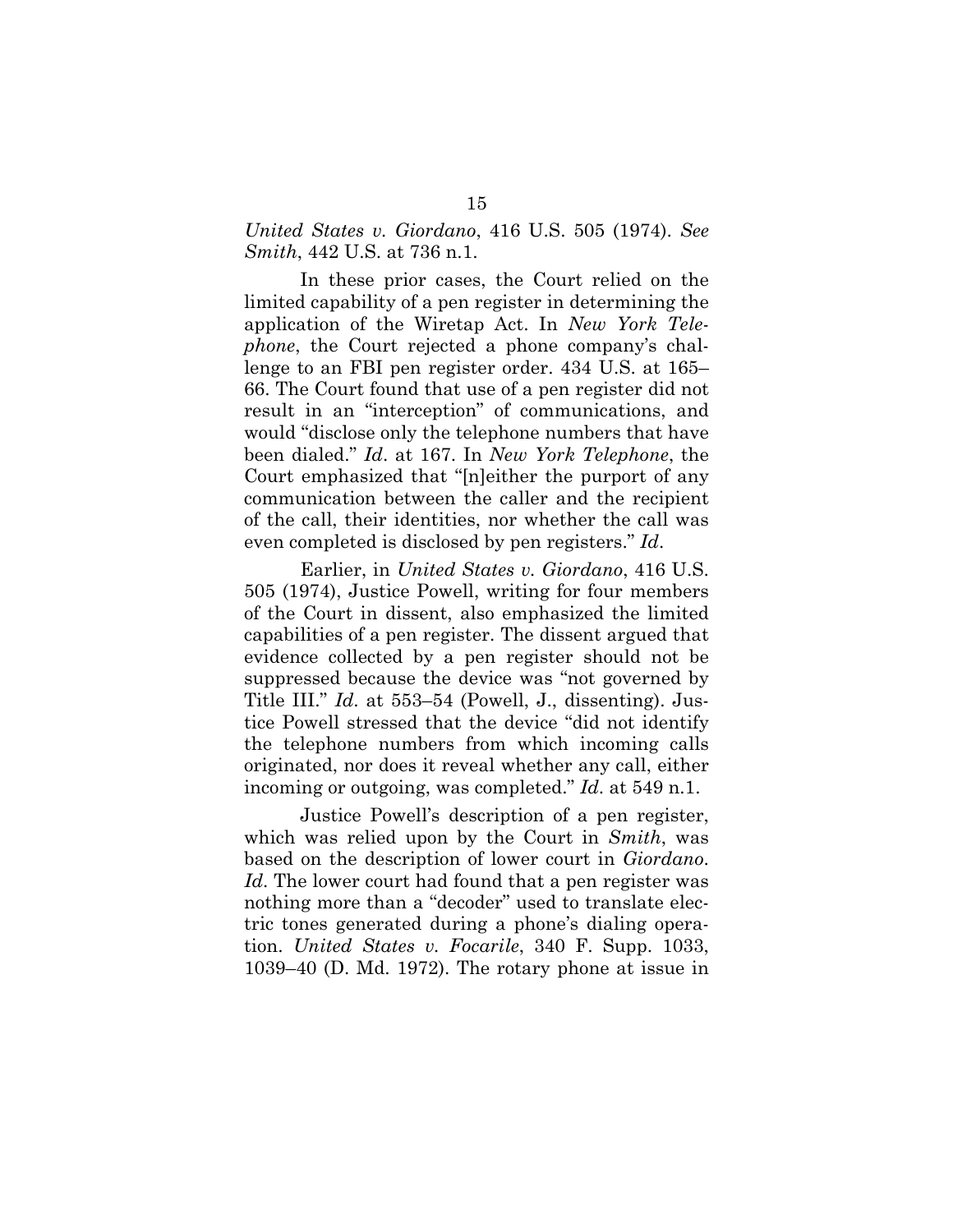*Giordano* signaled the numbers dialed when "a switch opened and closed a corresponding number of times to the digit dialed which in turn interrupt[ed] the direct current on the line and cause[d] the voltage of the electrical current to rise or fall the corresponding number of times." *Id*. at 1039. The pen register device, once installed on the phone line, would count "the number of pulses in the electrical energy caused by the changes in voltage, and cause[] the digit dialed on the telephone to be printed in Arabic numerals corresponding to the number of electric pulses." *Id*. A similar record could be generated for touch tone phone calls, though it required a more sophisticated technique. *Id.* at 1040.

Other courts reviewing pen register evidence during that period produced similar findings: pen registers only collected limited details about outgoing calls. *See, e.g.*, *United States v. Caplan*, 255 F. Supp. 805, 807 (E.D. Mich. 1966) ("With reference to incoming calls, the pen register records only a dash for each ring of the telephone but does not identify the number from which the incoming call originated. The pen register cuts off after the number is dialed on outgoing calls and after the ringing is concluded on incoming calls without determining whether the call is completed or the receiver is answered.").

In 1979, when *Smith* was decided, a pen register log would show nothing more than the fact that a call was made at a specific time (e.g. 12:34 PM) to a specific number (e.g. 555-555-5555).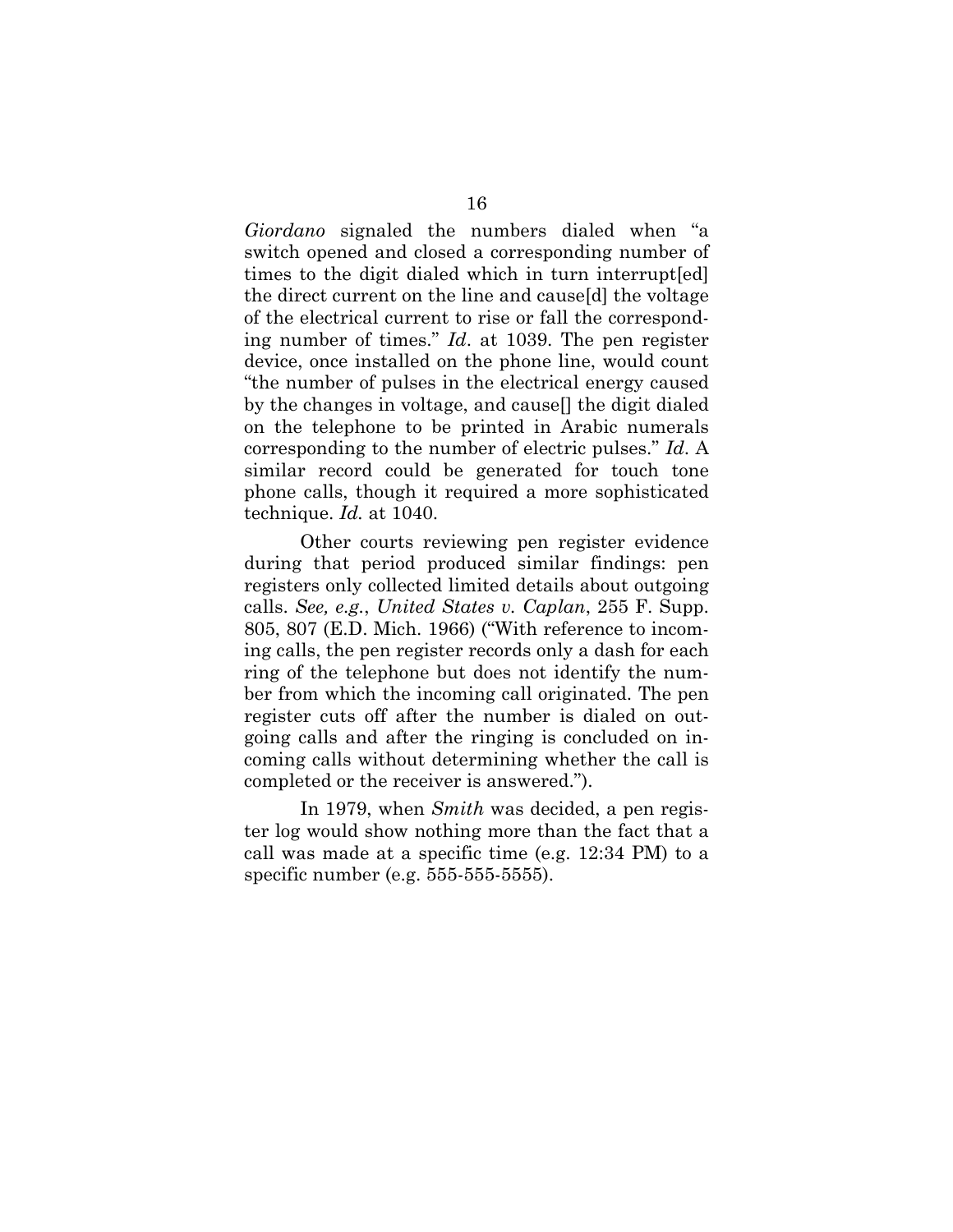#### **C. Location data for telephone users did not exist in the 1970s.**

The contrast between the limited pen register records at issue in *Smith* and the cell phone location data in this case could not be more pronounced. A pen register in the 1970s could only record the number dialed by a target phone and the time the call was made. Most phones were not associated with an individual person, and a pen register could not even show whether any communication took place. Modern cell phone records include an entirely different category of information—location data—that can be used to map an individual's movements over time. That is precisely what happened in this case. The availability of increasingly precise location data underscores the need for a clear Fourth Amendment standard protecting against warrantless location tracking.

The privacy implications of cell phones arise from the structure of wireless communications networks. Unlike landline phones, cell phones generate precise location data that can be used to track an individual's movements over time. A cell phone is "a very sophisticated and versatile" device that uses radio waves to send and receive voice calls and data whenever it is within range of an antenna or tower. CTIA: The Wireless Association, *Wireless in America: How Wireless Works*.3 Cell phones connect to a service provider's network via "cell sites," each of which contains a transceiver and controller used to relay signals between mobile devices and the network to enable calls and other communications. Axel Küpper,

<sup>&</sup>lt;sup>3</sup> http://files.ctia.org/pdf/Brochure\_HowWirelessWorks.pdf.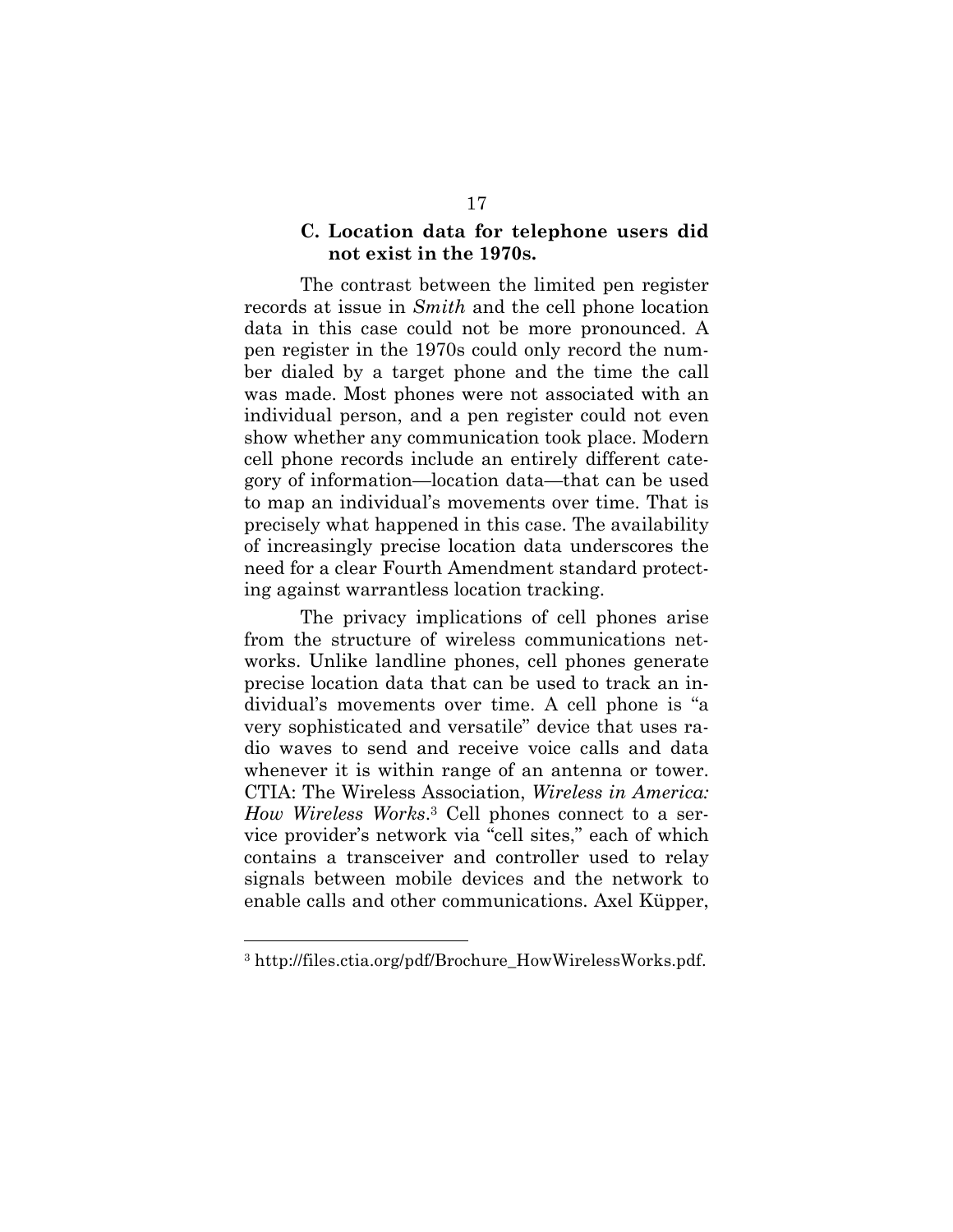*Location-Based Services: Fundamentals and Operation* 91–97 (2006). *See generally* CDG, *Welcome to the World of CDMA: Glossary* (1999);4 Tom Farley & Mark van der Hoek, *Cellular Telephone Basics*  $(2004).5$ 

The data created when a cell phone communicates with a tower can be used to determine the location of the device and, in turn, the location of the person using the phone. Mobile devices communicate with nearby cell sites during a process called "registration," which occurs automatically even when the device is idle. *A Guide to the Wireless Engineering Body of Knowledge* 77 (Andrzej Jajszcyk ed., 2d ed. 2011). During the registration process, mobile devices ping nearby cell sites to identify the strongest signal. Michele Sequeira & Michael Westphal, *Cell Phone Science: What Happens When You Call and Why* 104 (2010).

A similar process occurs when a user moves from one cell site to another while making a call. Once registration occurs, the information is stored temporarily in service provider databases in order to route calls. Matt Blaze, *How Law Enforcement Tracks Cellular Phones* (Dec. 13, 2013).6 Typically a log is created every time a call is made or data downloaded, *see* Stephanie K. Pell & Christopher Soghoian, *Can You See Me Now? Toward Reasonable Standards for Law Enforcement Access to Location* 

<sup>4</sup> http://www.cdg.org/technology/cdma\_technology/a\_ross/ DefAtoF.asp.

<sup>5</sup> *Available at* https://web.archive.org/web/200411282220 46/http://www.privateline.com:80/cellbasics/Cellbasics.pdf. <sup>6</sup> http://www.crypto.com/blog/celltapping/.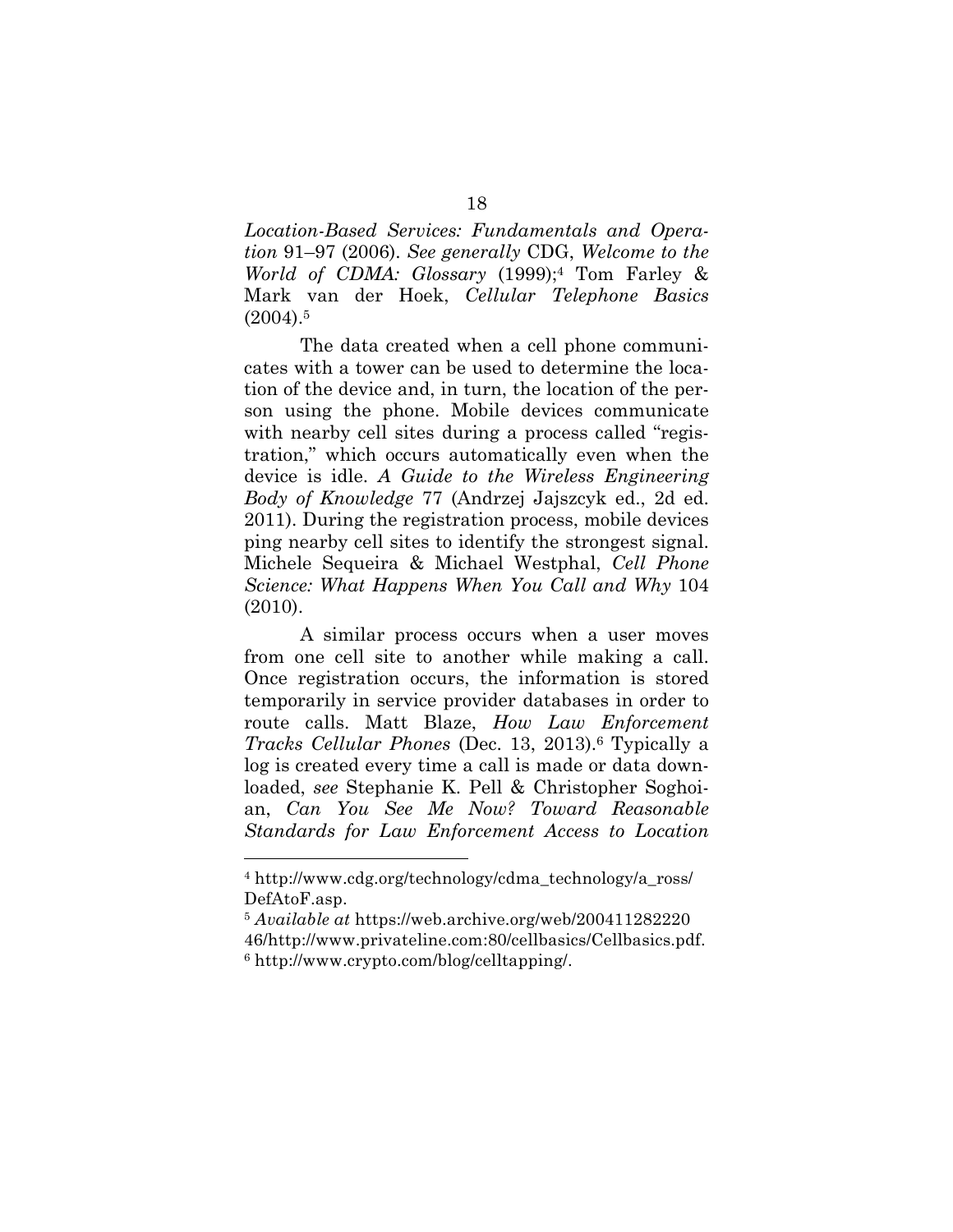*Data that Congress Could Enact*, 26 Berkeley Tech. L.J. 117, 128 (2012), including when smart phone apps access the internet without a user's knowledge. Sequeira & Westphal, *supra*.

Law enforcement investigators use this data to pinpoint the locations of people they are tracking. As Professor Laura Donohue has explained, "[s]ervice providers record where users' mobile devices connect to local towers— and not just when a telephone call is made or a text message is received, but constantly, as the user moves through space. The information provides a picture of where individuals go." Laura Donohue, *The Fourth Amendment in a Digital World*, 71 N.Y.U. Ann. Surv. Am. L. 553, 618–19 (2017). Maps can be created and introduced as evidence. In this case, the United States submitted maps and a report from the FBI's "Cellular Analysis Survey Team." *See* SA Christopher J. Hess, Detroit Division, Detroit Major Crimes Task Force, *Cellular Analysis*  (Nov. 5, 2013), ECF No. 211-2.

Location data can precisely locate an individual because (1) cell phones "constantly scan their environment looking for the best signal," and (2) "the best signal generally comes from the tower that is CLOS-EST to the phone, or is in direct LINE OF SIGHT." *Id*. at 5. The records show which cell site the target was connected to when each call was initiated and when each call ended. *Id*.

These cell site records reveal more than whether a user was somewhere near a tower. Cell towers typically have three 120° "sectors," and the antennas "have a downwards tilt" such that each sector covers the area of "an upside-down funnel." *Id*. 5– 6. By comparing the cell site records with tower loca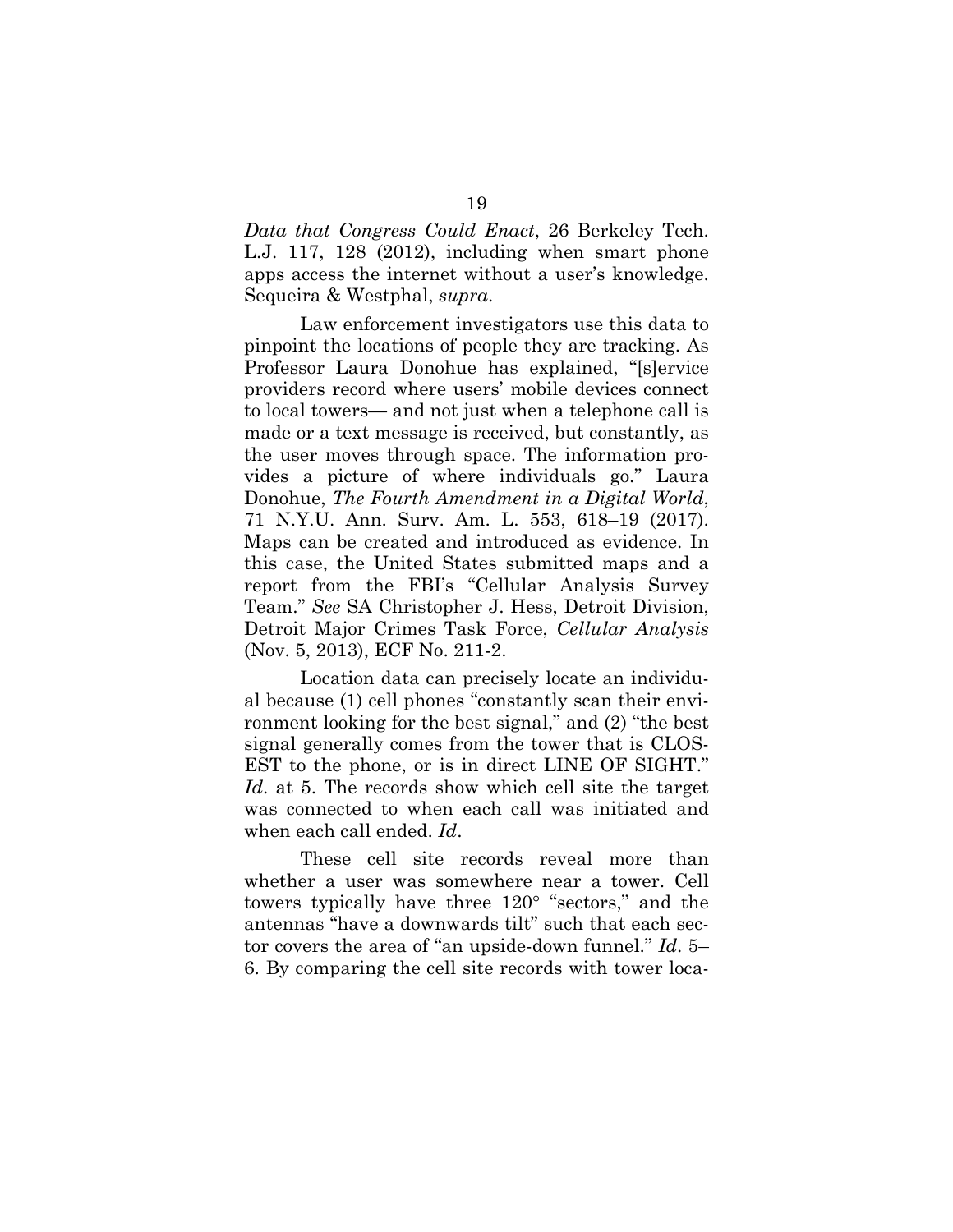tion and sector data, law enforcement can generate precise location data that can be visualized using computer mapping software. *See, e.g.*, *id*. at 11–15.7

Cell site location information is not the only type of location data that has been seized in criminal cases. In addition to historical cell site location information, officers often seize cell site and GPS data in real time. *See, e.g.*, *United States v. Wallace*, \_\_\_ F.3d \_\_\_, 2017 WL 3304087 (5th Cir. 2017) (officer used a "Ping Order" to "obtain real-time geolocation coordinates"); *United States v. Barajas*, 710 F.3d 1102 (10th Cir. 2013) (DEA agent obtained from the cell phone provider "GPS coordinates for the location of [the] telephone within a certain radius" in real time).

Cell phone providers have developed real-time location tracking methods to comply with regulations

<sup>7</sup> Hannah Arendt warned that such capability would enable the emergence of a totalitarian state:

Now the police dreams that one look at the gigantic map on the office wall should suffice at any given moment to establish who is related to whom and in what degree of intimacy; and, theoretically, this dream is not unrealizable although its technical execution is bound to be somewhat difficult. If this map really did exist, not even memory would stand in the way of the totalitarian claim to domination; such a map might make it possible to obliterate people without any traces, as if they had never existed at all.

Hannah Arendt, *The Origins of Totalitarianism* 434 (1973).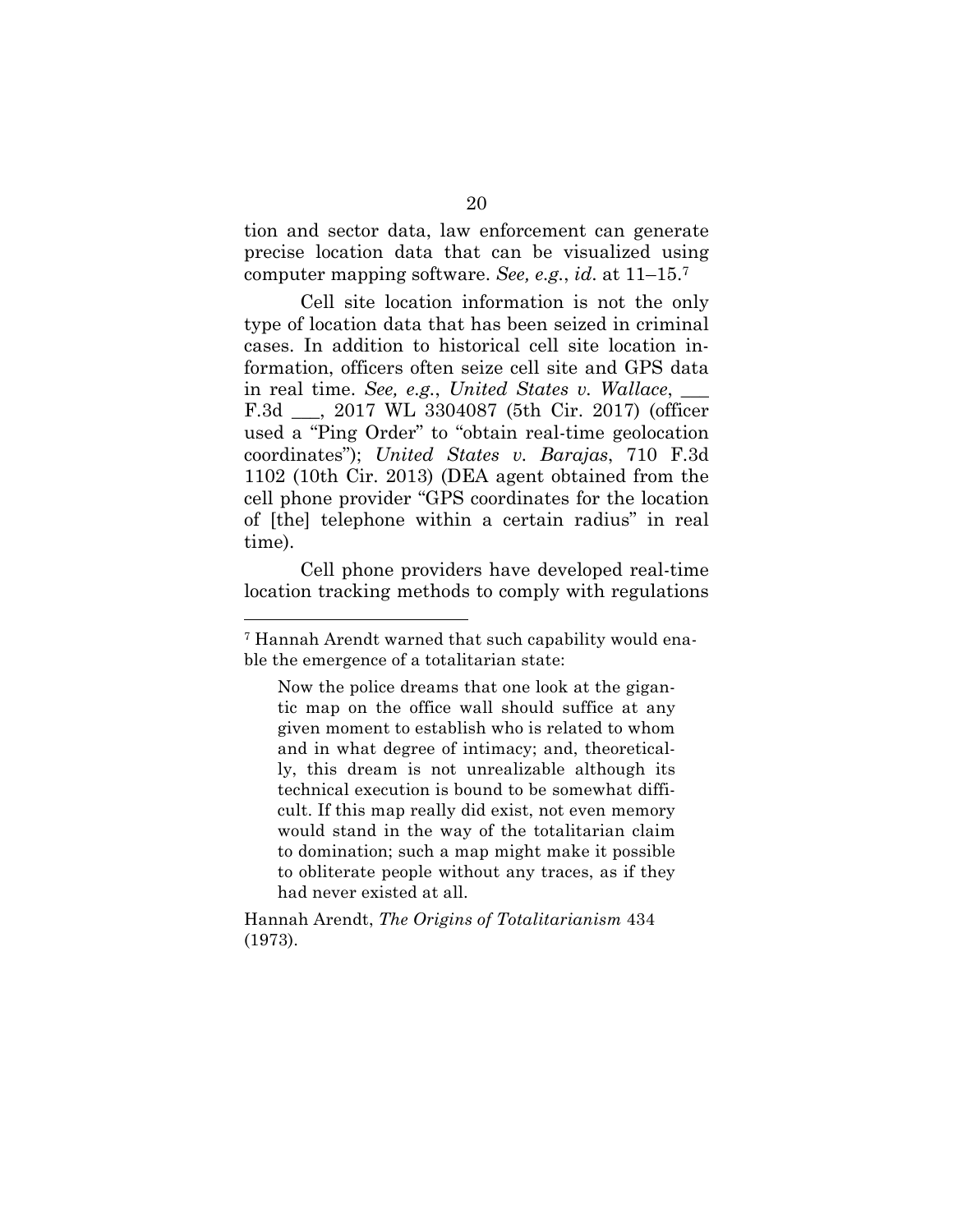that require providers to be able to locate a 911 caller in an emergency. *See* 47 C.F.R. § 20.18. The FCC has increased the location accuracy requirements in the decades since they were first introduced as users have transitioned from land lines to mobile phones. Wireless E911 Location Accuracy Requirements, *Third Further Notice of Proposed Rulemaking*, 29 FCC Rcd 2374 ¶1 (2014) ("[T]oday, the majority of 911 calls come from wireless phones."). The FCC now requires that providers be able to accurately locate users indoors. Wireless E911 Location Accuracy Requirements, *Fourth Report and Order*, 30 FCC Rcd 1259 ¶ 1, 6 (2015). All providers must have the capability to pinpoint a 911 caller within 50 meters horizontally and develop a method for establishing vertical ("z-axis") location data as well. *Id*. ¶ 6.

Providers currently use triangulation (or "lateration") methods based on the simultaneous signals received by different base stations. *See* Ali H. Sayed, Alireza Tarighat & Nima Khajehnouri, *Network-Based Wireless Location*, IEEE Signal Processing Magazine 24, 26–29 (Jul. 2005); *see also* Axel Küpper, *Location-Based Services: Fundamentals and Operation* 131–36 (2006). An even more precise location record can be calculated using the exact angle and time of arrival of each signal. *See id.* at 138–40, 144– 48. One example of such a system is the U-TDOA technique implemented by Skyhook and used by current mobile carriers. Dave McHoul, *Locating a 911 Caller*, Skyhook (June 2, 2016).8 In response to the FCC's "indoor mandate," providers are deploying new

<sup>8</sup> http://blog.skyhookwireless.com/precision/location/ locating-a-911-caller.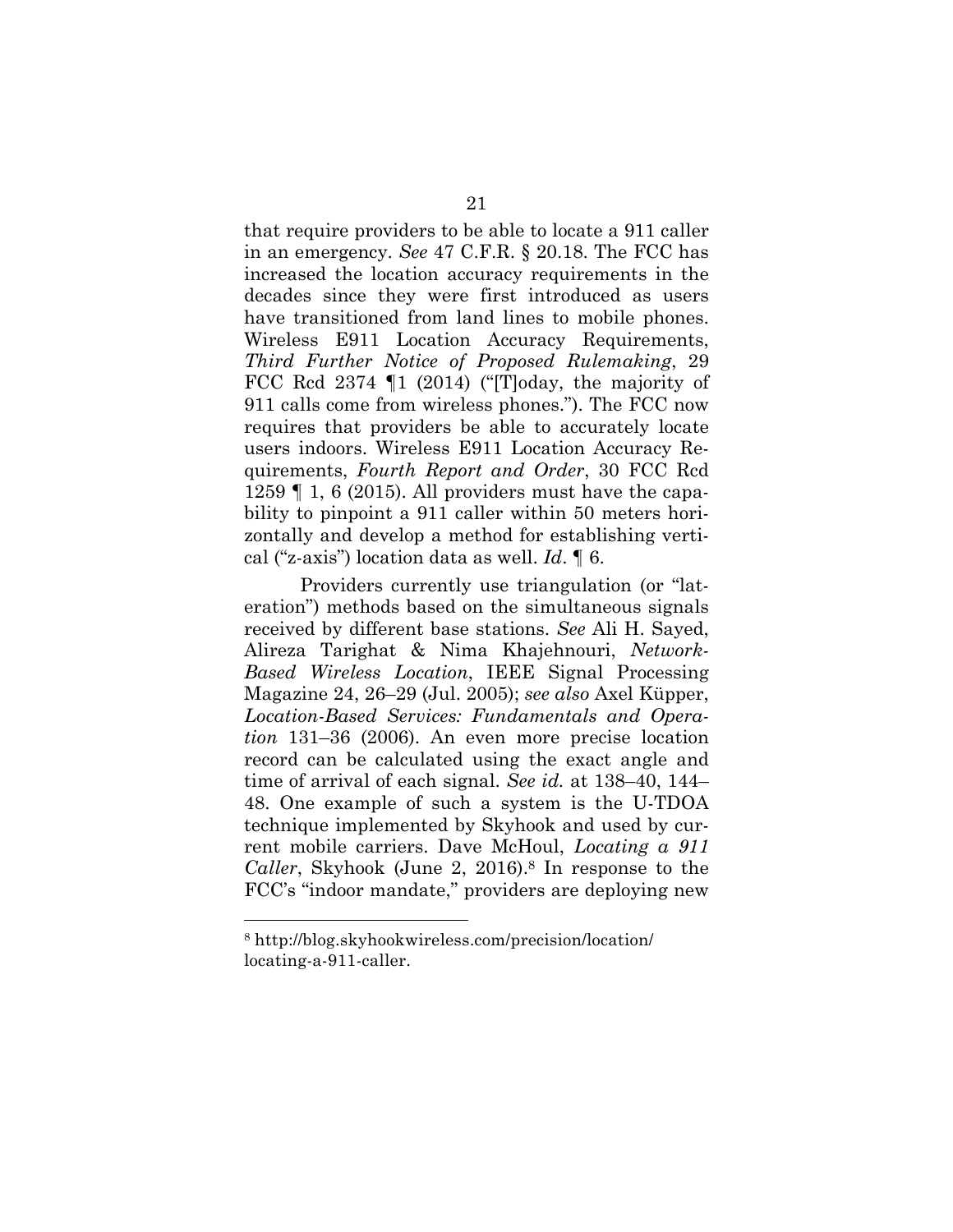techniques that can locate a device even when the call is placed indoors. *Id*. "[T]he line between public and private modes of surveillance and security has blurred if not vanished." Jack M. Balkin, *The Constitution in the National Surveillance State*, 93 Minn. L. Rev. 1, 7 (2008).

The use and disclosure of emergency call data is restricted under the Federal Communications Act, which mandates that service providers protect consumer privacy by limiting disclosure of consumer proprietary network information ("CPNI"). *See* 47 U.S.C. § 222.9 Despite the fact that the E-911 system was developed to be used for emergencies, law enforcement has demanded access to the same data for criminal enforcement purposes. *See, e.g.*, *Barajas*, 710 F.3d at 1104 n.1.

Although the Court observed in *Smith* that "[n]umbers dialed to and from a phone are not entitled to as much privacy protection as the content of the conversation," *Smith*, 442 U.S. at 735, "[i]n 2014 the opposite is true. Most cell conversations are not probative, not sensitive, not revealing. But the numbers dialed to us and from us show our associations and our patterns." Robert Ellis Smith, *Location Location Location* 3 (2014). Indeed, as computer security expert Bruce Schneier has explained, "location data is so valuable that cell phone companies are now selling it to data brokers, who in turn resell it to anyone

<sup>9</sup> There are only three exceptions to the CPNI rule that allow disclosure of cell phone location information: (1) to an emergency 911 service, (2) to inform a legal guardian in an emergency, and (3) to assist in the delivery of emergency services. 47 U.S.C. § 222(d)(4).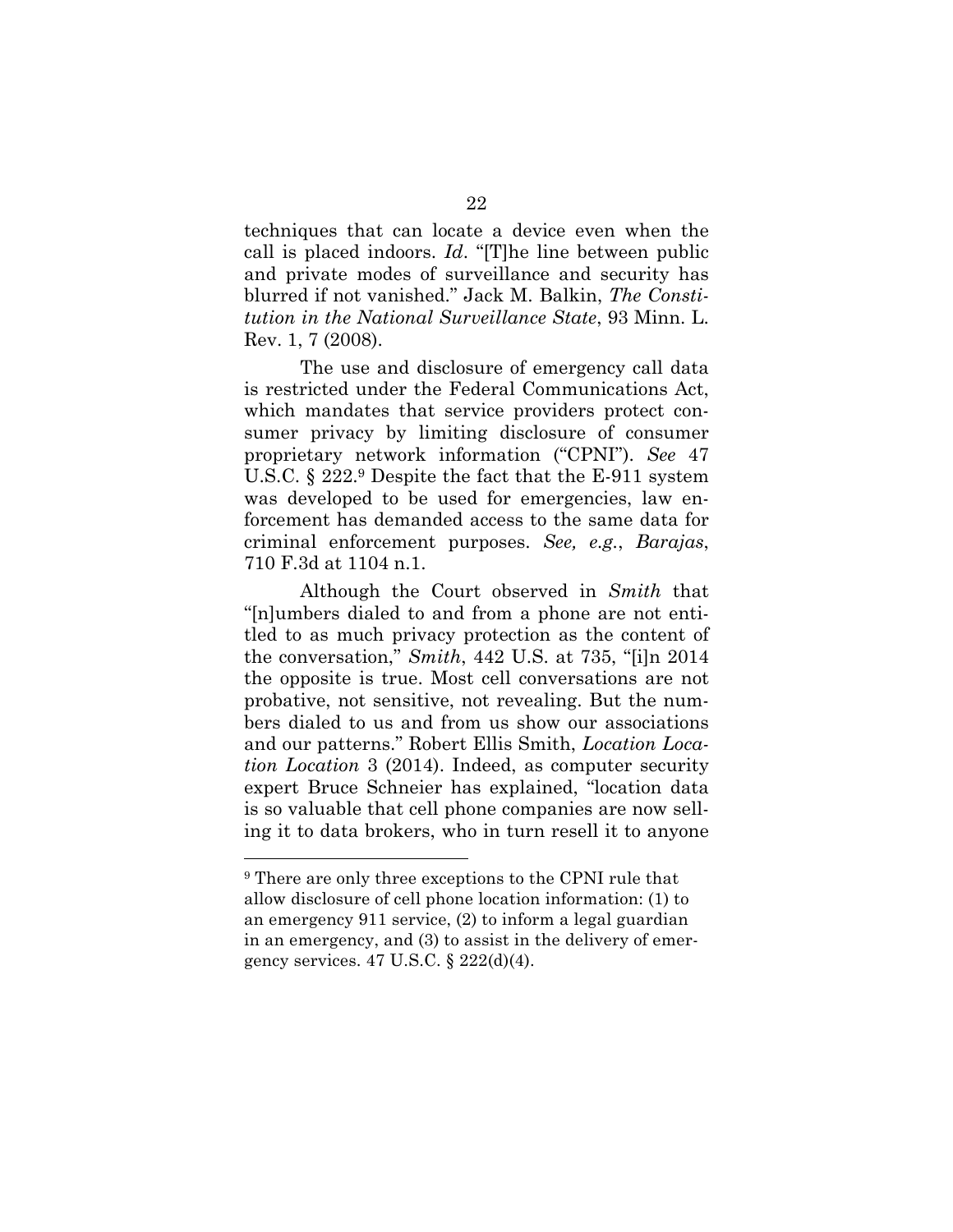willing to pay for it." Bruce Schneier, *Data and Goliath* 2 (2015).10 National Constitution Center President Jeffrey Rosen, writing about similar issues before the Court in *Jones*, and acknowledging the views of Judge Douglas Ginsberg, warned that "[i]f the court rejects his logic and sides with those who maintain that we have no expectation of privacy in our public movements, surveillance is likely to expand, radically transforming our experience of both public and virtual spaces." Jeffrey Rosen, *Protect Our Right to Anonymity*, N.Y. Times, Sept. 13, 2011, at A31.

Justice O'Connor has also emphasized the need to maintain constitutional safeguards as new technologies emerge. "With the benefits of more efficient law enforcement mechanisms comes the burden of corresponding constitutional responsibilities." *Arizona v. Evans*, 514 U.S. 1, 17–18 (1995) (O'Connor, J., concurring). And as Justice Scalia explained for the Court in *Kyllo v. United States*:

It would be foolish to contend that the degree of privacy secured to citizens by the Fourth Amendment has been entirely unaffected by the advance of technology. . . . The question we confront today is what limits there are upon this power of technology to shrink the realm of guaranteed privacy.

#### 533 U.S. 27, 33–34 (2001).

 $\overline{a}$ 

Justice Scalia concluded in *Kyllo* that the use of a thermal imaging device to record activities inside the home would "permit police technology to erode the privacy guaranteed by the Fourth Amendment,"

<sup>10</sup> http://www.educause.edu/ir/library/pdf/LIVE1402.pdf.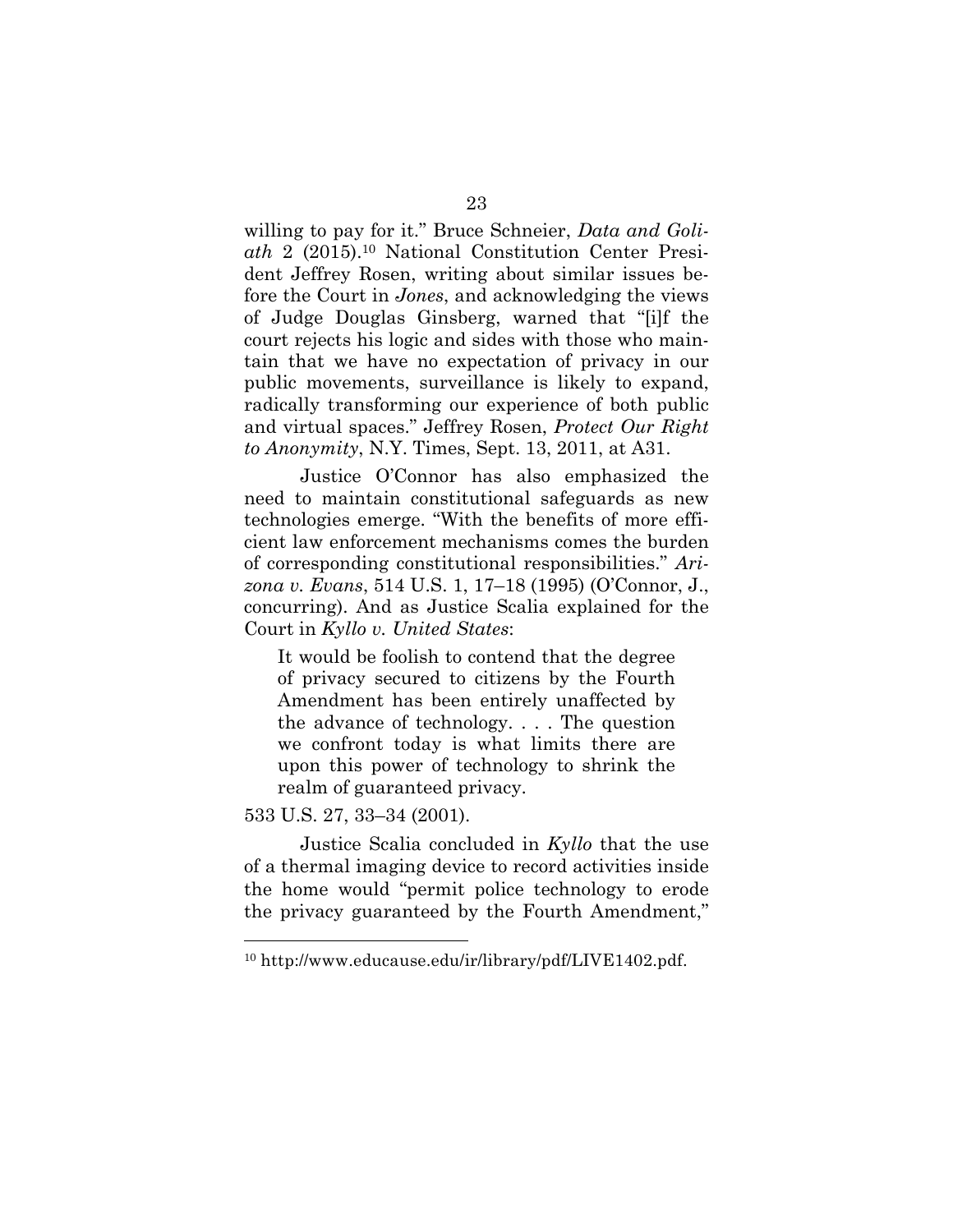and must therefore be considered a search. *Id.* at 34. "This assures," as Justice Scalia explained, "preservation of that degree of privacy against government that existed when the Fourth Amendment was adopted." *Id.*; s*ee also United States v. Denson*, 775 F.3d 1214 (10th Cir. 2014) ("New technologies bring with them not only new opportunities for law enforcement to catch criminals but also new risks for abuse and new ways to invade constitutional rights.").

### **D. The Court recognized in** *Riley* **that modern communications services store a wealth of sensitive personal data.**

Location information is just one element in the constellation of sensitive data that cell phone users regularly entrust to service providers. As the Court explained in *Riley*, modern cell phones are used to create, receive, and access a "broad array of private information," *Riley*, 134 S. Ct. at 2491:

The term "cell phone" is itself misleading shorthand; many of these devices are in fact minicomputers that also happen to have the capacity to be used as a telephone. They could just as easily be called cameras, video players, rolodexes, calendars, tape recorders, libraries, diaries, albums, televisions, maps, or newspapers. . . . . Even the most basic phones that sell for less than \$20 might hold photographs, picture messages, text messages, Internet browsing history, a calendar, a thousand-entry phone book, and so on. . . . Data on a cell phone can also reveal where a person has been. Historic location information is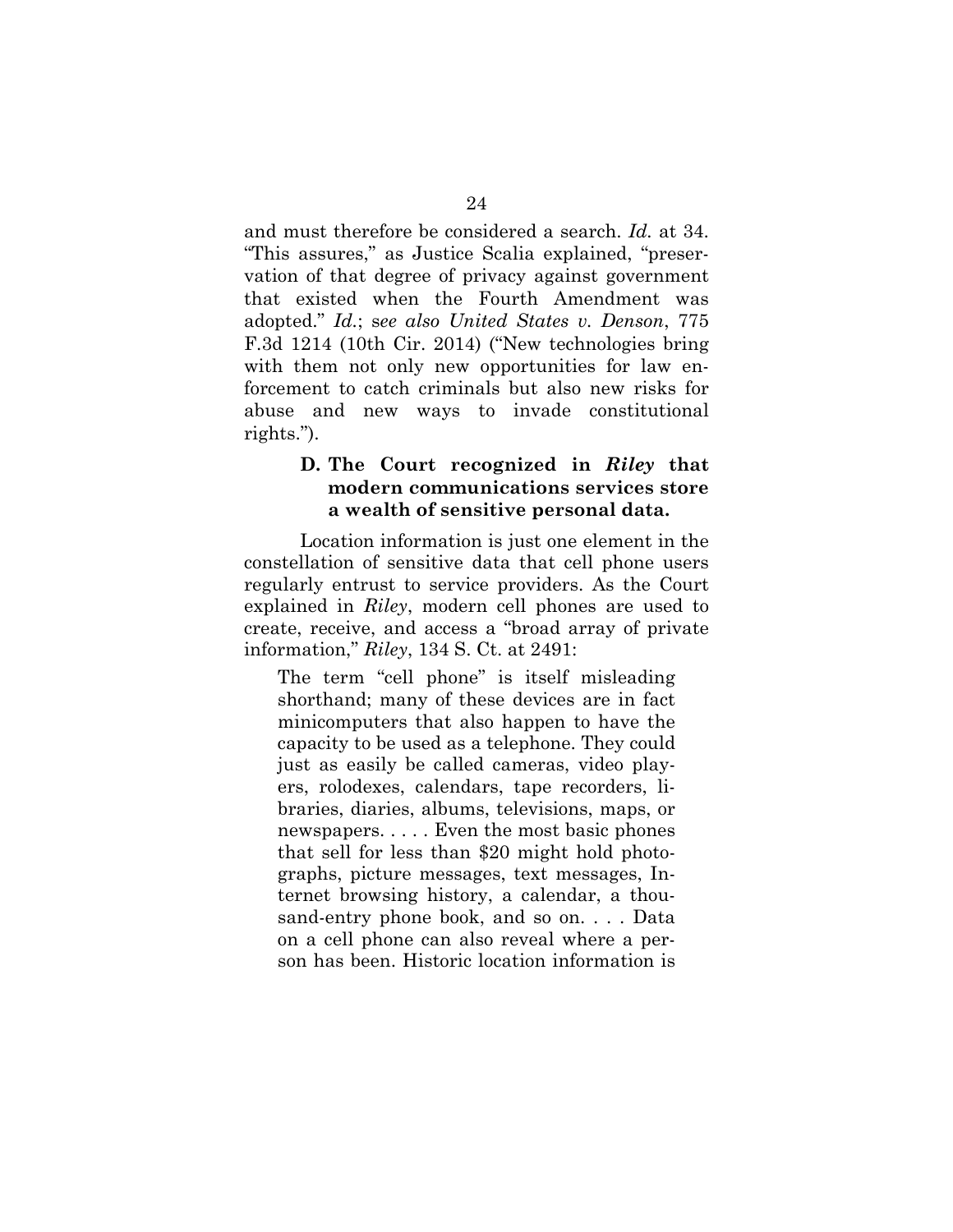a standard feature on many smart phones and can reconstruct someone's specific movements down to the minute, not only around town but also within a particular building.

*Id.* at 134 S. Ct. at 2489–90. Moreover, much of the private data created and accessed with cell phones is actually stored on remote servers:

To further complicate the scope of the privacy interests at stake, the data a user views on many modern cell phones may not in fact be stored on the device itself. . . . Cloud computing is the capacity of Internet-connected devices to display data stored on remote servers rather than on the device itself. Cell phone users often may not know whether particular information is stored on the device or in the cloud, and it generally makes little difference.

*Id.* (citing Brief for Electronic Privacy Information Center at 12–14, 20, *Riley*, 134 S. Ct. 2473 (No. 13– 132)). "So much digital information, misinformation, data, and garbage is being squirreled away . . . . And computers are getting better and better at extracting meaning . . . sometimes reveal[ing] things about us we did not expect others to know." Hal Abelson, Hen Ledeen, & Harry Lewis, *Blown to Bits: Your Life, Liberty, and Happiness After the Digital Explosion* 2 (2008). "[W]e are rapidly adopting personal service robots . . . . They see what we point them at; they have ears to hear everything going on around us; they know our location all the time. These robots we call smartphones and tablets often contain software we cannot read or understand, much less change."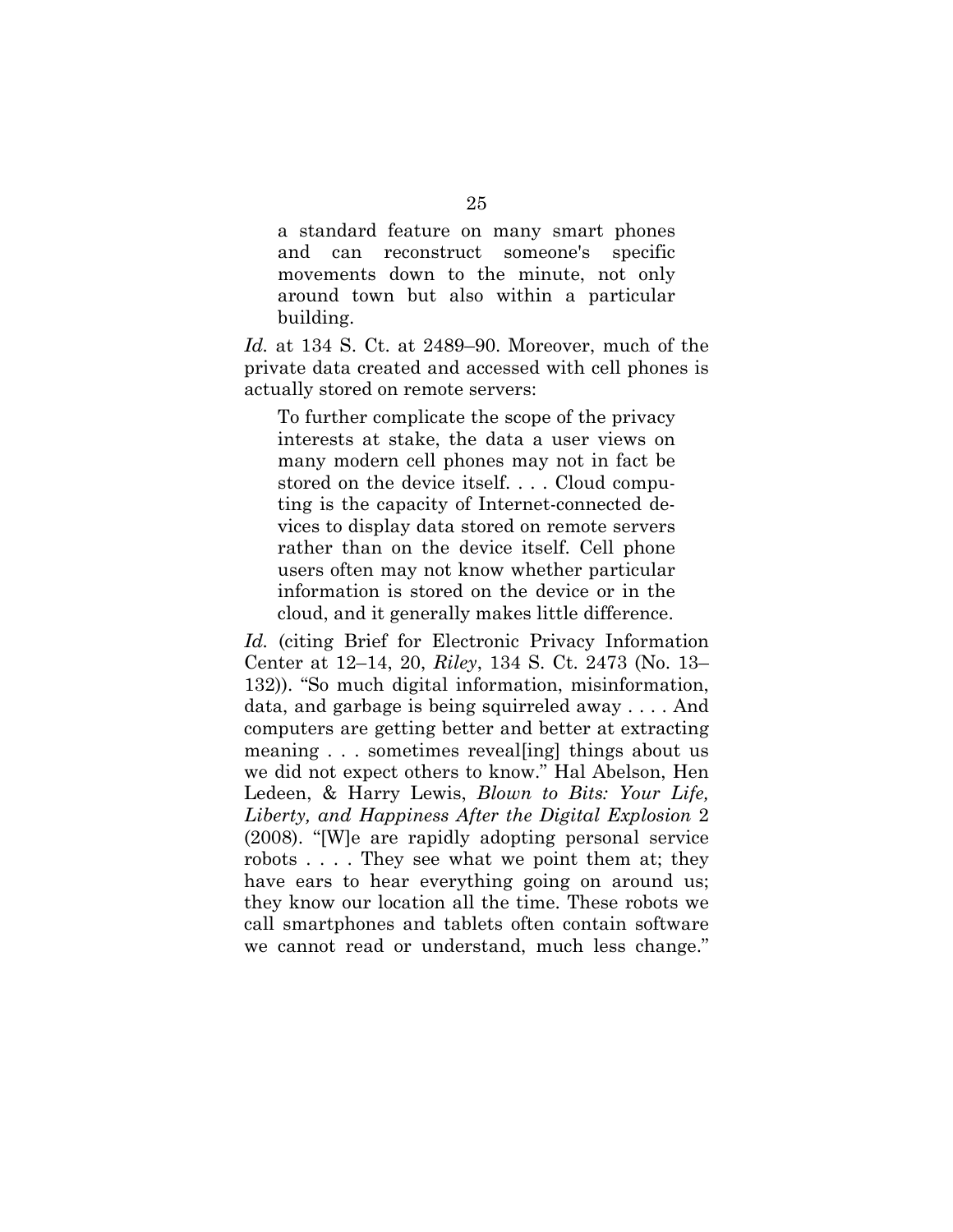Eben Moglen, *The Tangled Web We Have Woven*, 56 Comms. ACM 20, 21 (2013).

Given the sensitive nature of the cell phone data that is stored remotely and this Court's requirement that the Government obtain a warrant before conducting a search of a phone, *Riley*, 134 S. Ct. at 2495, it would be illogical to hold that the same data, once uploaded to a remote server, is no longer protected. Yet that is the sweeping implication of the Government's argument that it can collect cell phone location data without a warrant. Sensitive personal data—photos, emails, location information, or otherwise—does not become less private simply because a cell phone user entrusts that information to a communications service provider.

### **II. Cell phone users do not "assume the risk" that their personal data will be disclosed to others.**

Extending the concept of "assumption of risk," relied upon by the Court in *Smith*, to cell site location information would ignore technological changes and defy common sense.

In *Miller*, the Supreme Court concluded that an individual "takes the risk, in revealing his affairs to another, that the information will be conveyed by that person to the Government." *United States v. Miller*, 425 U.S. 435, 443 (1976). In *Smith*, the Court extended this logic to call detail records based on a finding that the defendant "voluntarily conveyed numerical information to the telephone company and 'exposed' that information to its equipment in the ordinary course of business . . . assum[ing] the risk that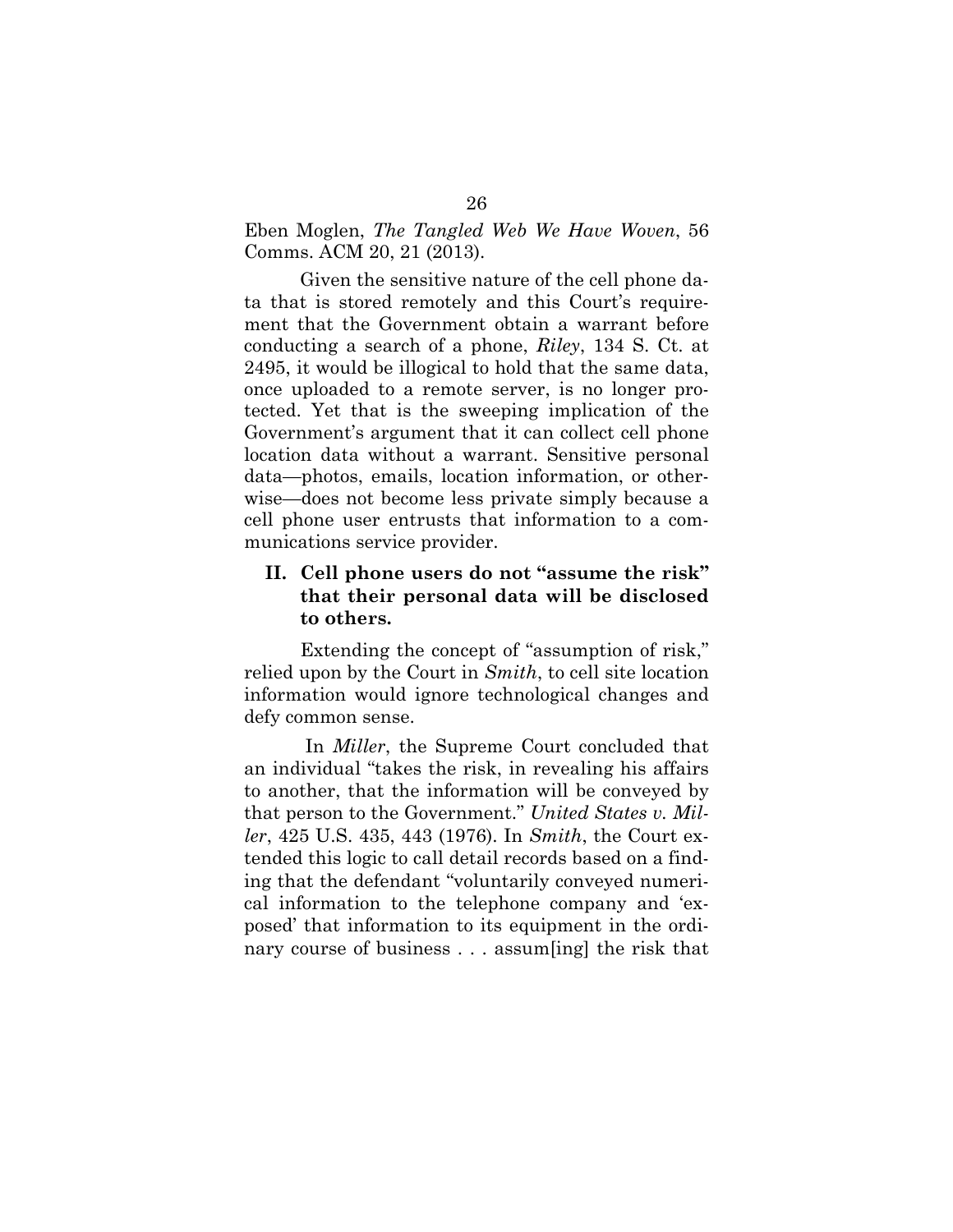the company would reveal to police the numbers he dialed." *Smith*, 442 U.S. at 744.

Yet this "assumption of risk" construct does not apply to the modern cell phone user. Consumers do not assume the risk that their personal data will be disclosed by their cell phone providers simply because of their participation in an essential part of modern life. In the reality, cell phone users now make exactly the opposite assumption. Survey data demonstrates that individuals expect their personal data to be kept private by their service providers.

#### **A. Cell phone users expect that their personal data will be kept private.**

Particularly important for the case before this Court, mobile phone users today are concerned about the collection and use of their location data. In *Smith*, Justice Marshall wrote in dissent that "unless a person is prepared to forgo" the telephone, for "many . . . a personal or professional necessity, he cannot help but accept the risk of surveillance." *Smith*, 442 U.S. at 750 (Marshall, J., dissenting). He concluded that "[i]t is idle to speak of 'assuming' risks in contexts where, as a practical matter, individuals have no realistic alternative." *Id.*

This warning has proved prescient. Cell phones are an essential part of modern life. Americans use them for purposes ranging from the intimate to the mundane; the devices are often in our pockets, purses, or backpacks everywhere we travel from church, to school, to home, to the political rally, and the doctor's office. In opinion surveys, Americans express deep concerns about data privacy, skepticism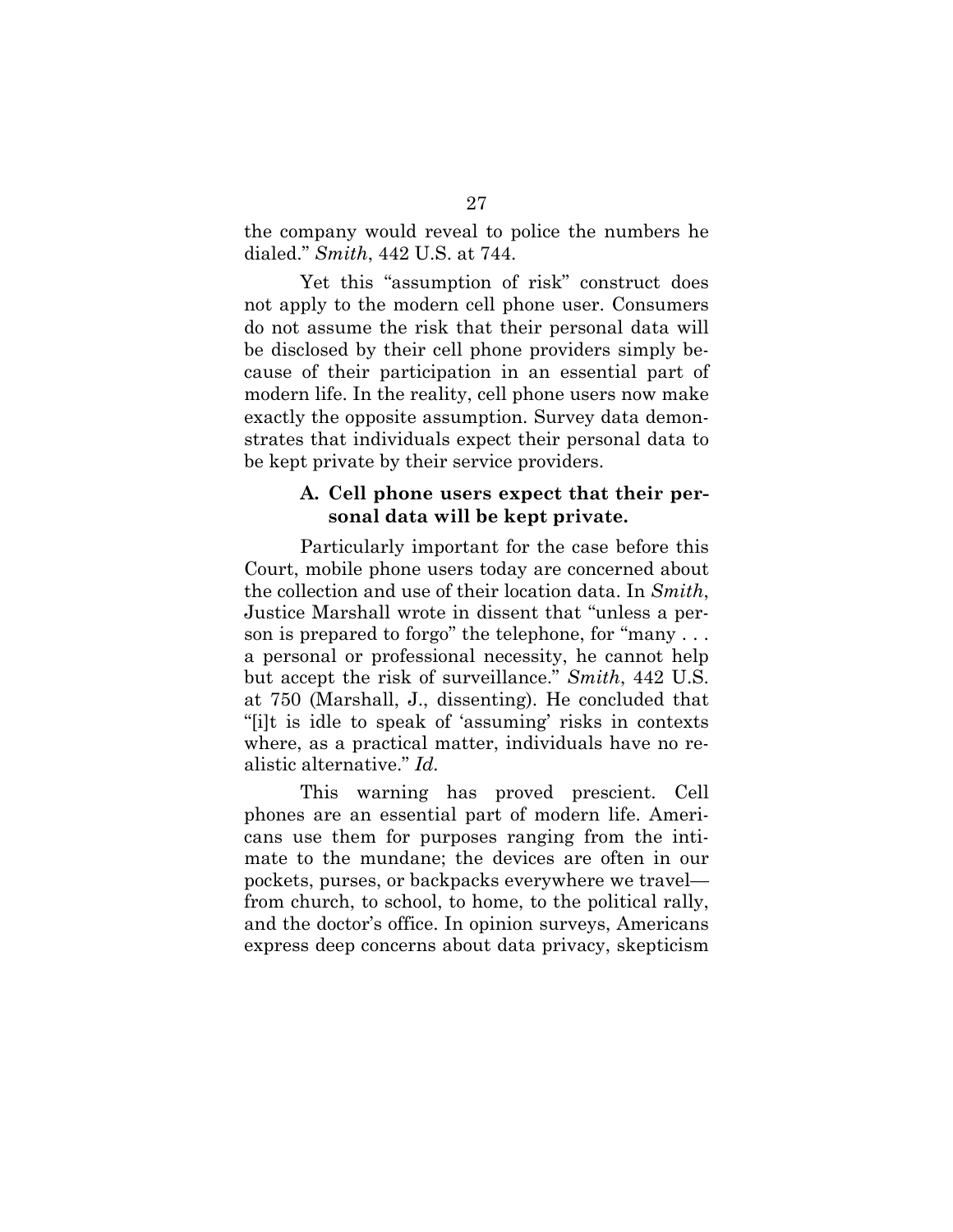about companies' business practices, and a desire for limits on location data tracking.

Americans rely on cell phones to participate in life. 95% of Americans own a cell phone. *Mobile Fact Sheet*, PewResearch Center (Jan. 12, 2017).11 That number rises to 100% for 18- to 29-year-olds. *Id*. 84% of American households have at least one smart phone, and a third have three or more. Kenneth Olmstead, *A Third of Americans Live in a Household with Three or More Smartphones*, PewResearch Center (May  $25$ ,  $2017$ ).<sup>12</sup> Phones are also the sole source of internet access at home for one in ten Americans, a trend that is even stronger among younger, nonwhite, and lower-income Americans. *Mobile Fact Sheet*, PewResearch Center (Jan. 12, 2017).13 A recent study shows that now "a majority of American homes ha<sup>[ve]</sup> only wireless telephones." Stephen J. Blumberg & Julian V. Luke, Nat. Cent. for Health Statistics, *Wireless Substitution: Early Release of Estimates from the National Health Interview Survey, July–December 2016* at 1 (2017).

A 2016 PewResearch survey documents that Americans are deeply concerned about privacy. Pew discovered that "65% of Americans say there are not adequate limits on 'what telephone and internet data the government can collect.'" Lee Rainie, *The State of Privacy in Post-Snowden America*, PewResearch Cen-

<sup>11</sup> http://www.pewinternet.org/fact-sheet/mobile/.

<sup>12</sup> http://www.pewresearch.org/fact-tank/2017/05/25/athird-of-americans-live-in-a-household-with-three-ormore-smartphones/.

<sup>13</sup> http://www.pewinternet.org/fact-sheet/mobile/.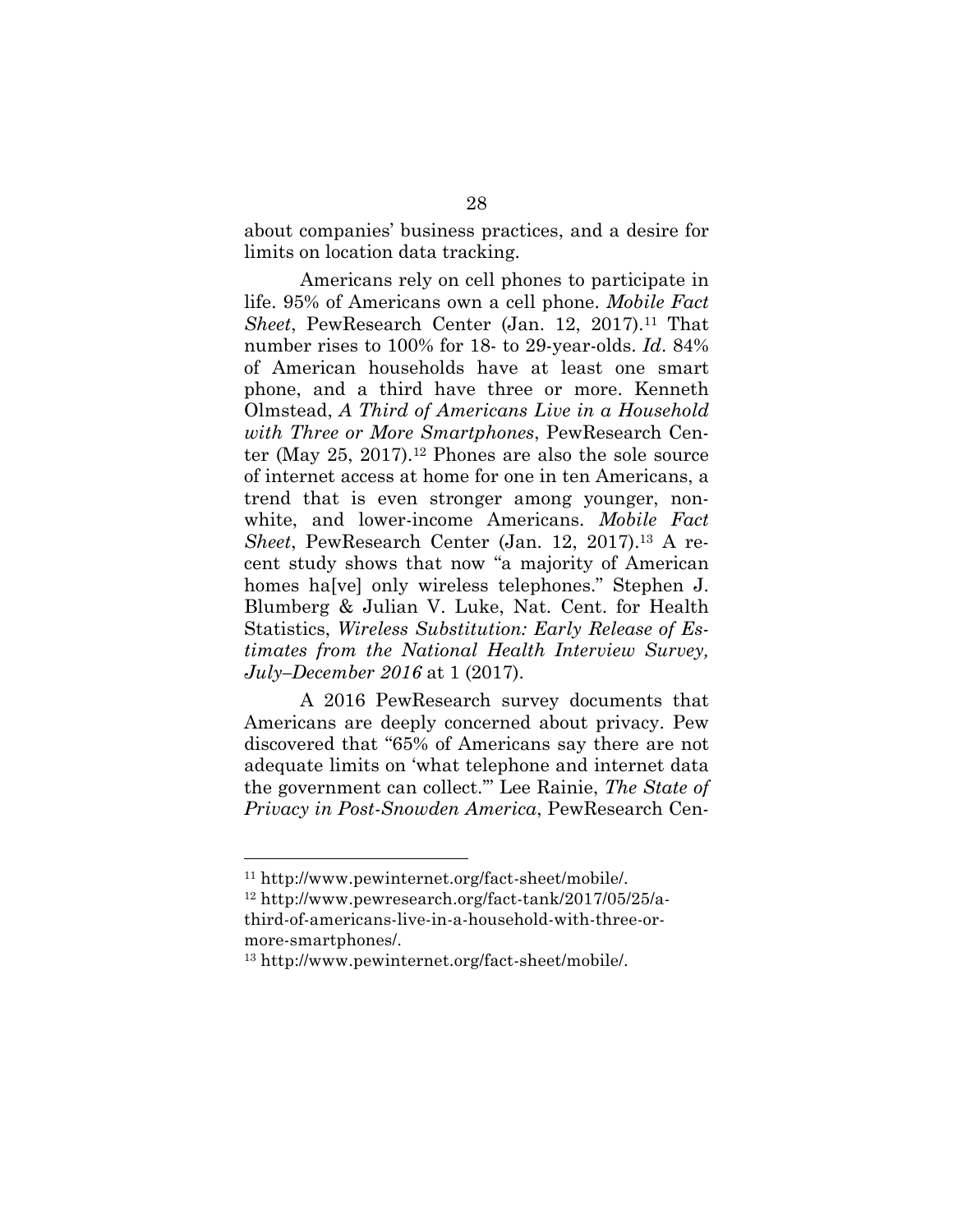ter (Sept. 21, 2016).14 Pew also found that individuals are trying to protect their privacy: "86% of Internet users have taken steps online to remove or mask their digital footprints." *Id.* A majority of users (61%) say they would like to do more to protect their personal information online. *Id*. Users certainly do not consent to location tracking; only 52% of those surveyed understood "that turning off the GPS function of a smartphone *does not* prevent all tracking of that device." Kenneth Olmstead & Aaron Smith, *What the Public Knows About Cybersecurity*, PewResearch Center (Mar. 22, 2017).15

According to the Pew survey, a clear majority of Americans say that it is "very important" to be "in control of who can get information about them" and "to control what information is collected about them." Rainie, *supra*. Yet Americans also "express a consistent lack of confidence" that that "records will remain private and secure," and 56% are either not too confident or not at all confident that cell phone companies adequately protect their records. *Id*.

Young adults between 18 and 29 "generally are more focused than their elders when it comes to online privacy." *Id*. And while "younger adults are more likely to have shared personal information," that does not negate their privacy concerns. *Id*. In fact, the opposite is true. This group is most likely to "have paid attention to privacy issues." *Id*. Similarly, they are more likely to have taken active steps to pro-

<sup>14</sup> http://www.pewresearch.org/fact-tank/2016/09/21/thestate-of-privacy-in-america/.

<sup>15</sup> http://www.pewinternet.org/2017/03/22/what-the-publicknows-about-cybersecurity/.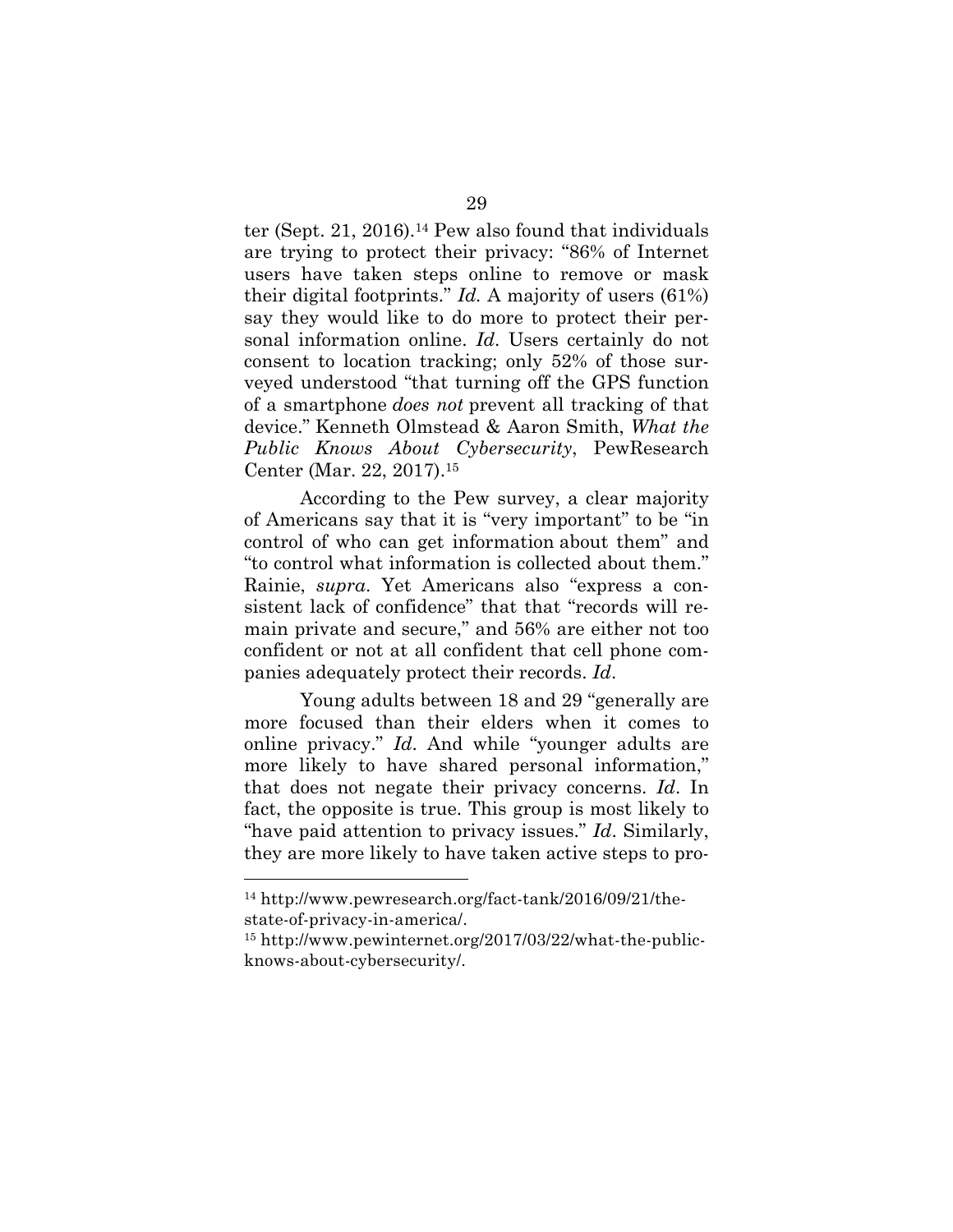tect their privacy such as "limit[ing] the amount of personal information available about them online, chang[ing] privacy settings, delet[ing] unwanted comments on social media, remov[ing] their name from photos in which they were tagged, and tak[ing] steps to mask their identities while online." *Id*.

Many users say that their privacy is at risk when location or travel data is gathered by a third party. Those numbers increase to substantial majorities when that data is later shared with law enforcement agencies without a warrant. In one survey, for instance, 51% of respondents indicated they either agreed or strongly agreed that having "location or travel data collected and stored by a private company (such as Google)" placed their privacy at risk. Caitlin D. Cottrill & Piyushimita "Vonu" Thakuriah, *Location Privacy Preferences: A Survey-based Analysis of Consumer Awareness, Trade-off and Decisionmaking*, 56 Transp. Res. Part C 132 (2015). Over 71% of respondents either agreed or strongly agreed that their privacy would be placed at risk by "[h]aving location or travel information gathered by a private company . . . shared with law enforcement agencies with no warrant issued" as the government seeks to do here. *Id*.

In short, the privacy interests of Americans have not diminished with the widespread use of cell phones. Instead, consumers express concern and seek to protect their personal data. Far from "assuming the risk" associated the new technology, cell phone users reasonably expect that the records of their activities will be protected.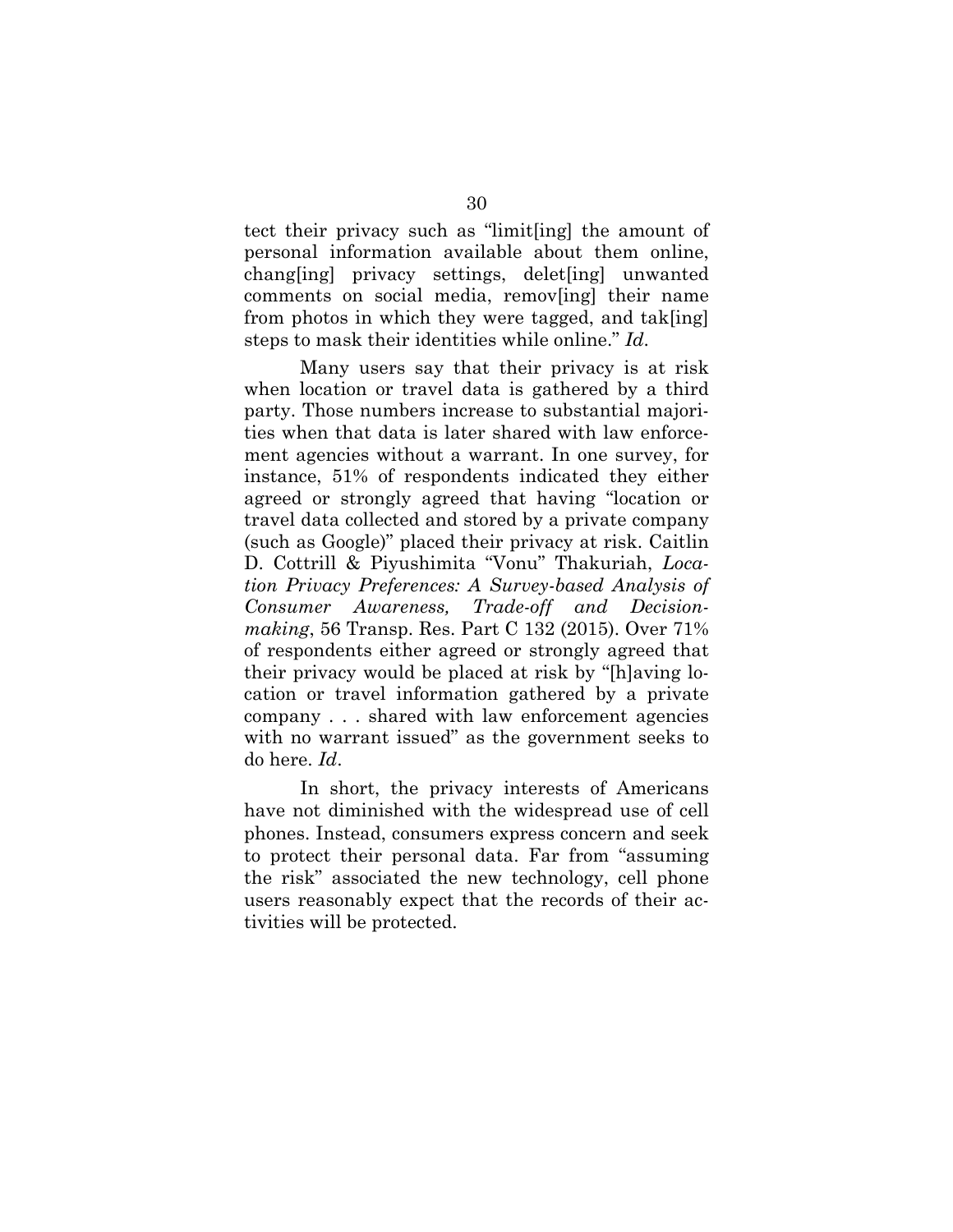#### **B. Cell phone users limit access to their location data.**

At the time *Smith* was decided, there was no extrinsic evidence about individual users' expectations regarding the privacy of the numbers dialed; users had no choice if they wanted to make a call. But in the era of smart phones, users have a wide range of tools and settings available to enhance the privacy of their cell phone data. Responding to demand, mobile companies and apps are increasing the availability of location privacy controls. Today, these controls are basic privacy features of all major cell phone models and mobile applications. The availability of location settings demonstrates that individuals are not, in any meaningful way, "assuming the risk" that their location data will be revealed by service providers. Instead, users are taking active steps to maintain privacy of their personal data.

The Apple iPhone allows users to disable location services for the device entirely. Apple, *About Location Services and Privacy*, Apple Support (June 21, 2017).16 These safeguards in the modern cell phone follow almost directly from concerns expressed by users about location tracking.

In 2011 Apple faced pressure after two security researchers revealed Apple was routinely storing location data in hidden files on iPhones and iPads. The pair found that Apple devices running iOS 4 consistently recorded time-stamped latitude-longitude coordinates. Alisdair Allan & Peter Warden, *Got an iPh-*

<sup>16</sup> https://support.apple.com/en-us/HT207056.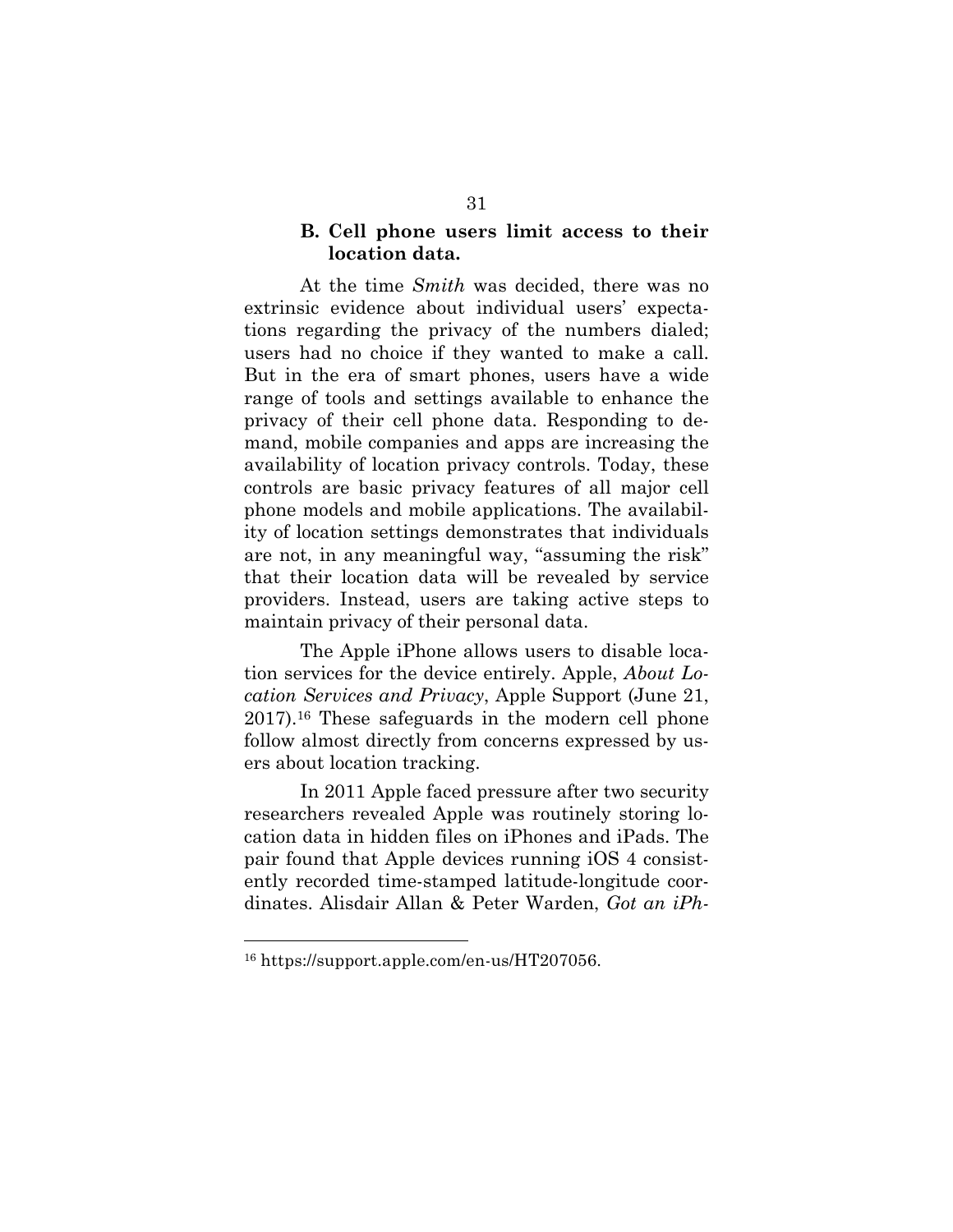*one or 3G iPad? Apple is Recording Your Moves*, O'Reilly Radar (Apr. 20, 2011).17 Moreover, the data was stored in an unencrypted file called "consolidated.db," which could easily be compromised by third parties. *Id*. The data logs tracked as much as a year's worth of movements—the time between release of the operating system and the security flaw's discovery and the data cache was transferred for backup purposes anytime the device was synced. *Id*.

EPIC had previously warned about the expansion of location tracking by Apple and other companies. *See* Statement for the Record from EPIC, Hearing on ECPA Reform and the Revolution in Location Based Technologies and Services before the Subcomm. on the Constitution, Civil Rights, & Civil Liberties, of the House Comm. on Judiciary (June 24, 2010).18

Users were outraged when they learned about this surreptitious location tracking. *See* EPIC, *iPhones, iPads Collect and Store User Location Data* (Apr. 21, 2011).19 Representative Edward Markey wrote to Steve Jobs the next day, demanding answers to questions about the data collection. "Apple needs to safeguard the personal location information of its users to ensure that an iPhone doesn't become an iTrack." Press Release, Markey to Apple: Is It iPhone

<sup>17</sup> http://radar.oreilly.com/2011/04/apple-locationtracking.html.

<sup>18</sup> https://epic.org/privacy/ECPA\_Statement\_2010-06- 24.pdf.

<sup>19</sup> https://epic.org/2011/04/post-10.html.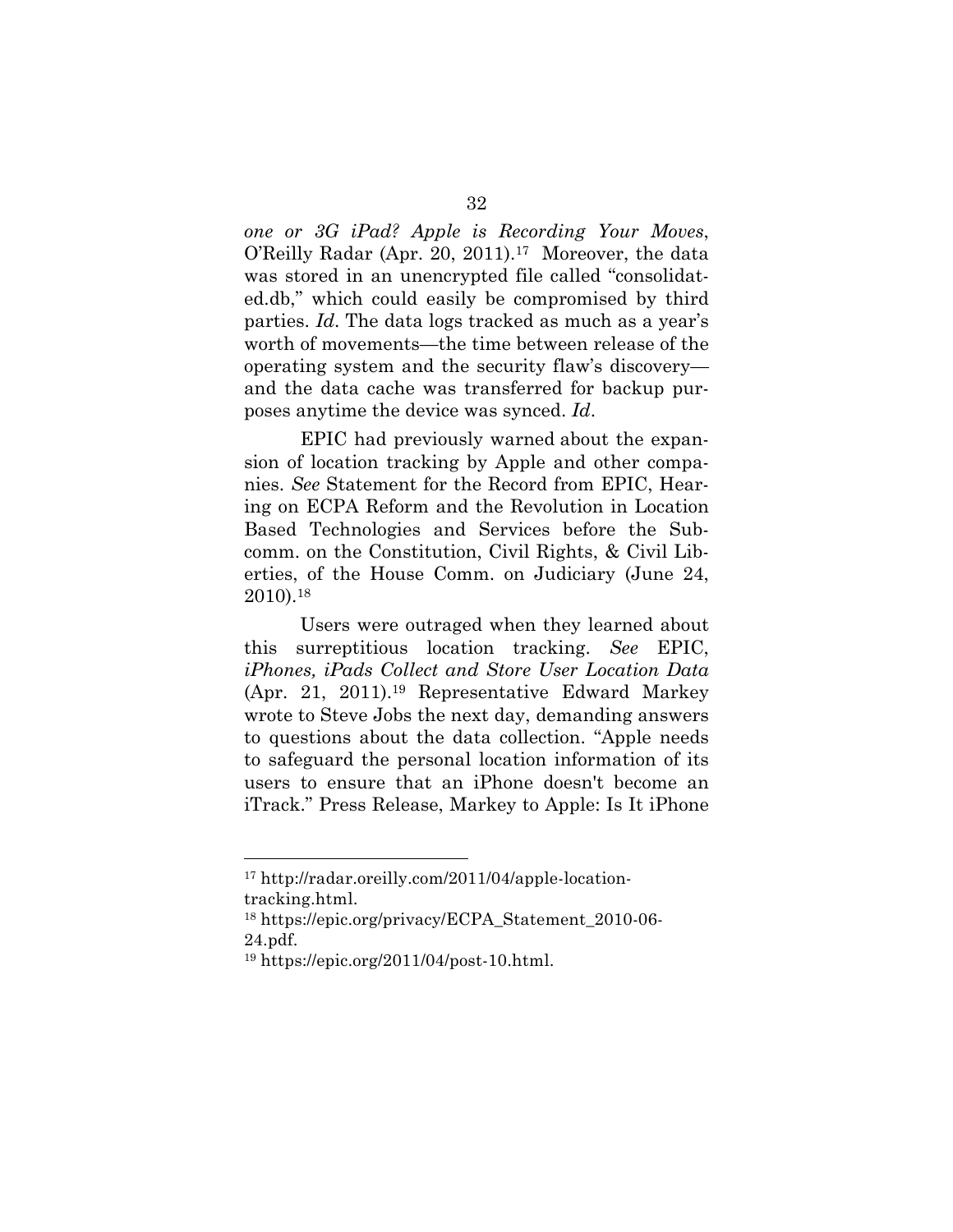or iTrack? (April 21, 2011).20 The Congressman pressed the company about compliance with user consent requirements of § 222 of the Communications Act*. Id.* Senator Al Franken also wrote to the CEO asking for a "prompt response" to a series of questions, including why this data was compiled in the first place and why the company failed to secure it. Letter from Sen. Al Franken to Steve Jobs, CEO of Apple (Apr. 20, 2011).<sup>21</sup> A class action lawsuit was filed against the company in district court alleging violations of the Computer Fraud and Abuse Act and state unfair and deceptive trade practice laws. *See In re iPhone Application Litigation*, 6 F. Supp. 3d 1004 (N.D. Cal. 2013).

In response to the public outcry, "Steven P. Jobs, Apple's chief executive, took the unusual step of personally explaining that while Apple had made mistakes in how it handled location data on its mobile devices, it had not used the iPhone and iPad to keep tabs on the whereabouts of its customers." Miguel Helft, *Jobs Said Apple Made Mistake with iPhone Data*, N.Y. Times, Apr. 27, 2011, at B3. According to the New York Times, Jobs stated, "We haven't been tracking anybody. Never have. Never will." *Id.*

Within a week, the company announced it would release a software update to address privacy and data security concerns. Press Release, Apple

<sup>20</sup> https://www.markey.senate.gov/news/press-releases/ april-21-2011-markey-to-apple-is-it-iphone-or-itrack. <sup>21</sup> https://www.franken.senate.gov/files/letter/110420\_ Apple\_Letter.pdf.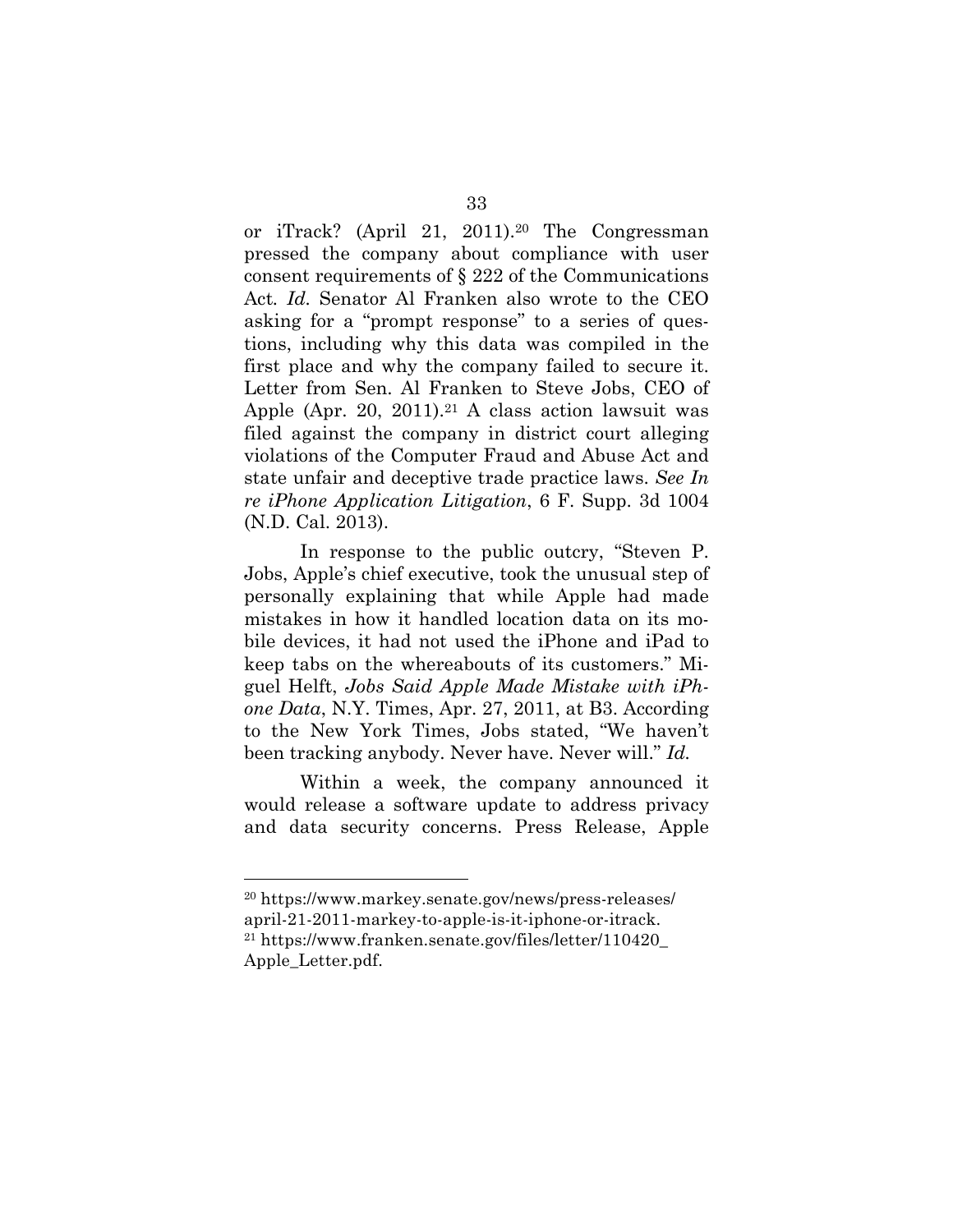Q&A on Location Data (Apr. 27, 2011).<sup>22</sup> The update restricted storage of location data, stop the automated transfer of location data, and completely purged all location data when a user turned off location services. *Id*. The company also announced that the next major software release would encrypt cached location data. *Id*.

As the New York Times recounted the battle: "Some privacy advocates who were harshly critical of Apple last week praised the company's response, saying it was a step in the right direction." Helft, *supra*. The Times also quoted EPIC Executive Director Marc Rotenberg as stating, "Apple acknowledged a mistake and they fixed it. . . . That's a good thing." *Id.*; *see also Washington Journal: Cell Phone Tracking and Privacy Issues* (C-SPAN Apr. 26, 2011).<sup>23</sup>

In sum, cell phone users today have made clear their strong belief in privacy protections, so much so that the CEO of the company that produces the most popular cell phone in the world was required to respond quickly when the company inadvertently collected location data.

<sup>22</sup> https://www.apple.com/newsroom/2011/04/27Apple-Q-Aon-Location-Data/.

<sup>23</sup> https://www.c-span.org/video/?299201-4/cell-phonetracking-privacy-issues.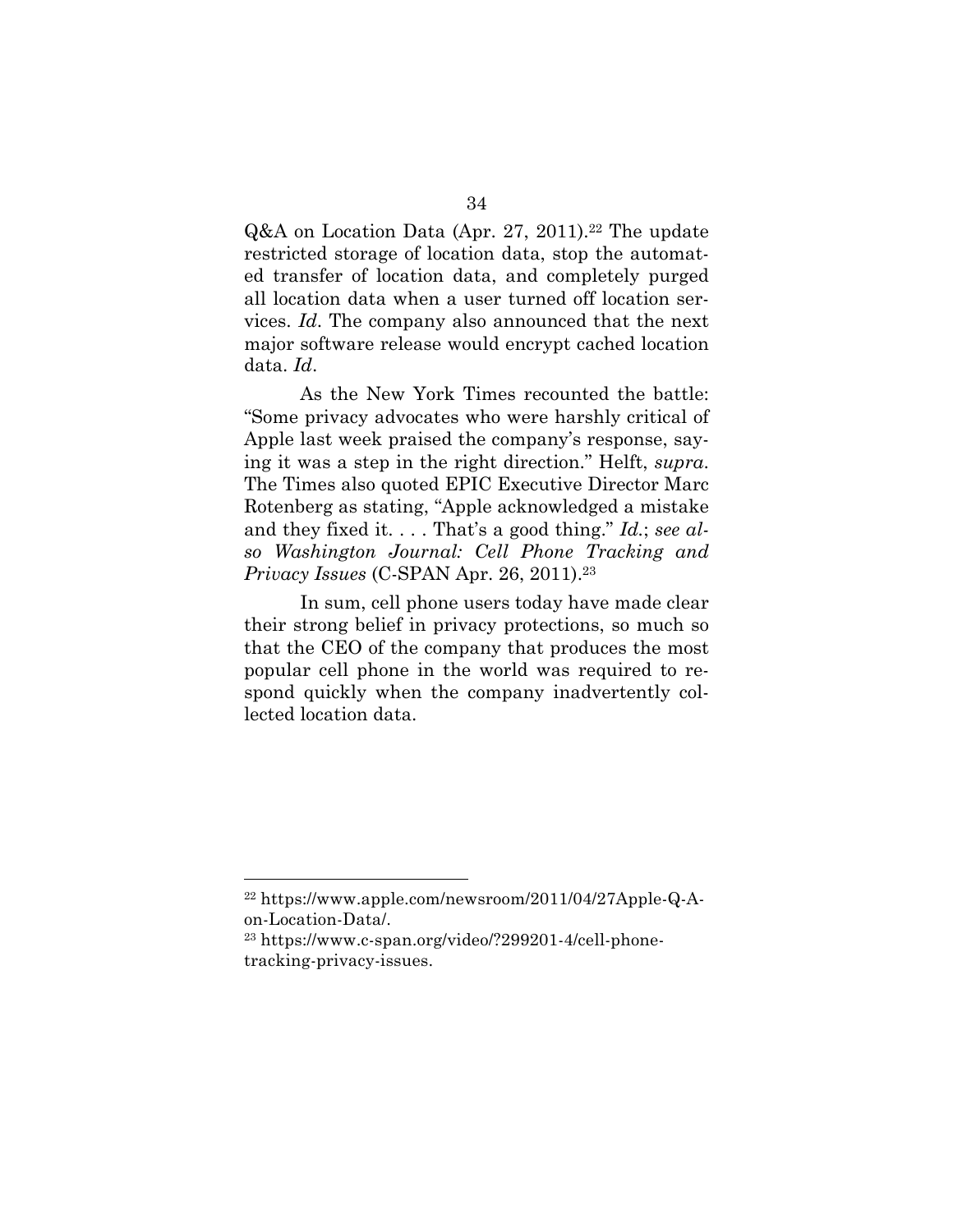### **III. This Court must determine the appropriate scope of the Fourth Amendment. Then it is for Congress to develop an appropriate statutory framework.**

The Court and Congress have long worked together to determine the scope of the right to privacy. Marc Rotenberg & David Brody, *Protecting Privacy: The Role of the Courts and Congress*, Hum. Rts., March 2013, at 7, 10. ("Both courts and Congress share responsibility for safeguarding individuals' privacy from advancing technology and overzealous government surveillance."). Congress brings the ability for detailed fact-finding and the development of clear rules set out in public law. "In circumstances involving dramatic technological change, the best solution to privacy concerns may be legislative. A legislative body is well situated to gauge changing public attitudes, to draw detailed lines, and to balance privacy and public safety in a comprehensive way." *Jones*, 565 U.S. at 427–28 (Alito, J., concurring) (internal citations omitted); *see also* David Gray & Danielle Citron, *The Right to Quantitative Privacy*, 98 Minn. L. Rev. 62, 110 (2013) ("[T]he law enforcement and privacy interests at stake can be explored in a more expansive and timely manner in the context of legislative or executive rule making processes than they can be in the context of constitutional litigation."); Erin Murphy, *The Politics of Privacy in the Criminal Justice System: Information Disclosure, the Fourth Amendment, and Statutory Law Enforcement Exemptions*, 111 Mich. L. Rev. 485, 535 (2013) ("Congress has proven more adept than the courts at implementing mechanisms for systemic oversight of privacy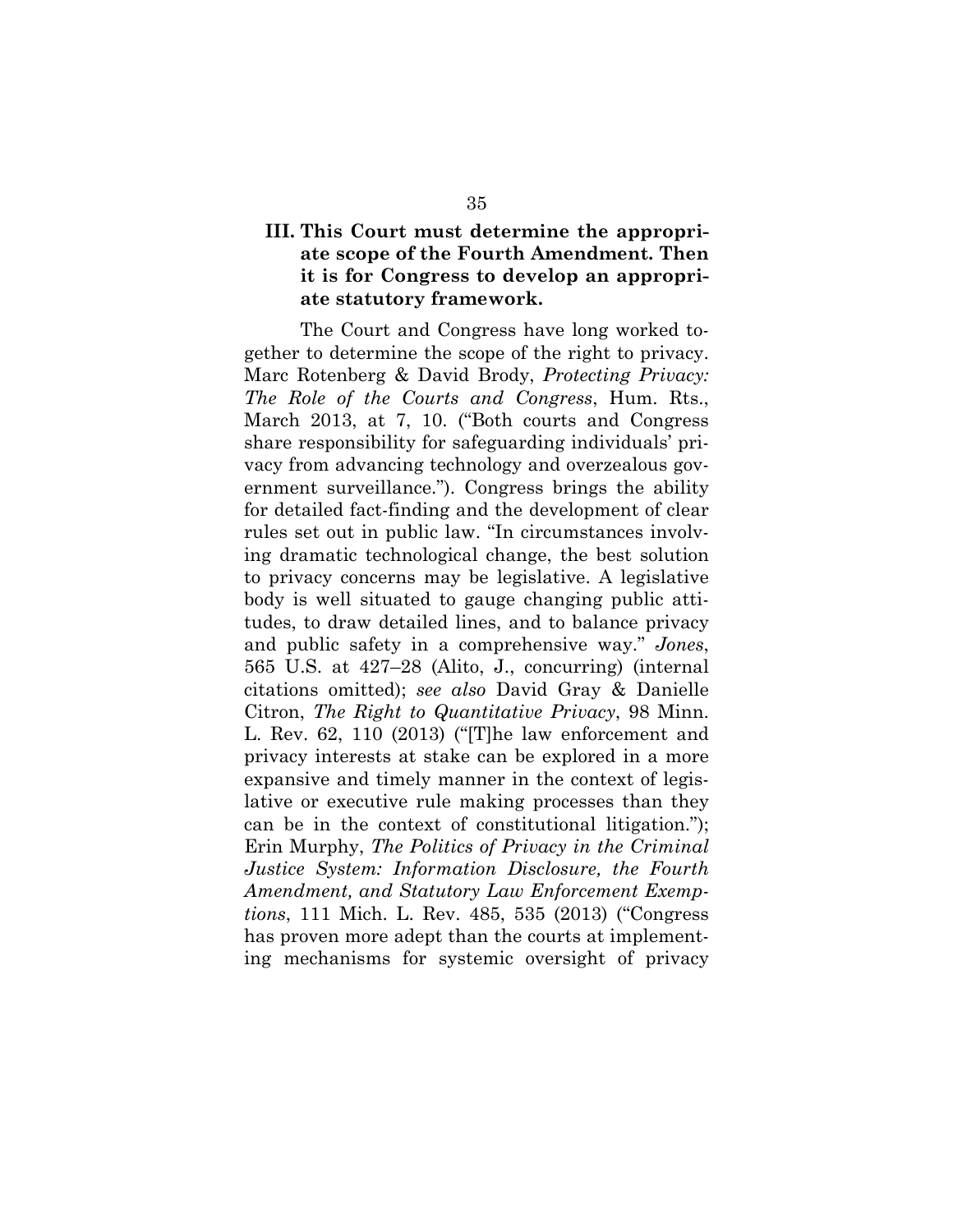practices, as well as for reform of noncompliant institutions.").

But Congress should follow the lead of the Court as new conflicts between law enforcement practices, emerging technology, and Fourth Amendment privacy protections emerge. Rotenberg & Brody, *supra*, at 10 ("Privacy protection under the Fourth Amendment is first and foremost the responsibility of the courts."). With the Court's constitutional guidance, Congress can take its turn and enact privacy legislation "that draws reasonable distinctions based on categories of information or [] other variables." *Riley*, 134 S. Ct. at 2497.

"The regulation of electronic surveillance provides an instructive example" of Congress's complementary role in defining privacy protections. *Id.* In 1967, the Court struck down a New York statute because it permitted electronic eavesdropping "without requiring belief that any particular offense ha[d] been or [was] being committed" and without requiring that the "conversations [sought] be particularly described." *Berger v. New York*, 388 U.S. 41, 58–59 (1967). Later that term, the Court held that warrantless eavesdropping on a telephone booth violated the Fourth Amendment because it intruded on the caller's reasonable expectation of privacy. *Katz v. United States*, 389 U.S. 347, 358–59 (1967); *id.* at 360 (Harlan, J., concurring).

It was only after the landmark *Berger* and *Katz* decisions that Congress developed a comprehensive statutory framework governing electronic surveillance. Omnibus Crime Control and Safe Streets Act of 1968, Pub. L. No. 90-351, Tit. III, 82 Stat. 197,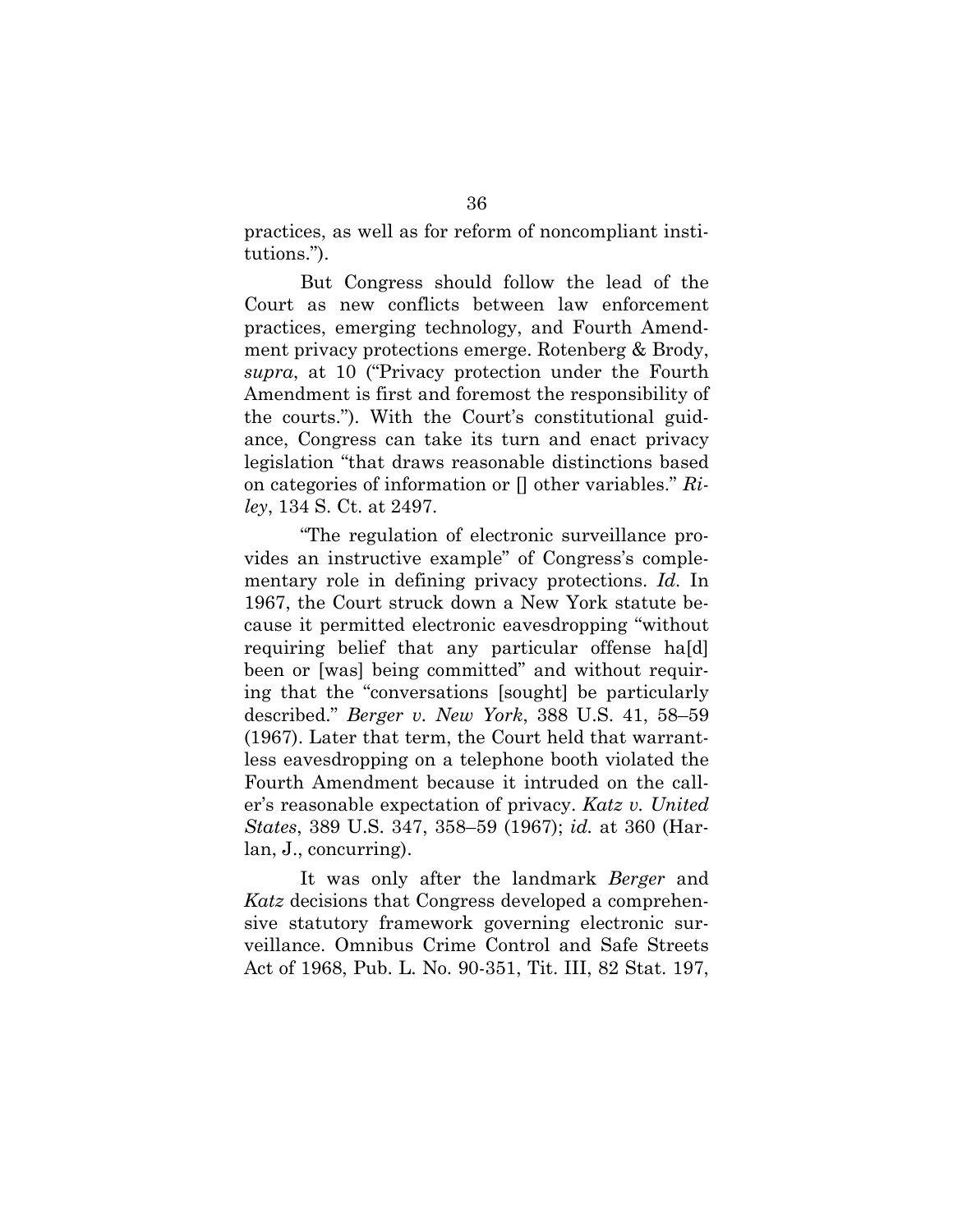211–25 (codified as amended at 18 U.S.C. §§ 2510– 20). In drafting Title III, Congress expressly relied on the factors that the Court had set out in *Berger* and *Katz*. S. Rep. No. 90-1097, 73–75 (1968), *as reprinted in* 1968 U.S.C.C.A.N. 2112, 2161–63 ("Working from the hypothesis that any wiretapping and electronic surveillance legislation should include . . . constitutional standards, the subcommittee has used the *Berger* and *Katz* decisions as a guide in drafting title III."). "It was the Court's decision in 1967 that set the course for the modern right to privacy, but it was the congressional legislation the following year that gave meaning to that right." Rotenberg & Brody, *supra*, at 10.

This dialogue between the Court and Congress continued into the 1970s over the issue of national security surveillance. In *United States v. U.S. Dist. Court for Eastern Dist. of Mich.*, 407 U.S. 297 (1972) (*Keith*), the Court held that the Fourth Amendment requires the government to comply with an "appropriate prior warrant procedure" before conducting surveillance for domestic security purposes. *Id.* at 320. The distinction drawn by the *Keith* Court between surveillance of foreign and domestic parties was foundational to Congress's enactment of the Foreign Intelligence Surveillance Act of 1978 ("FISA"), Pub. L. No. 95-511, 92 Stat. 1783 (codified as amended at 50 U.S.C. §§ 1801 *et seq.*). As the Senate Report explained, the statute would "not authorize electronic surveillance under any circumstances for the class of individuals included by the Supreme Court within the scope of the *Keith* decision requiring judicial warrants for alleged threats to security of a domestic nature." S. Rep. No. 95-604, pt. 1, at 26 (1978), *as re-*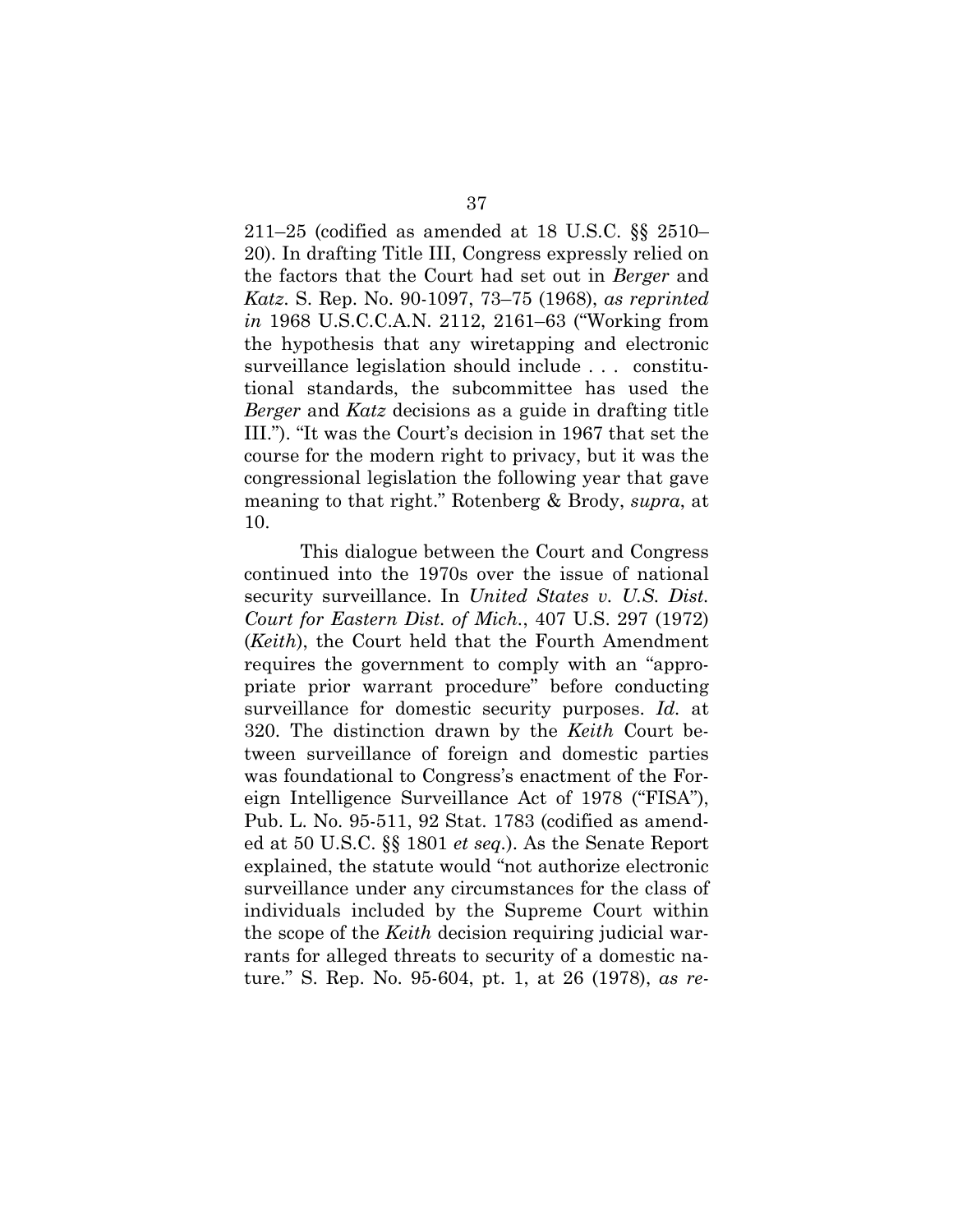*printed in* 1978 U.S.C.C.A.N. 3904, 3928. Congress thus took its constitutional cues from the Court's Fourth Amendment jurisprudence.

Justice Alito, as a college student, even anticipated this development. Writing in 1972 as the *Keith* case was ongoing, Justice Alito set out the contours of federal legislation for a court of national security warrants:

A Federal Court of Warrants should be created to issue warrants for electronic surveillance in *all* cases involving the national security. . . . Recognizing both that the usual procedures may be inappropriate in cases involving the national security and that the system proposed by the government is highly susceptible to abuses, we propose that a Federal Court of Warrants be created solely for the purpose of hearing these cases.

Samuel Alito et al., Final Report, *in Conference on the Boundaries of Privacy in American Society* 6, 10–11 (1972).24 Within seven years, Congress had enacted the FISA and established the Foreign Intelligence Surveillance Court. 50 U.S.C. § 1803.

The Court remains the interpreter of the Fourth Amendment in our modern age. The government's practice of obtaining cell phone location data without a warrant is out of step with the Court's recent opinions. The Court can and should leave the work of "impos[ing] detailed restrictions on electronic surveillance" to Congress, as it has done before. *Ri-*

<sup>24</sup> https://www.epic.org/privacy/justices/alito/princeton/.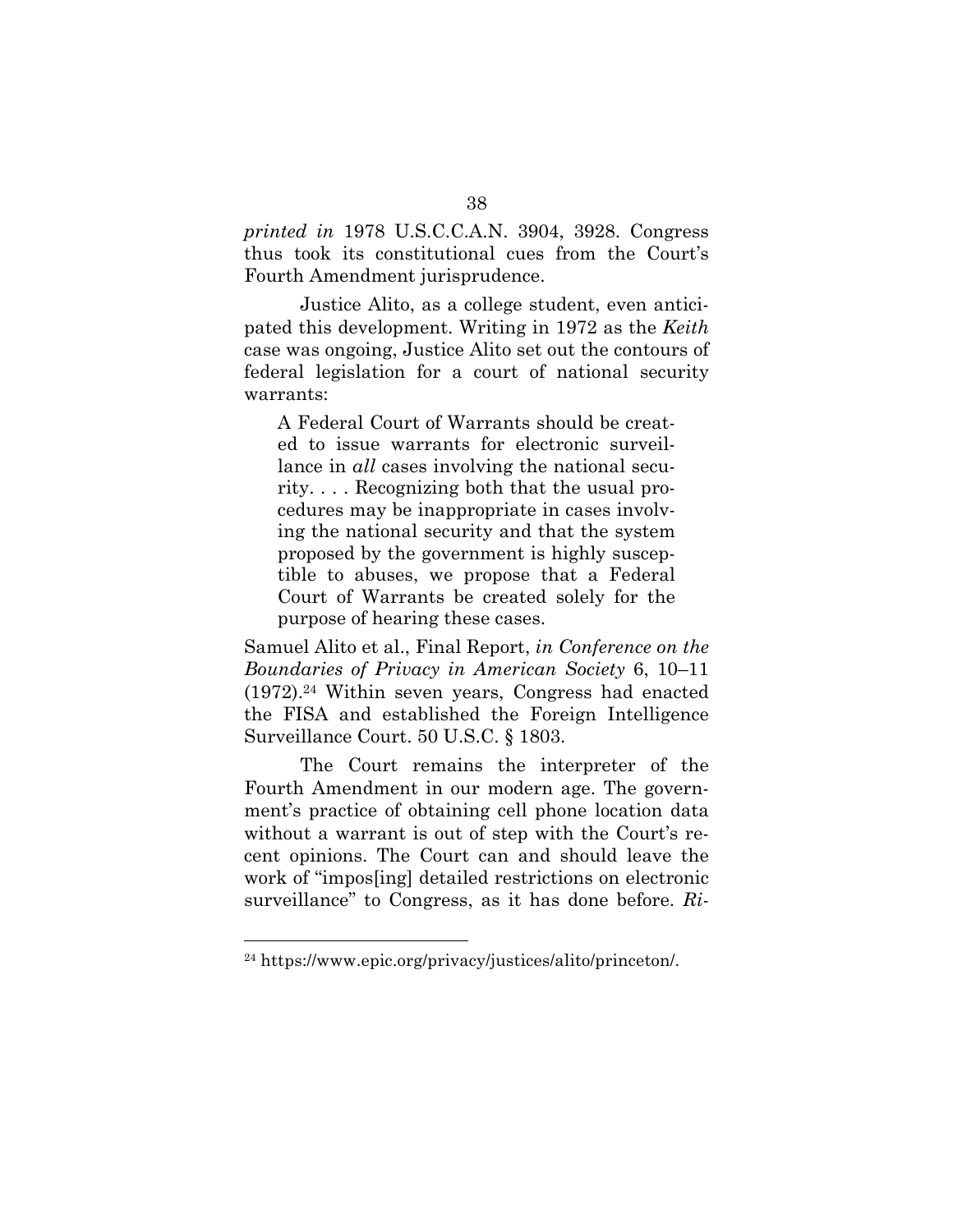*ley*, 134 S. Ct. at 2497. But the Court should first establish that the Fourth Amendment applies to cell phone location data. It is "emphatically the province and duty of the judicial department to say what the law is." *Marbury v. Madison*, 5 U.S. 137, 177 (1803).